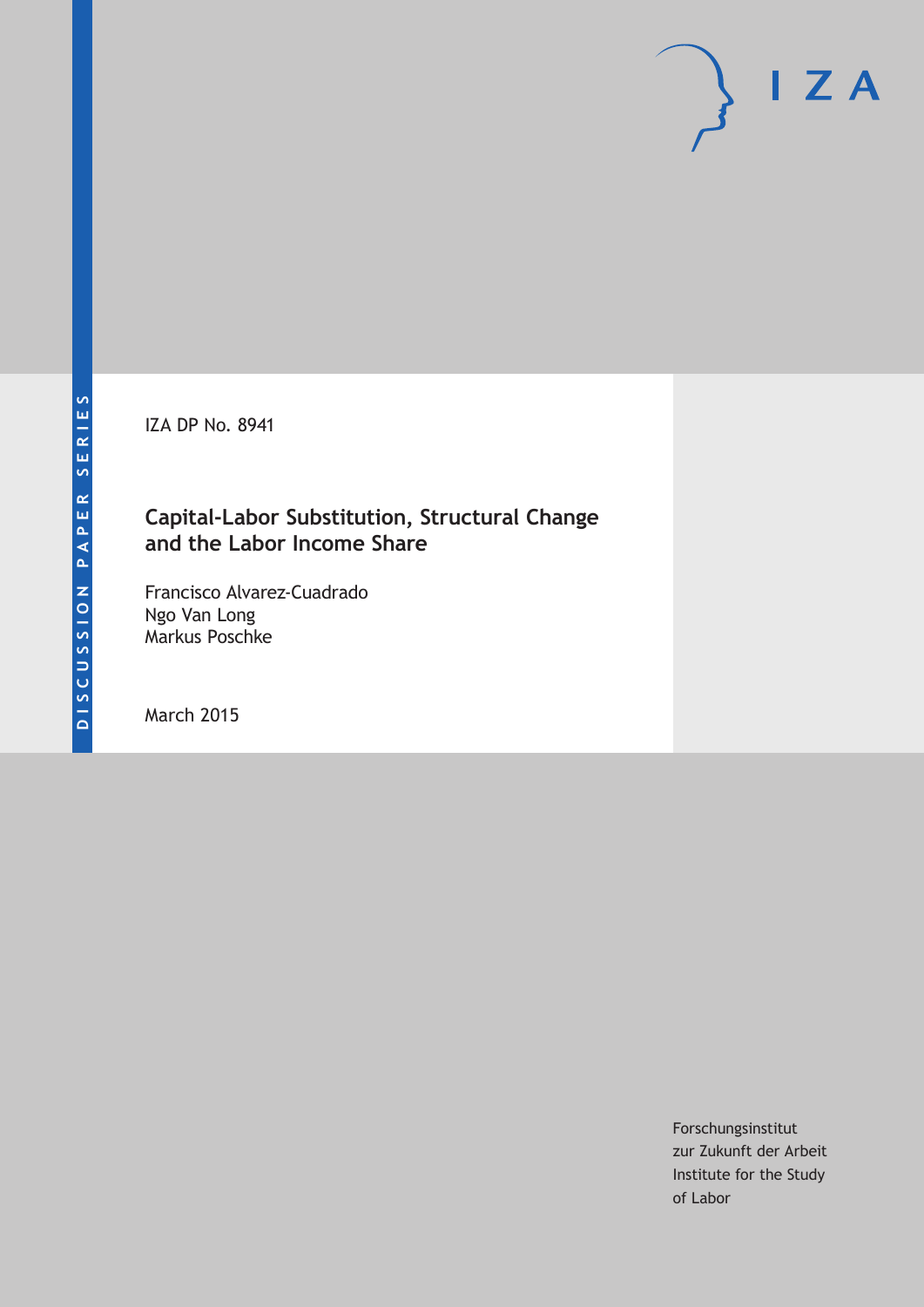# **Capital-Labor Substitution, Structural Change and the Labor Income Share**

**Francisco Alvarez-Cuadrado**

*McGill University*

# **Ngo Van Long**

*McGill University*

## **Markus Poschke**

*McGill University and IZA*

Discussion Paper No. 8941 March 2015

IZA

P.O. Box 7240 53072 Bonn **Germany** 

Phone: +49-228-3894-0 Fax: +49-228-3894-180 E-mail: iza@iza.org

Any opinions expressed here are those of the author(s) and not those of IZA. Research published in this series may include views on policy, but the institute itself takes no institutional policy positions. The IZA research network is committed to the IZA Guiding Principles of Research Integrity.

The Institute for the Study of Labor (IZA) in Bonn is a local and virtual international research center and a place of communication between science, politics and business. IZA is an independent nonprofit organization supported by Deutsche Post Foundation. The center is associated with the University of Bonn and offers a stimulating research environment through its international network, workshops and conferences, data service, project support, research visits and doctoral program. IZA engages in (i) original and internationally competitive research in all fields of labor economics, (ii) development of policy concepts, and (iii) dissemination of research results and concepts to the interested public.

<span id="page-1-0"></span>IZA Discussion Papers often represent preliminary work and are circulated to encourage discussion. Citation of such a paper should account for its provisional character. A revised version may be available directly from the author.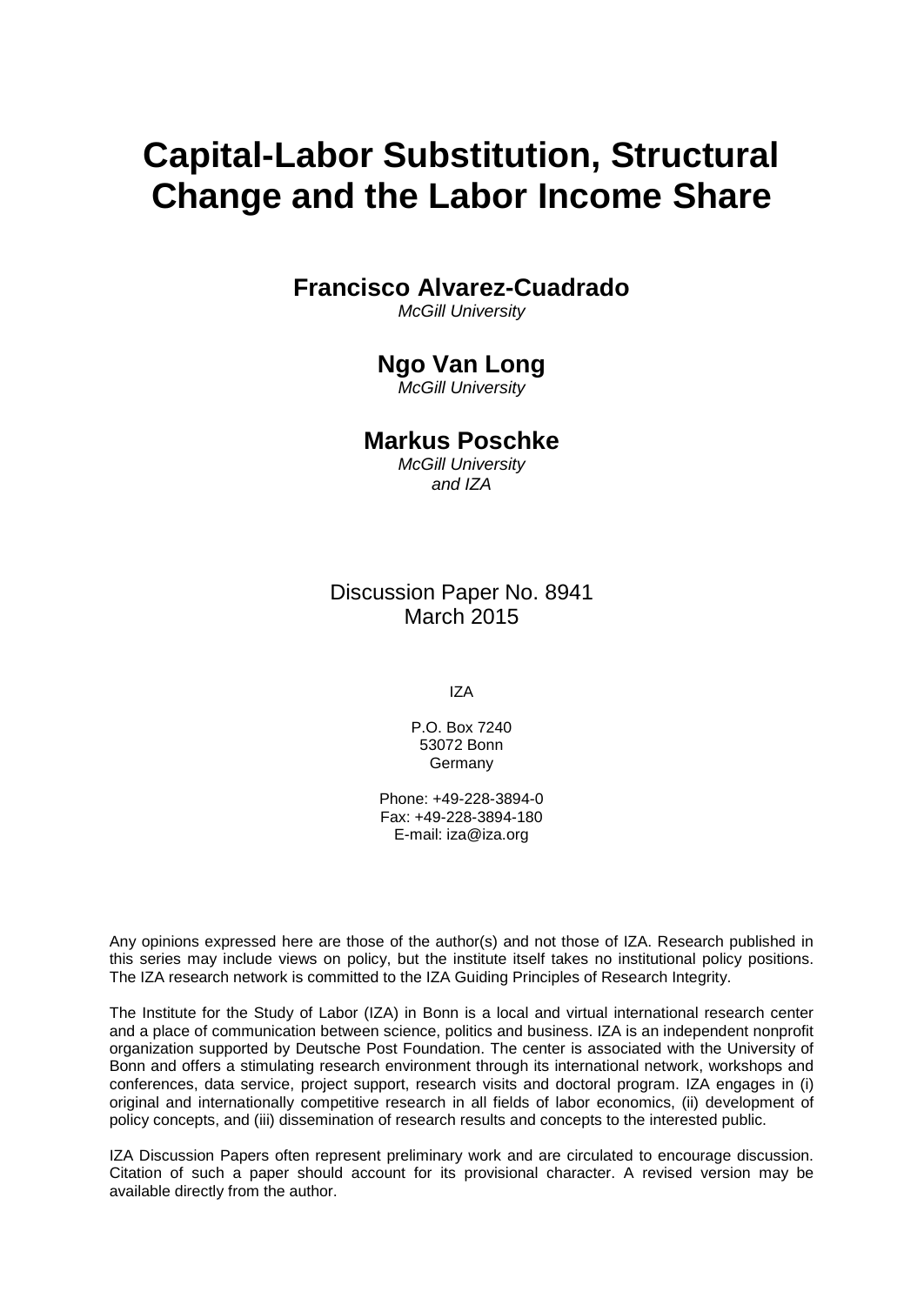IZA Discussion Paper No. 8941 March 2015

# **ABSTRACT**

# **Capital-Labor Substitution, Structural Change and the Labor Income Share[\\*](#page-1-0)**

Recent work has documented declines in the labor income share in the United States and beyond. This paper documents that these trends differ between manufacturing and services in the U.S. and in a broad set of other industrialized economies, and shows that a model where the degree of capital-labor substitutability differs across sectors is consistent with these trends. We calibrate the model exploiting additional information on the pace of structural change from manufacturing to services, on which the model also has predictions. We then conduct a decomposition to establish the relative importance of several potential drivers of changes in factor income shares and structural change that have been proposed in the literature. This exercise reveals that differences in productivity growth across sectors, combined with differences in substitution possibilities, have been the main driver of both changes in the labor income share and structural change.

JEL Classification: O40, 041, O30

Keywords: structural change, labor income share, capital-labor substitution

Corresponding author:

Markus Poschke Department of Economics McGill University 855 Sherbrooke St West Montreal H3A 2T7, Quebec Canada E-mail: [markus.poschke@mcgill.ca](mailto:markus.poschke@mcgill.ca)

We would like to thank Michael Burda, Cristiano Cantore, Rui Castro, Mike Elsby, Berthold Herrendorf, Joseph Kaboski, Diego Restuccia, Roberto Samaniego, Gregor Smith and Akos Valentinyi, as well as seminar participants at the Workshop on Structural Change and Macroeconomic Dynamics (Cagliari 2012), the American Economic Association 2013 Meeting in San Diego, the Canadian Economic Association 2013 Annual Meeting in Montréal, the 10th Meeting of German Economists abroad (Konstanz 2013), the University of British Columbia, the Institute for Economic Analysis and Humboldt University Berlin for very helpful comments. Markus Poschke thanks the Fonds Québécois de la Recherche sur la Société et la Culture (FQRSC, grant NP-133431) and the Social Sciences and Humanities Research Council (SSHRC, grant 410-2011- 1607) for financial support.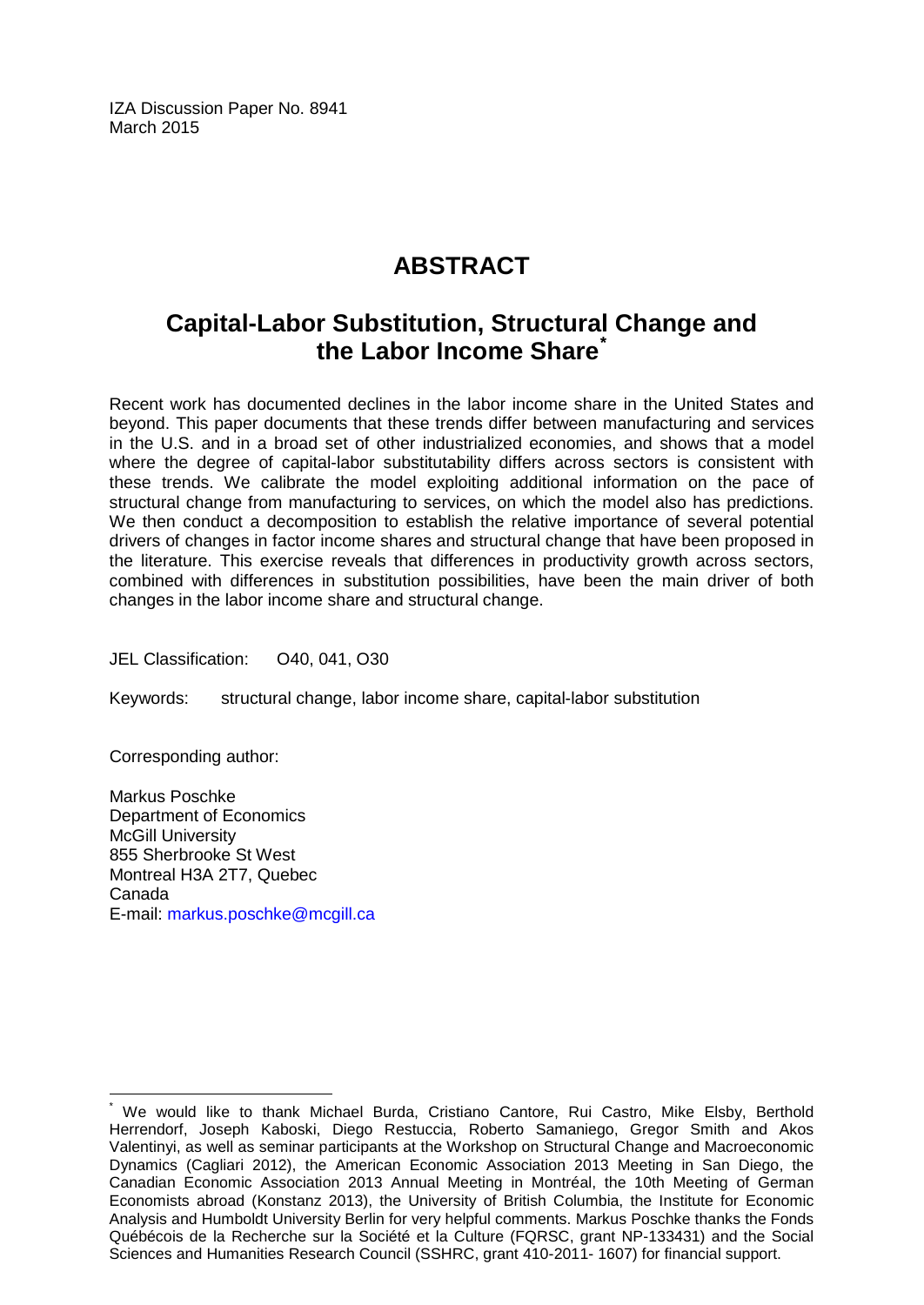## 1 Introduction

In two recent contributions, Elsby, Hobijn and Sahin (2013) and Karabarbounis and Neiman (2014) have documented the decline in the labor income share in the United States and in other countries. In this paper, we document that this decline was much more pronounced in manufacturing than in services, and propose an explanation that is consistent with these sectoral differences and with observed structural change from manufacturing to services over the period 1960 to 2005. The key element for explaining the observed differential evolution of sectoral labor income shares are differences in technical change across sectors, combined with sectoral differences in the substitutability of capital and labor.

While aggregate factor income shares have long been thought to be constant, recent work has demonstrated that in the last few decades, the labor income share has declined substantially. This is illustrated in Figure 1 using U.S. data from Jorgenson (2007). The trend shown here is in line with the highly detailed analysis by Elsby et al. (2013) for the U.S., and with the findings by Karabarbounis and Neiman (2014) for a broad set of countries. Figure 1 also shows that the aggregate pattern is driven by differential developments at the sectoral level: Jorgenson's KLEM data reveal that while in 1960, the labor share of income in manufacturing exceeded the aggregate labor income share, whereas the reverse was true for services, this pattern has changed substantially over the last 45 years. In this time, the labor share of income in manufacturing has declined substantially, and the one in services slightly. The decline has been pronounced; the labor income share in manufacturing has declined on average by 2.1 percentage points per decade, and the aggregate one by 1.2 percentage points. Section 2 describes the data underlying this pattern in more detail and shows that correcting income shares following Valentinyi and Herrendorf (2008) leaves these broad patterns intact. More than that, we show using EUKLEMS data that the labor income share has declined in all but three of a set of 16 industrialized economies, with the labor income share in manufacturing declining by even more in most of them.<sup>1</sup>

Unfortunately, most popular multi-sector models – for instance those used for the analysis of structural change in Kongsamut, Rebelo and Xie (2001), Ngai and Pissarides (2007) and Acemoglu and Guerrieri (2008) – are unable to account for such changes in sectoral income shares. The key reason for this is that they assume that sectoral production functions are

<sup>&</sup>lt;sup>1</sup>Karabarbounis and Neiman (2014) have shown some similar results. However, they provide less countrylevel detail and do not contrast the evolution of the labor income share in manufacturing with that in services. Similarly, using BEA industry accounts, Elsby et al. (2013) show that the labor income share in U.S. manufacturing declined severely in the period 1987-2011. In earlier work, Blanchard (1997) and Caballero and Hammour (1998) have documented medium term variation in the labor income share in some continental European economies and linked them to labor market rigidities.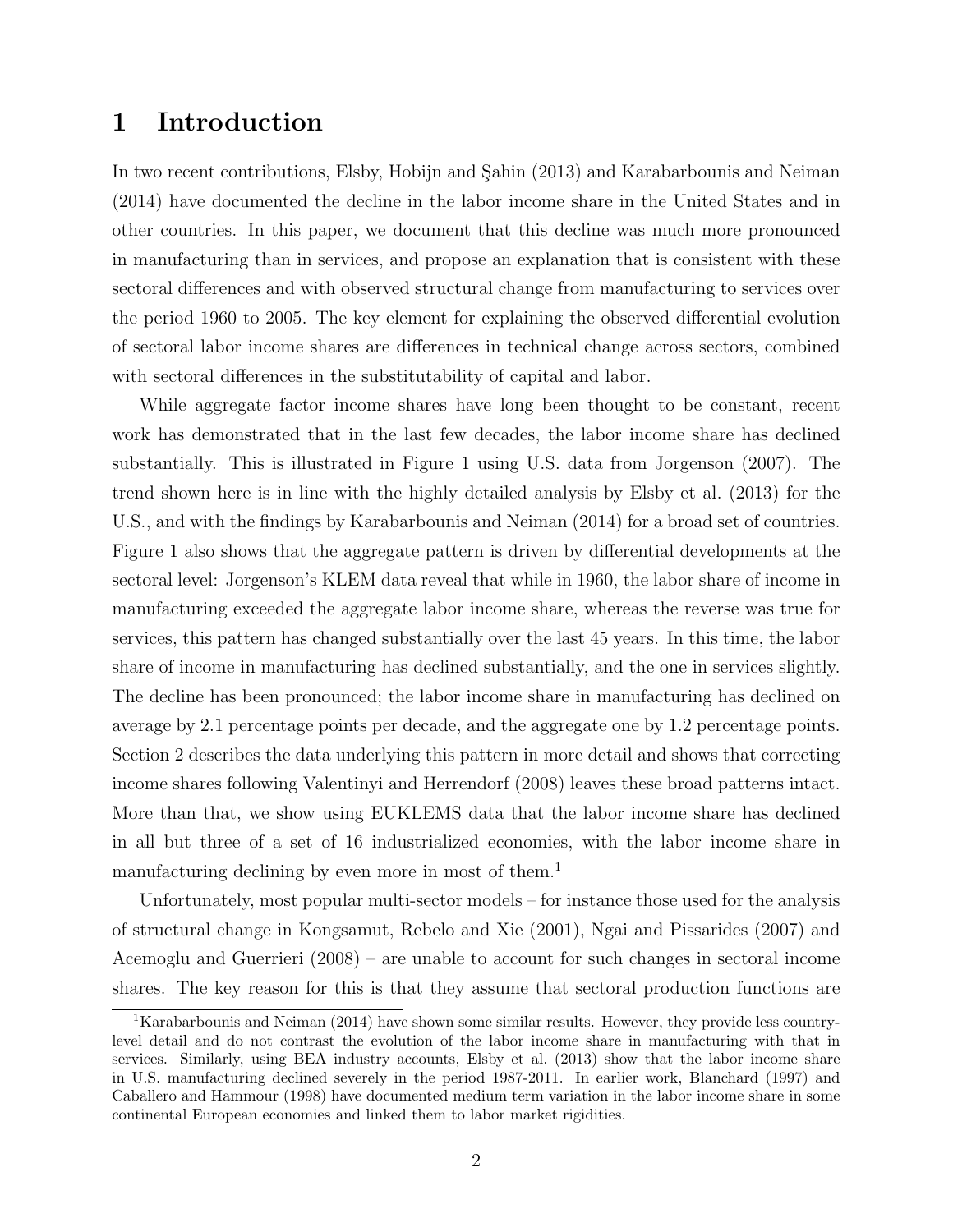

Figure 1: The labor income share in the U.S.

Sources: Jorgenson's (2007) 35-sector KLEM data base. The figure shows 5-year moving averages.

Cobb-Douglas.<sup>2</sup> In this case, as is well known, sectoral labor income shares are forced to be constant if factor markets are competitive. If the elasticity of output with respect to capital differs across sectors, the aggregate labor income share may still change with structural change. However, as we show below, this channel can only account for a small fraction of the observed change in the aggregate labor income share, although structural change in the United States since 1960 was substantial.<sup>3</sup> These theories thus have no chance of replicating the observed changes in sectoral and aggregate labor income shares.

To address this issue, we propose a theory where the elasticity of substitution between capital and labor is different from one (i.e. production functions are not Cobb-Douglas), and potentially differs between manufacturing and services. Assuming that the elasticity of substitution within each sector is constant, this implies that sector  $i$  output is produced using the production function

$$
Y_{it} = \left[ \alpha_i (B_{it} K_{it})^{\frac{\sigma_i - 1}{\sigma_i}} + (1 - \alpha_i) (A_{it} L_{it})^{\frac{\sigma_i - 1}{\sigma_i}} \right]^{\frac{\sigma_i}{\sigma_i - 1}},\tag{1}
$$

where  $\alpha_i$  governs the relative importance of the two inputs,  $A_{it}$  and  $B_{it}$  are the time-t levels

<sup>2</sup>Kongsamut et al. (2001) assume instead that sectoral production functions are proportional. This is similarly restrictive, as it does not not allow for sectoral differences in the level or the evolution of factor income shares.

<sup>&</sup>lt;sup>3</sup>The value added share of manufacturing declined by 25 percentage points, or about half, over the sample period. See Section 2 for more background on structural change in the United States.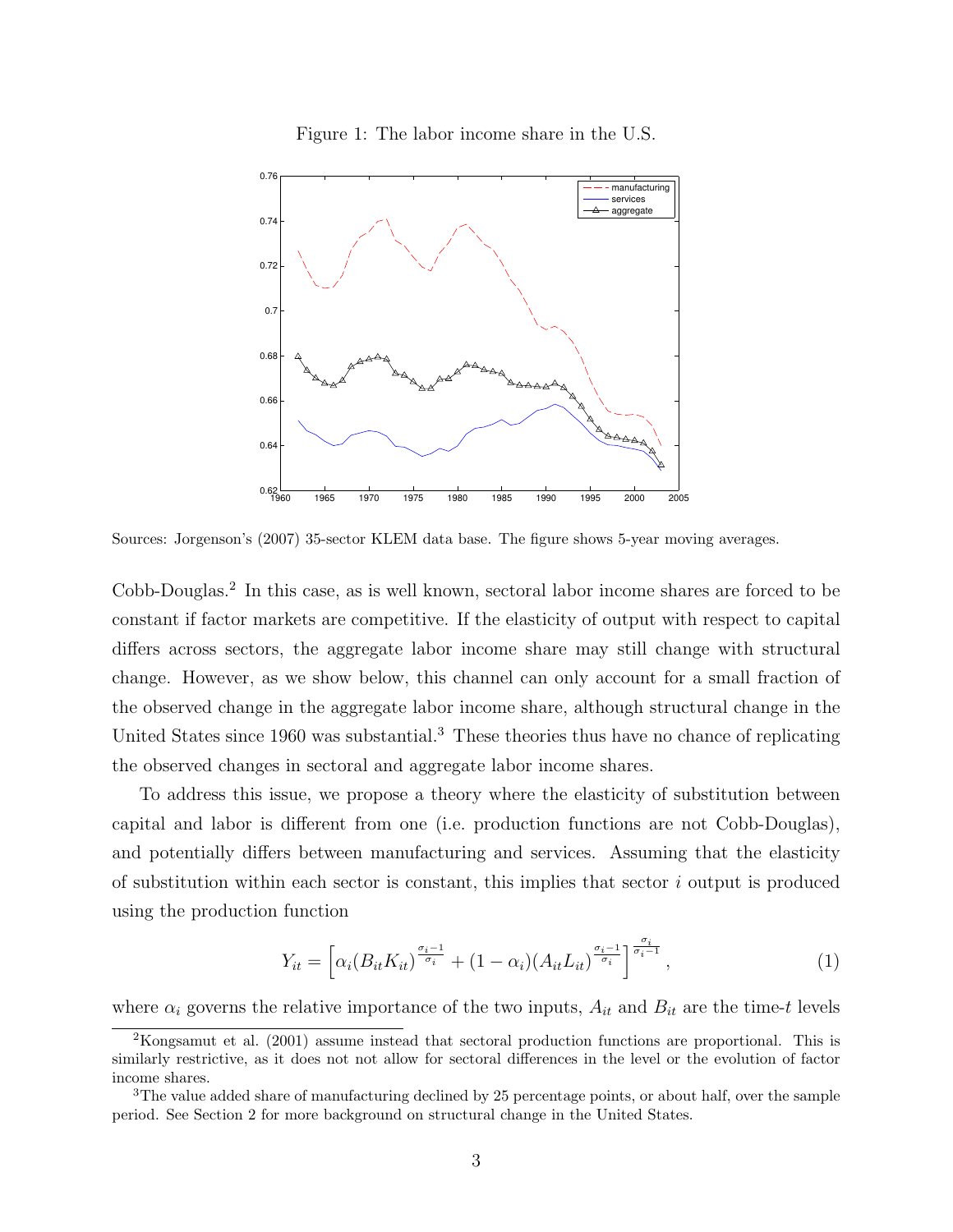of labor- and capital-augmenting productivity, respectively,  $K_{it}$  and  $L_{it}$  are capital and labor used in sector i at time t, and  $\sigma_i \in (0,\infty)$  is the elasticity of substitution between these two inputs.<sup>4</sup> In this case, if factor markets are competitive and firms choose inputs optimally, the ratio of factor income shares in sector  $i$  is given by

$$
\frac{KIS_{it}}{LIS_{it}} = \frac{R_t K_{it}}{w_t L_{it}} = \frac{\alpha_i}{1 - \alpha_i} \left( \frac{B_{it} K_{it}}{A_{it} L_{it}} \right)^{\frac{\sigma_i - 1}{\sigma_i}},\tag{2}
$$

where  $KIS_{it}$  and  $LIS_{it}$  stand for the capital and labor income shares in sector i at time t, and  $R_t$  and  $w_t$  for the rental rate and the wage rate, respectively. This expression is potentially consistent with observed trends: if capital and labor are gross complements, i.e.  $\sigma_i < 1$ , as most empirical evidence suggests (see León-Ledesma, McAdam and Willman (2010) for a recent review of empirical estimates), then the labor income share in sector i decreases (increases) as long as the amount of effective capital per unit of effective labor in sector  $i$ decreases (increases). The intuition is simple: If capital and labor are gross complements in production, a decrease in effective capital per unit of effective labor induces a more than proportional increase in the ratio of the rental rate to the wage, and therefore a reduction in the sectoral labor income share.<sup>5</sup> In this case, the aggregate labor income share may decrease not only as a result of structural change, but also due to declining labor income shares within sectors.<sup>6</sup>

The evolution of sectoral labor income shares in this setting thus depends on the elasticity of substitution between capital and labor in the sector,  $\sigma_i$ , on the "bias" of productivity growth in the sector (the growth of  $A_{it}/B_{it}$ ), and on capital accumulation in the sector (the growth of  $K_{it}/L_{it}$ ). While the former two drivers are primitives in macroeconomic models with exogenous growth, the latter is determined endogenously, by two margins: the

$$
\sigma_i \equiv \frac{\partial k_i}{\partial \omega} \frac{\omega}{k_i}
$$

Here, we assume that  $\omega$  is common across sectors.

<sup>&</sup>lt;sup>4</sup>This elasticity was first introduced by Hicks in *The Theory of Wages* (1932) in an attempt to explore the functional distribution of income in a growing economy. It is defined as the elasticity of the capital-labor ratio in sector *i*,  $k_i$ , to the ratio of factor prices, the wage to rental rate ratio,  $\omega \equiv \frac{w}{R}$  $\frac{a}{R}$ 

<sup>5</sup>A similar mechanism is at work in the literature on capital-skill complementarity, for instance Krusell, Ohanian, Ríos-Rull and Violante (2000). In that context, the gross complementarity (substitutability) between equipment and skilled (unskilled) labor leads to an increase in the skill premium in response to capital accumulation.

<sup>&</sup>lt;sup>6</sup>A falling labor income share is also consistent with  $\sigma_i > 1$  and rising  $B_{it}K_{it}/(A_{it}L_{it})$ , as in Karabarbounis and Neiman (2014), and as argued for by Piketty (2014). However, this scenario runs counter to the fact that virtually all estimates of aggregate  $\sigma$  in the recent literature lie below 1 (see Table 1 in León-Ledesma et al. (2010) and the review of some more recent contributions at the end of this section). See also footnote 29.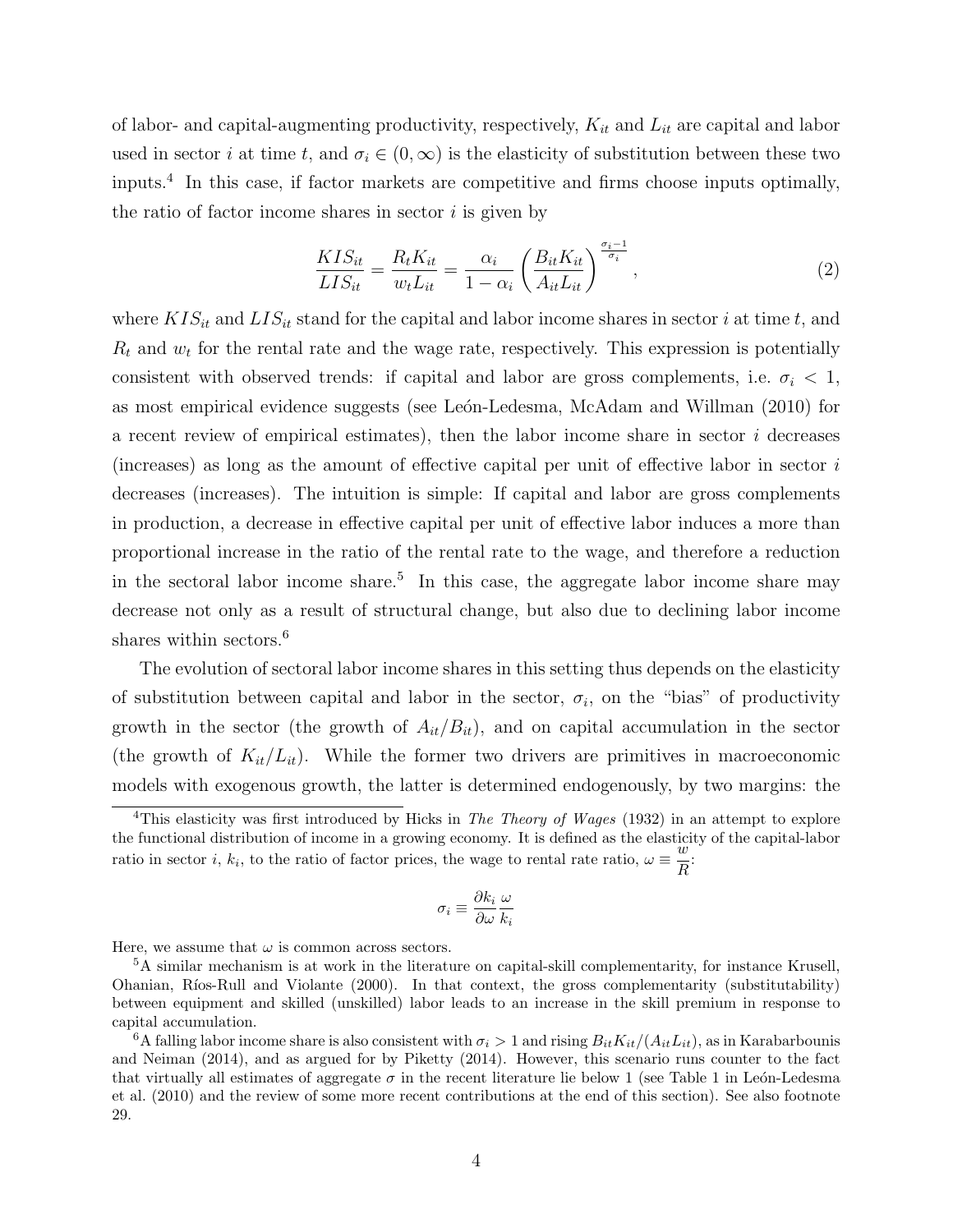accumulation of capital in the economy as a whole, and the allocation of capital and labor across sectors. We therefore embed the sectoral production structure in (1) in a dynamic general equilibrium model with two sectors, and quantitatively analyze the dynamics of this model. Due to the potential impact of structural change on the aggregate labor income share, we also allow for the most prominent additional drivers of structural change proposed in the literature, i.e. non-homothetic preferences and cross-sectoral differences in capital-intensity in addition to differences in productivity growth and in factor substitutability. We then calibrate the model to the experience of changing labor income shares and structural change of the United States over the period 1960 to 2005 to draw lessons on the determinants of changing factor income shares over this period.

This quantitative exercise yields rich results. Firstly, the calibration exercise points to a strong bias of productivity growth  $(g(A_i/B_i) > 0)$  in both sectors as the main driver of the decline in sectoral labor income shares. Secondly, the larger decline in the labor income share in manufacturing relative to that in services is driven to a similar extent by a larger bias in productivity growth and by a larger degree of flexibility (larger  $\sigma_i$ ) in manufacturing. Hence, differences across sectors in both of these features are key for understanding the evolution of sectoral labor income shares.<sup>7</sup> Thirdly, differences in productivity growth across sectors (notably, much faster growth of labor-augmenting productivity in manufacturing) clearly are the main determinant of structural change. Finally, non-homotheticities in preferences and differences in capital intensity hardly affect the evolution of factor income shares. Their effect on structural change is similarly small.<sup>8</sup>

It appears that an alternative to our analysis would have been to use (2) or the first order conditions for firms' choice of capital and labor from which it is derived to estimate  $\sigma_i$  and sectoral productivity growth rates, and to use parameter estimates to draw inference on the evolution of factor income shares. Our approach has two important advantages compared to this alternative. The first advantage is related to the identification of model parameters, in particular the elasticity of substitution and the bias of technical change. Our calibration exercise uses not only both first order conditions, but also exploits the additional restrictions imposed by the production function, just as recommended by Klump, McAdam and Willman  $(2007)$  and León-Ledesma et al.  $(2010)$  for the estimation of production systems. These authors argue, and illustrate with extensive Monte Carlo simulations, that single equation

<sup>7</sup>While according to equation (2), a difference in either one of these two factors is sufficient for generating differential changes in factor income shares, the factor allocations generated by the model in this case are not consistent with the data.

<sup>8</sup>This may well be different for structural change out of agriculture in an earlier period.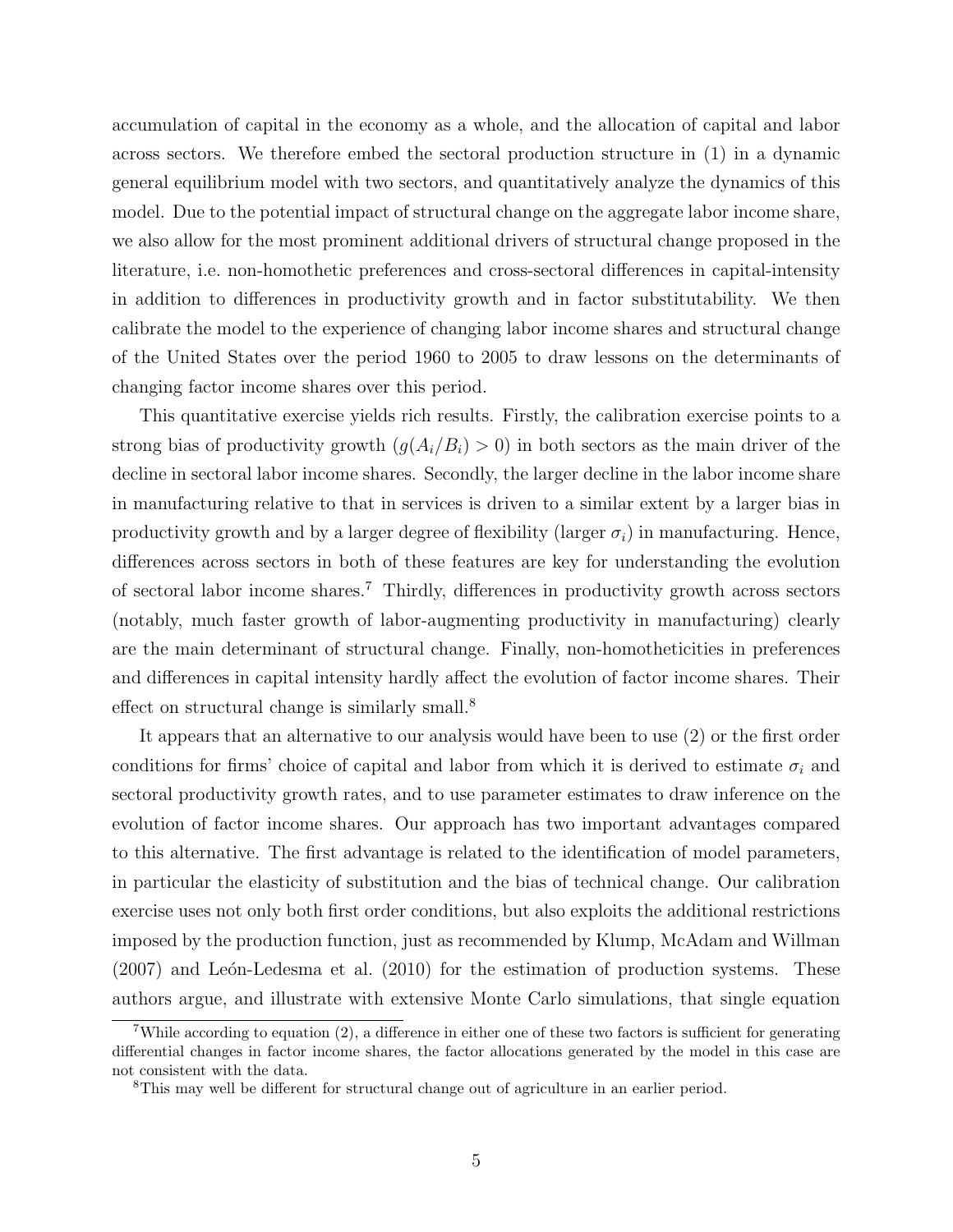approaches are largely unsuitable for jointly uncovering the elasticity of substitution and the bias of technical change. They stress the superiority of a multi-equation approach in terms of robustly capturing production and technical parameters.

The second advantage is conceptual and arises in the decomposition exercises. In addition to ignoring links across sectors, the alternative type of analysis proposed above would ignore the endogeneity of the evolution of the capital-labor ratio, and therefore would tend to attribute insufficient importance to productivity dynamics (which are the fundamental determinant of capital accumulation and allocation) as a driver of labor income shares. This is akin to a growth accounting exercise that ignores that capital accumulation is ultimately driven by productivity growth.

Apart from the recent work on the labor income share cited above, our paper is also closely related to a number of recent papers estimating the elasticity of substitution between capital and labor, in particular Herrendorf, Herrington and Valentinyi (2013), Oberfield and Raval (2014) and León-Ledesma, McAdam and Willman (2015). All of these authors focus on the estimation, and find similar substitution elasticities to the ones that result from our calibration exercise. None of them conducts a counterfactual decomposition exercise aiming to identify fundamental driving forces of changes in sectoral labor income shares. León-Ledesma et al. (2015) estimate an aggregate elasticity of substitution around 0.7 for the U.S. economy applying the technique they advocate in León-Ledesma et al. (2010) to aggregate U.S. time series. Herrendorf, Herrington and Valentinyi (2013) estimate CES production functions for the aggregate U.S. economy and for the sectors agriculture, manufacturing and services. Differently from our approach, they do so by sector, not jointly, and do not spell out the implications for the evolution of aggregate or sectoral factor income shares. They do however share our conclusion that productivity growth differences across sectors are the key driver of structural change. Finally, Oberfield and Raval (2014) estimate the elasticity of substitution in U.S. manufacturing by applying a novel identification strategy to plant-level data. They find a value of 0.71, close to the number in our calibration exercise. While this is not the focus of their paper, they also show that, given this estimate, observed changes in factor prices (an increasing wage to rental ratio) predict an increasing labor income share. This is of course generally the case when  $\sigma_i < 1$ . As a consequence, these authors attribute most of the observed decline in the labor income share to a residual catch-all "bias" term within manufacturing industries. This conclusion is consistent with our finding regarding the relevance of productivity growth as an important driver of changes in the labor income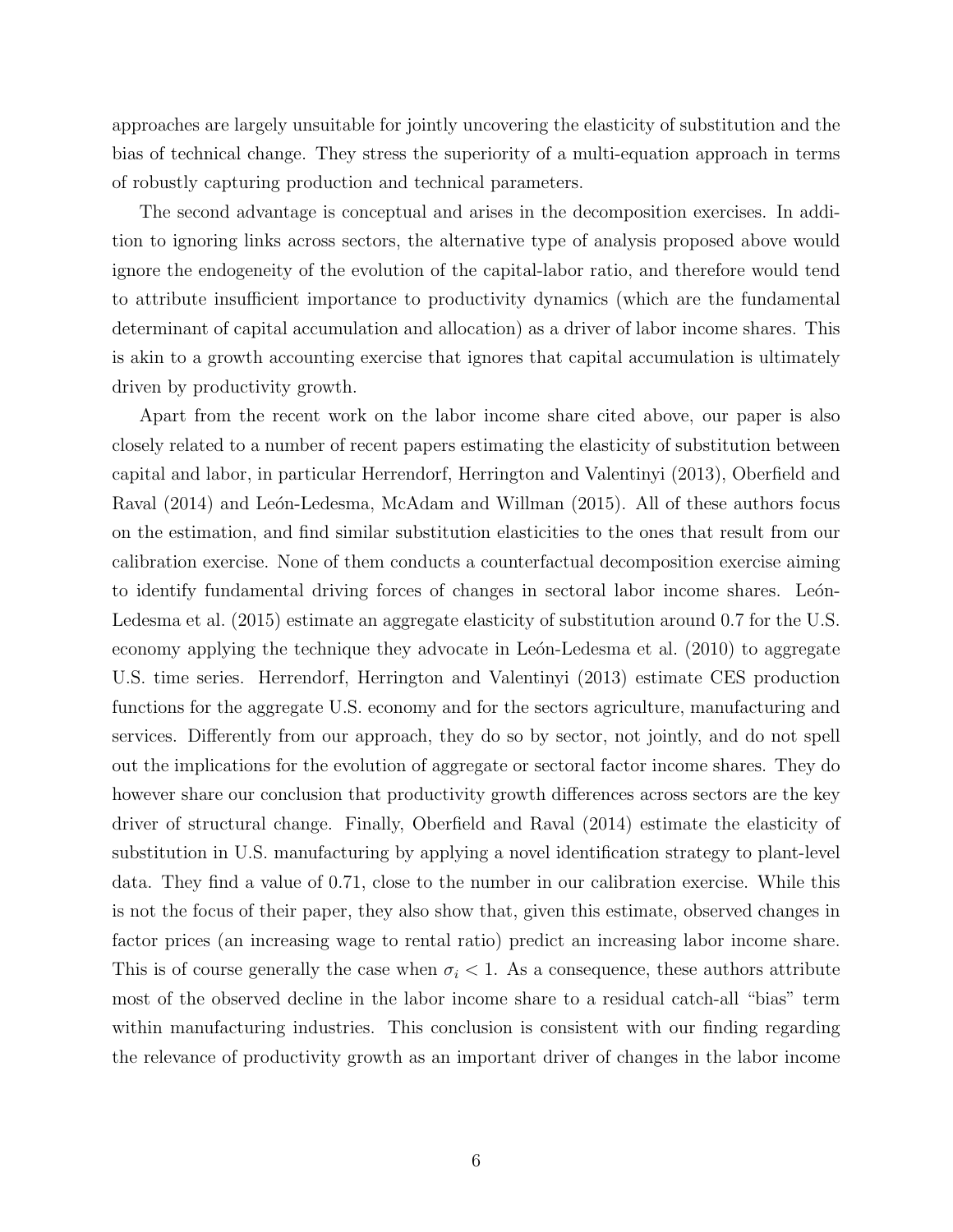share.<sup>9</sup>

Finally, since our paper also provides a quantitative analysis of structural change, it is also related to recent work on that topic, in particular Buera and Kaboski (2009, 2012a, 2012b), and Swiecki (2014). Buera and Kaboski (2009) conduct a first quantitative evaluation of two ´ potential drivers of structural change: productivity growth differences and non-homothetic preferences. Buera and Kaboski (2012a, 2012b) also analyze the "Rise of the Service Economy," but focus on skill differences across different segments of the service sector and on differences in scale across sectors, respectively. Swiecki (2014) quantitatively analyzes a set of four drivers of structural change that partly overlaps with those we consider. In line with our results, he stresses the importance of differences in sectoral growth rates for structural change. In addition, he concludes that non-homotheticities matter mostly for structural change out of agriculture. Trade, a factor that we abstract from, matters only for some individual countries. Overall, our work appears to be the first contribution linking the evolution of factor income shares and structural change.

In the next section, we provide more detail on the evolution of sectoral factor income shares. In Section 3, we describe our model. In Section 4, we evaluate the power of the mechanism quantitatively. Finally, Section 5 concludes, while the appendices contain additional derivations and information on data sources.

# 2 The evolution of factor income shares in manufacturing and services

Recent literature has documented in detail the decline in the aggregate labor income share in the United States (Elsby et al. 2013) and across countries (Karabarbounis and Neiman 2014). In this section, we document that this decline was to a very large extent driven by a decline of sectoral labor income shares, in particular of that in manufacturing. We start by showing this for the U.S., and then add evidence for a cross-section of 16 other developed countries.<sup>10</sup> The section concludes with some background on structural change in the U.S..

 ${}^{9}$ Choi and Ríos-Rull (2009) document the evolution of the labor income share over the business cycle and evaluate the ability of a variety of real business cycle models to account for its response to productivity shocks. As in our case, their preferred specification includes a CES technology where capital and labor are gross complements.

 $10E$ lsby et al. (2013) draw a similar conclusion for the U.S. since 1987. Karabarbounis and Neiman (2014) also show cross-industry developments (their Figure 5), but provide less country-level detail and no value for a broad service sector.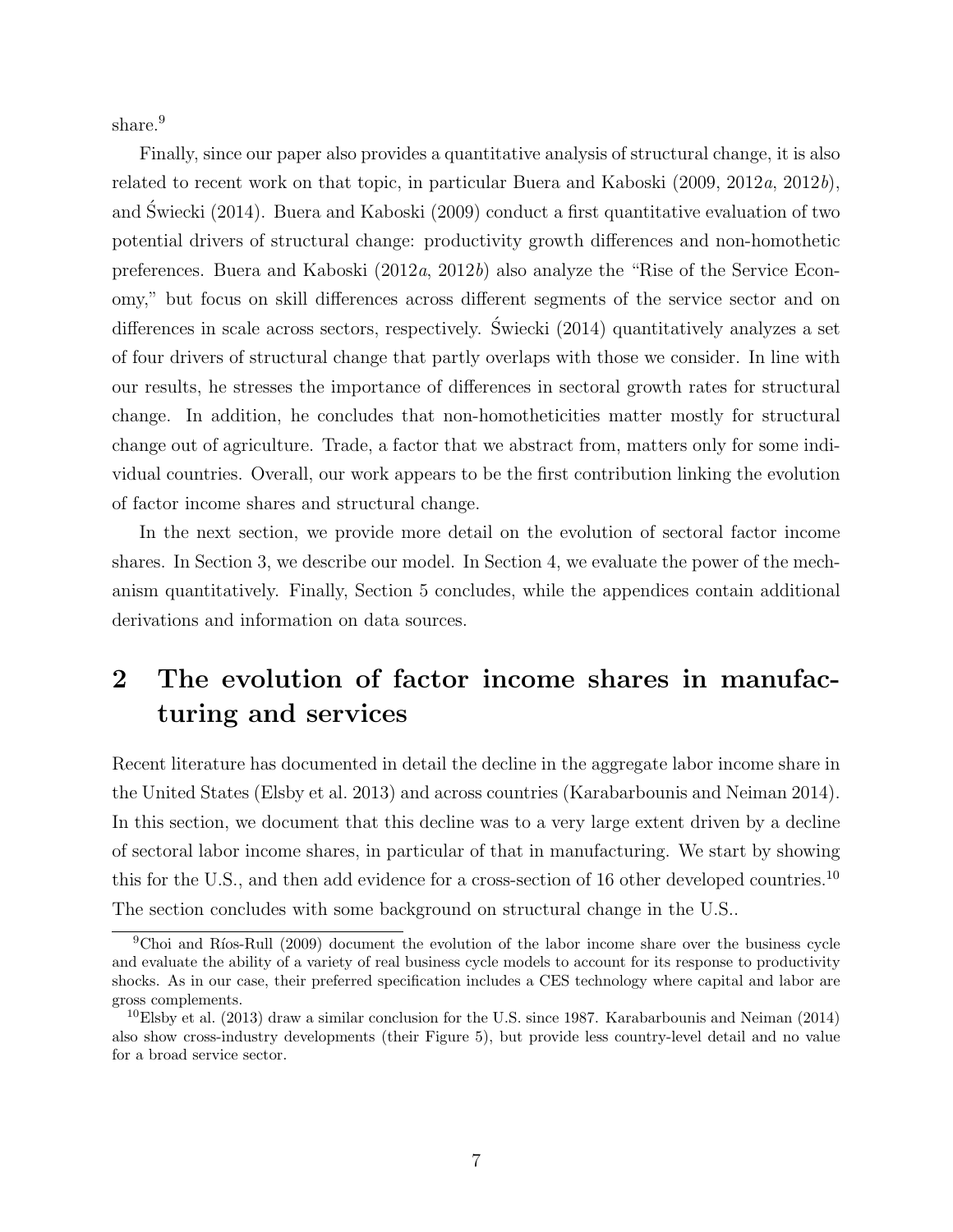#### 2.1 Sectoral labor income shares in the United States

Figure 1 showed the evolution of the labor income share in manufacturing and services in the United States from 1960 to 2005. Over this period, the aggregate labor income share declined by 1.2 percentage points per decade, the one in manufacturing by 2.1 percentage points per decade, and that in services by 0.5.

The measure of the labor income share shown in Figure 1 is computed as total labor compensation in a sector divided by the sum of the value of capital services and labor compensation in that sector. We call this measure "naive" because it ignores links across industries. For example, food manufacturing uses inputs from the transportation industry which in turn are produced using capital, labor and other intermediate inputs. Therefore, the true labor income share in the production of manufacturing value added also depends on "naive" labor income shares in sectors producing intermediate inputs used in manufacturing. We thus also compute a measure that takes these links into account, following Valentinyi and Herrendorf (2008) (see the Appendix A.1 for details).

To do so, we use data from Jorgenson's (2007) 35-sector KLEM database. These data are based on a combination of industry data from the BEA and the BLS and are described in detail in Jorgenson, Gollop and Fraumeni (1987), Jorgenson (1990) and Jorgenson and Stiroh (2000). They cover 35 sectors at roughly the 2-digit SIC level from 1960 to 2005. The raw data are accessible at http://hdl.handle.net/1902.1/10684. The data contain, for each industry and year, labor compensation, the value of capital services, and the value of intermediate inputs by source industry. These add up to the value of gross output in that industry. Data on capital and labor are carefully adjusted for input quality differences across sectors, allowing us to treat them as homogenous inputs in the following. Knowing the input-output structure allows computing the labor income share in production of sectoral value added.<sup>11</sup>

Results for the labor income share in value added are shown in Figure 2. Results using this measure are different in details, but the overall patterns remain unchanged. The main difference is that by this measure, the labor income share in manufacturing, while still exceeding that in services, is not as high as by the naive measure, since it takes into account that manufacturing value added also uses inputs from other sectors, with lower naive labor income shares. By this measure, the labor income share in manufacturing has fallen by 1.4 percentage points per decade, the one in services by 0.6 percentage points per decade,

 $11$  For the definitions of our sectors manufacturing and services, see Appendix A.2. Numbers reported here for the aggregate economy refer to the aggregate of manufacturing and services. Results are not sensitive to details of sector definition like the treatment of utilities, government or mining.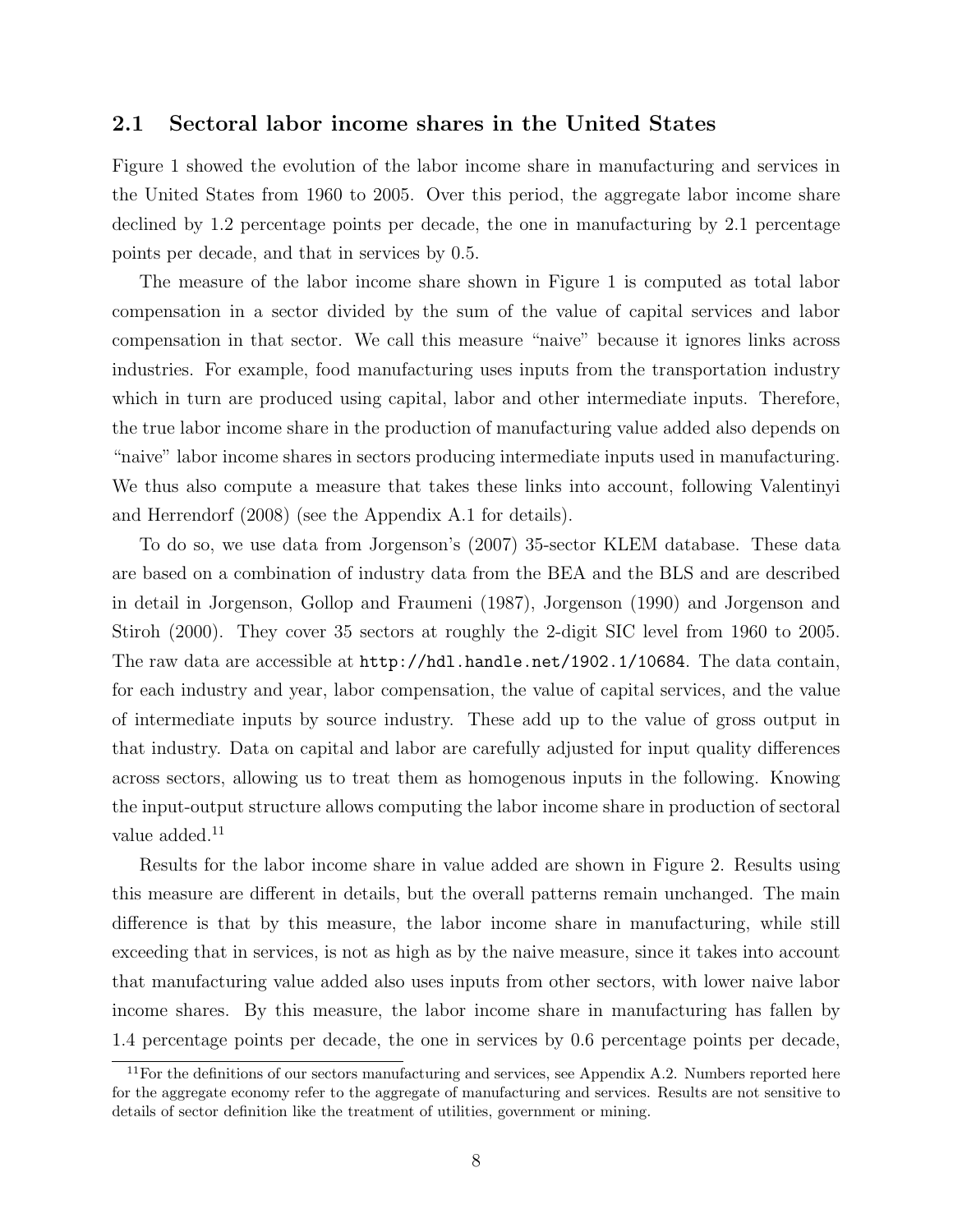

Figure 2: Non-naive labor income share, by sector, 1960-2005

Sources: Jorgenson's (2007) 35-sector KLEM data base. The figure shows 5-year moving averages.

and the aggregate one by 1 percentage points per decade. The last two values are very close to the counterparts for the naive labor income share. Only the manufacturing number changes somewhat. However, the qualitative pattern is clearly maintained, with a decline in the aggregate labor income share driven largely by a decline in the labor income share in manufacturing.

Could the change in the aggregate labor income share be purely due to structural change? After all, the labor income share in manufacturing is higher than that in services, so that structural change from manufacturing to services will reduce the aggregate labor income share. A simple calculation shows that this channel is quantitatively minor. The aggregate labor income share is a value-added weighted average of the sectoral labor income shares. The share of manufacturing in value added has declined by almost 25 percentage points over the sample period (see Figure 4). Given a gap of 4.3 percentage points between the initial labor income shares in manufacturing and in services, this implies that structural change could account for a change in the aggregate labor income share of 1.075 percentage points over the period 1960 to 2005. This amount corresponds approximately to the average change in the labor income share over a single decade. Thus, structural change on its own can account for less than a quarter of the observed change in the aggregate labor income share.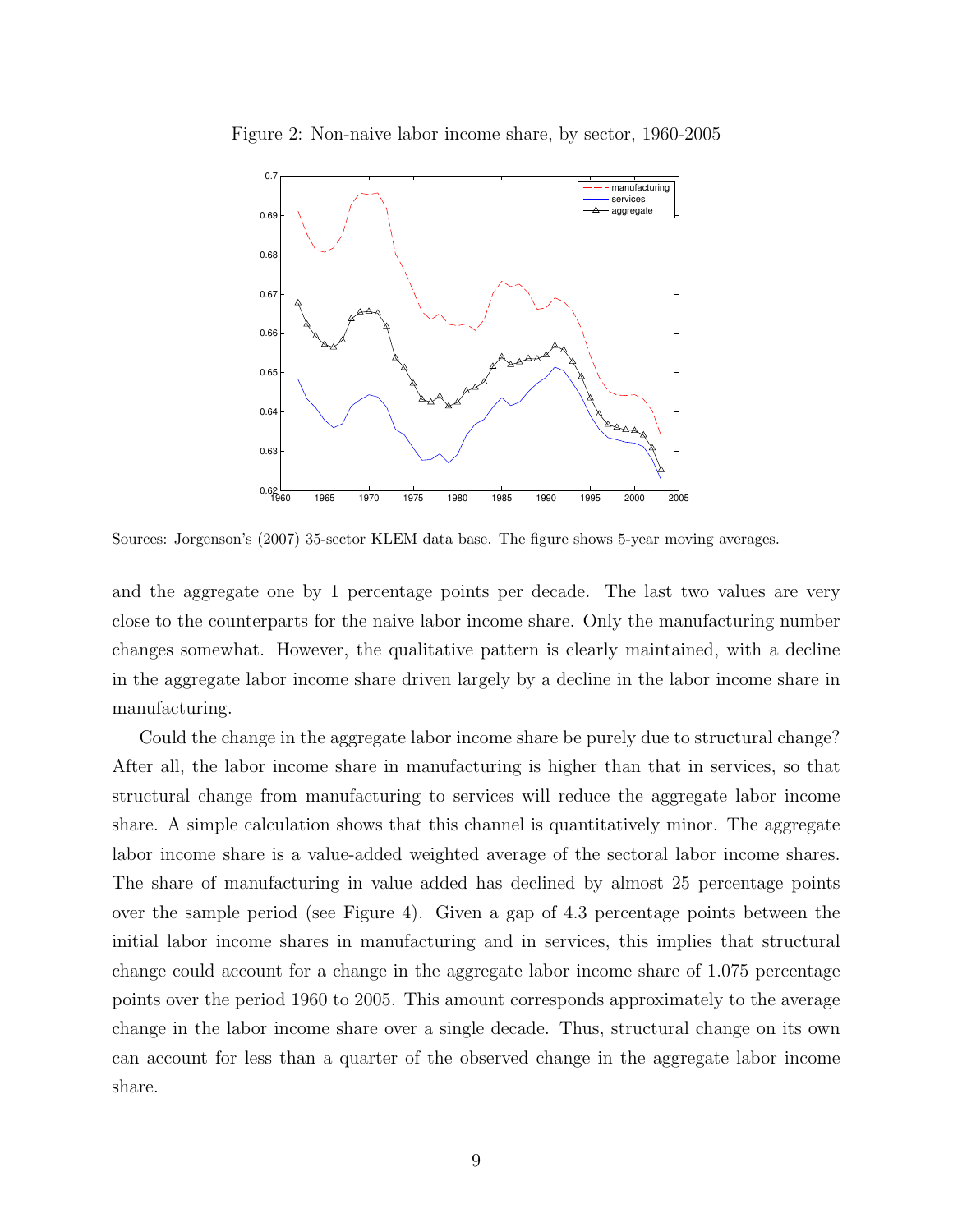### 2.2 Other countries

Changes in the labor income share have not been limited to the United States. In this section, we provide evidence from 16 other developed economies. We do so using EU KLEMS data. The March 2011 data release, available at http://www.euklems.net, contains data up to 2007 for 72 industries. We again aggregate those up to manufacturing and services. While this data contains a lot of industry detail, it does not contain an input/output structure, so we are limited to computing the naive labor income share, computed as compensation of employees over value added. However, we have seen above that developments in the U.S. have been qualitatively and even quantitatively similar for both measures of the labor income share. Karabarbounis and Neiman (2014) have also used this data to document industrylevel changes in the labor income share, but have not studied the manufacturing-services division.

We define sectors as for the U.S.. We use countries with at least 15 observations.<sup>12</sup> This leaves us with 16 countries.

The evolution of the LIS in these countries is shown in Table 1. The aggregate labor income share declines in all but three countries, by 2.1 percentage points per decade on average. The labor income share in manufacturing declines in all but 4 countries, by 2.5 percentage points per decade on average. The labor income share in services declines in all but five of the countries in our sample, by 1.5 percentage points per decade on average.<sup>13</sup> Overall trends are thus similar to those observed in the U.S., and even somewhat stronger. The overall ranking of sectors is also similar, with substantially stronger declines of the labor income share in manufacturing.

The same pattern is visible more formally in Figure 3, which shows the common component of the labor income share in 17 economies. It is obtained from these two regressions:

$$
LIS_{cit} = D_{it} + D_{ic} + \epsilon_{cit} \tag{3}
$$

$$
LIS_{cit} = \beta_0 \, year_t + \beta_1 \, D_i \, year_t + D_{ic} + \epsilon_{cit}, \tag{4}
$$

where  $c, i$  and t index countries, sectors (manufacturing or services) and time, respectively.  $D_i$ are sector dummies,  $D_{it}$  sector  $\times$  year dummies, and  $D_{ic}$  sector  $\times$  country dummies. From the first specification, we obtain estimates of  $D_{it}$ , or annual sectoral labor income shares

<sup>&</sup>lt;sup>12</sup>This essentially implies excluding transition economies. We also exclude Korea, because it starts the manufacturing to services transition only part-way through the sample. We also exclude Ireland and Luxembourg due to data problems.

<sup>&</sup>lt;sup>13</sup>These trends are statistically significant at the 5% level in all, all but one, and all but two of the cases, respectively.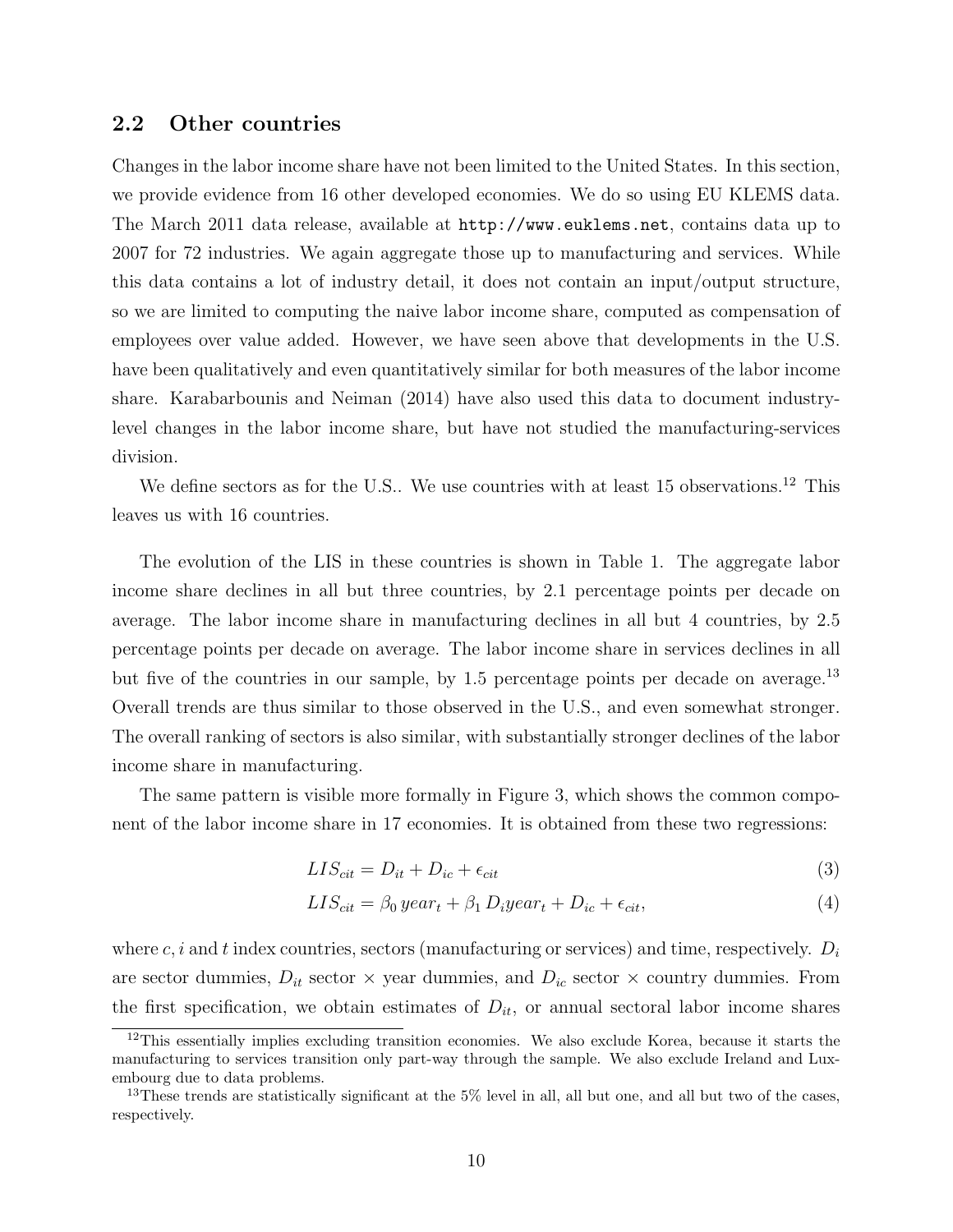|            | Manufacturing |         |       | Services |       | Aggregate |        |    |
|------------|---------------|---------|-------|----------|-------|-----------|--------|----|
| country    | level         | change  | level | change   | level | change    | SС     | N  |
| <b>AUS</b> | 0.707         | $-2.5$  | 0.561 | $-0.8$   | 0.601 | $-1.9$    | $-0.8$ | 38 |
| AUT        | 0.719         | $-6.0$  | 0.589 | $-4.1$   | 0.633 | $-5.0$    | $-0.5$ | 38 |
| BEL        | 0.673         | 1.0     | 0.537 | 3.2      | 0.581 | 2.0       | $-0.7$ | 38 |
| <b>DNK</b> | 0.751         | $-1.7$  | 0.561 | 2.3      | 0.615 | 0.8       | $-0.4$ | 38 |
| <b>ESP</b> | 0.609         | 0.5     | 0.584 | $-4.6$   | 0.587 | $-3.0$    | $-0.2$ | 38 |
| <b>FIN</b> | 0.645         | $-5.3$  | 0.568 | $-2.9$   | 0.597 | $-4.0$    | $-0.2$ | 38 |
| <b>FRA</b> | 0.700         | 0.7     | 0.611 | $-4.9$   | 0.632 | $-3.7$    | $-0.4$ | 38 |
| <b>GER</b> | 0.755         | $-0.9$  | 0.551 | $-1.1$   | 0.629 | $-1.8$    | $-1.0$ | 38 |
| GRC        | 0.748         | $-3.4$  | 0.410 | 0.8      | 0.505 | $-1.7$    | $-1.6$ | 38 |
| <b>HUN</b> | 0.612         | $-10.9$ | 0.570 | 2.4      | 0.584 | $-2.0$    | $-0.0$ | 13 |
| <b>ITA</b> | 0.720         | $-0.7$  | 0.625 | $-3.6$   | 0.655 | $-3.0$    | $-0.4$ | 38 |
| <b>JPN</b> | 0.578         | $-0.1$  | 0.562 | $-5.1$   | 0.566 | $-3.1$    | $-0.1$ | 37 |
| <b>NLD</b> | 0.680         | $-2.0$  | 0.644 | $-2.0$   | 0.654 | $-2.0$    | $-0.2$ | 38 |
| PRT        | 0.681         | $-2.4$  | 0.466 | 4.5      | 0.523 | 2.8       | $-0.1$ | 37 |
| <b>SWE</b> | 0.756         | $-7.9$  | 0.559 | $-1.0$   | 0.625 | $-3.6$    | $-0.4$ | 38 |
| UK         | 0.758         | 1.3     | 0.659 | $-0.7$   | 0.691 | $-1.2$    | $-0.8$ | 38 |

Table 1: The labor income share by sector and country, 1970-2007

Note: N denotes the number of observations. The level is the sample average for a country. Changes are in units of percentage points per decade.  $SC = change$  in the value added share of manufacturing  $\times$  (average LISM − average LISS), also in percentage points per decade. This is how much change in the aggregate labor income share could be explained by structural change alone. The series for Hungary excludes the first three observations (1992-1994), over which the labor income share in manufacturing collapses from 82 to 66% in three years.

net of country-specific effects, which are captured by  $D_{ic}$ . From the second specification, we obtain a time trend for the labor income share in each sector. Figure 3 displays both the series of estimates of  $D_{it}$  and the estimated time trends. It is evident from the figure that labor income shares in both sectors feature a negative trend in our sample, with some cyclical variation. The estimate of the trend coefficient  $\beta_0$  ( $\beta_1$ ) is -0.2 (-0.08), with a robust standard error of  $0.024$  (0.034).<sup>14</sup> The estimated trend thus implies that on average, the labor income share in services has declined by two percentage points per decade. In manufacturing, it has declined by an additional 0.8 percentage points, or almost 50% more.

 $14$ Labor income shares enter the regression as percentages. We use data on the 16 countries listed in Table 1 plus the United States. This results in a country by sector panel with 1190 observations and up to 38 observations per country-sector pair. The estimate of  $\beta_0$  is statistically significant at the 1% level, and that of the trend difference  $\beta_1$  at the 5% level.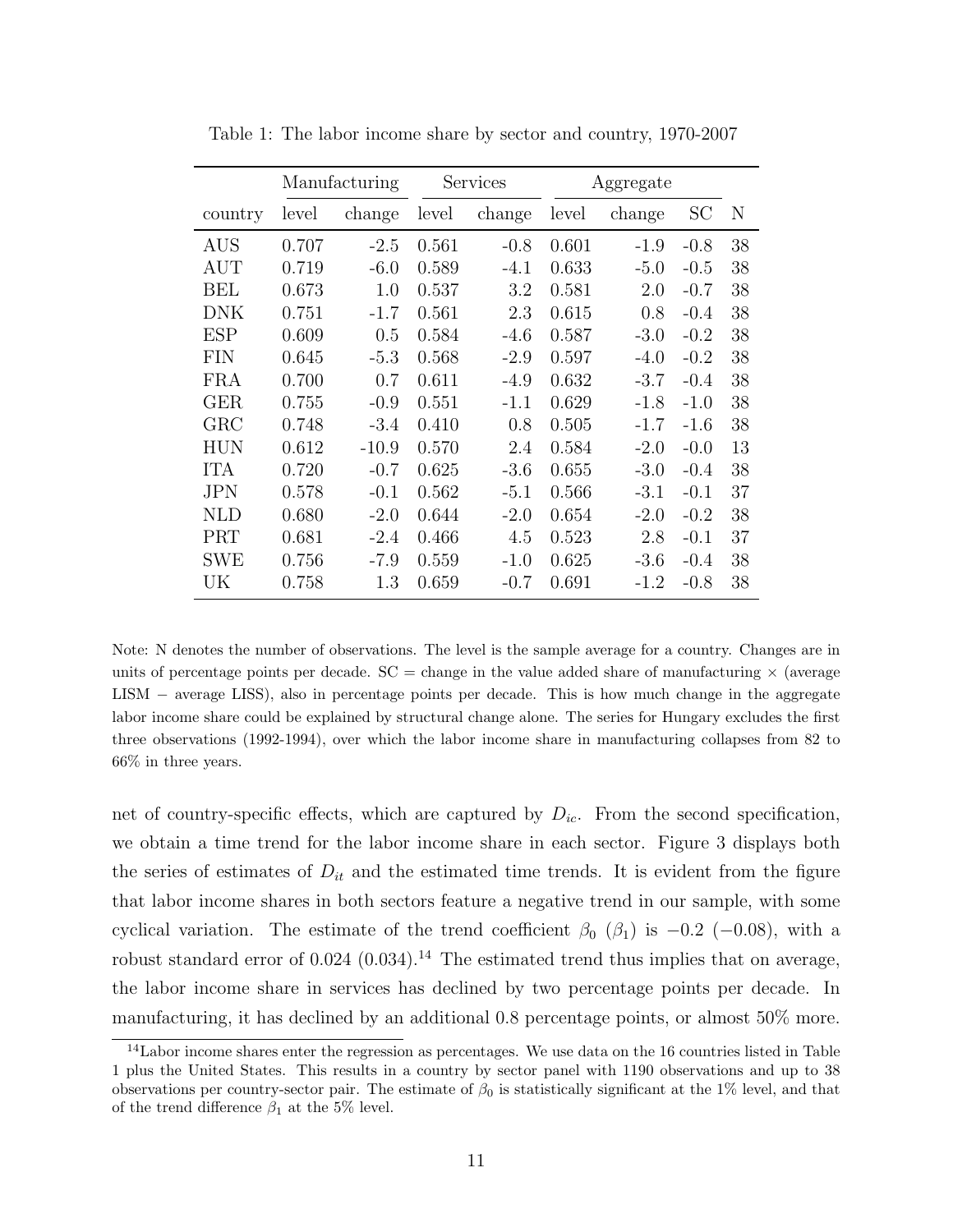

Figure 3: The common component of the labor income share in 17 countries, 1970-2007

Note: The figure displays fitted values from the regressions in equations (3) and (4).

These large changes in sectoral labor income shares account for the bulk of changes in the aggregate labor income share. The penultimate column of Table 1 shows how much change in the aggregate labor income share could be accounted for if sectoral production technologies were Cobb-Douglas. In this case, sectoral factor income shares are fixed at their average value over the sample, and the aggregate labor income share can change only due to shifts in the value added shares of the two sectors, i.e. structural change. The table shows that structural change on its own cannot even account for 10% of the observed change in the labor income share in most countries. (See the next subsection for more information on structural change in the United States.) It could explain more than half of the change in the aggregate labor income share in only three countries, and more than a quarter in only four. Hence, changes in the aggregate labor income share are mostly driven by changes in sectoral labor income shares, and in particular by that in manufacturing, which on average declined about 40% more quickly than that in services.

## 2.3 Structural change in the United States

Structural change, i.e. the reallocation of economic activity across the three broad sectors agriculture, manufacturing and services, has long been known to accompany modern economic growth. (See e.g. Kuznets 1966.) As a consequence, agriculture now employs less than 2% of the workforce in the U.S., while the reallocation between manufacturing and services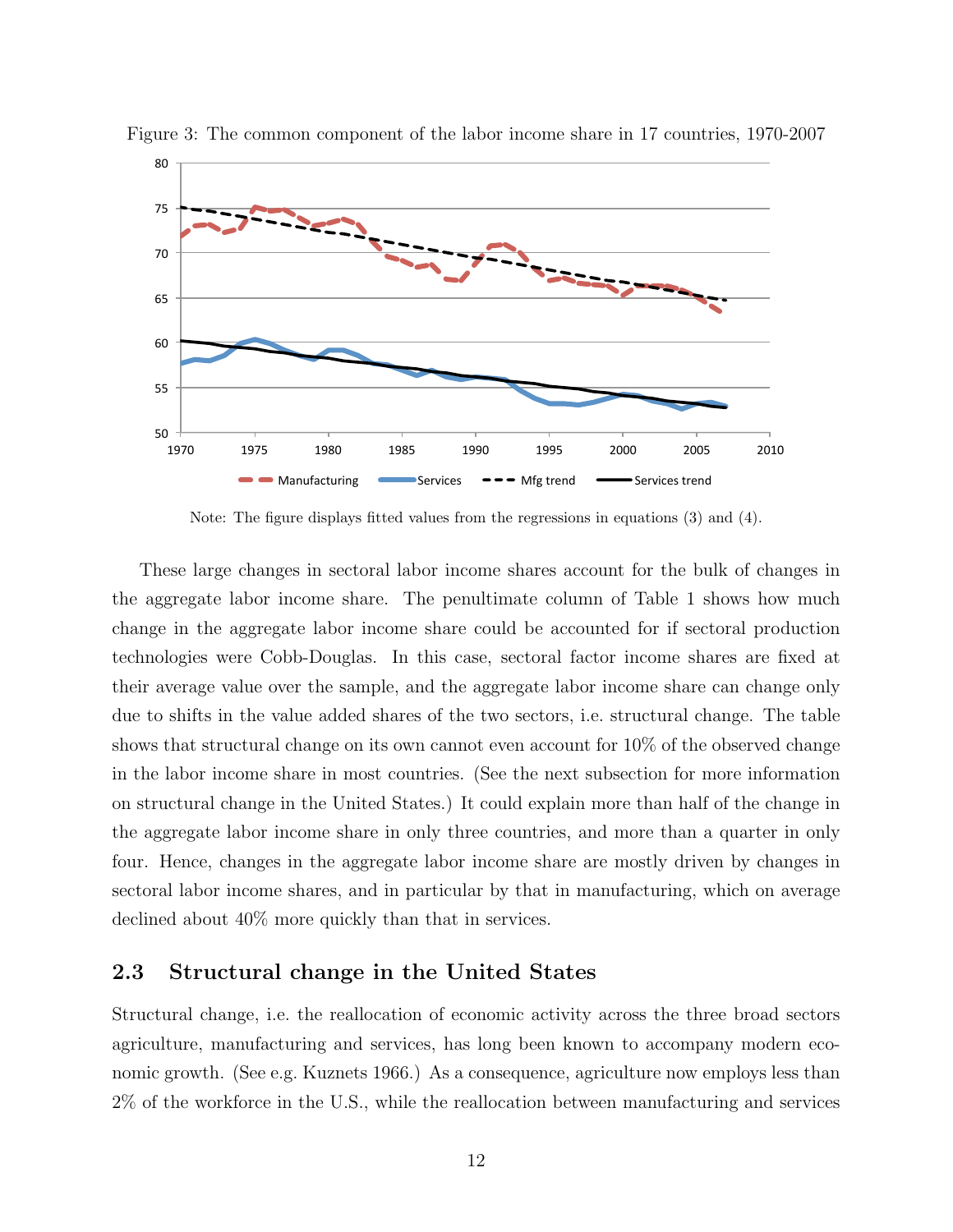| $L_m/L$ | <b>LISM</b> | <b>LISS</b> | LIS    | Ν                          |
|---------|-------------|-------------|--------|----------------------------|
| $-6.3$  | $-2.5$      | $-0.8$      | $-1.9$ | 38                         |
| $-5.7$  | $-6.0$      | $-4.1$      | $-5.0$ | 38                         |
| $-6.8$  | 1.0         | 3.2         | 2.0    | 38                         |
| $-5.3$  | $-1.7$      | 2.3         | 0.8    | 38                         |
| $-5.6$  | 0.5         | $-4.6$      | $-3.0$ | 38                         |
| $-3.6$  | $-5.3$      | $-2.9$      | $-4.0$ | 38                         |
| $-6.1$  | 0.7         | $-4.9$      | $-3.7$ | 38                         |
| $-6.8$  | $-0.9$      | $-1.1$      | $-1.8$ | 38                         |
| $-6.0$  | $-3.4$      | 0.8         | $-1.7$ | 38                         |
| $-5.7$  | $-10.9$     | 2.4         | $-2.0$ | 13                         |
| $-5.3$  | $-0.7$      | $-3.6$      | $-3.0$ | 38                         |
| $-4.8$  | $-0.1$      | $-5.1$      | $-3.1$ | 37                         |
| $-6.0$  | $-2.0$      | $-2.0$      | $-2.0$ | 38                         |
| $-3.3$  | $-2.4$      | 4.5         | 2.8    | 37                         |
| $-5.8$  | $-7.9$      | $-1.0$      | $-3.6$ | 38                         |
| $-8.0$  | 1.3         | $-0.7$      | $-1.2$ | 38                         |
|         |             |             |        | Change in (pts per decade) |

Table 2: The joint evolution of the labor income share and the employment share of manufacturing, 1970-2007

Note: N denotes the number of observations. All changes are in units of percentage points per decade, for the period 1970-2007. The series for Hungary excludes the first three observations (1992-1994), over which the labor income share in manufacturing collapses from 82 to 66% in three years.

is still in full swing. Figure 4 shows the evolution of the fraction of labor employed and the fraction of value added produced in the manufacturing and services sectors from 1960 to 2005 using data from Jorgenson's (2007) 35-sector KLEM data base. Structural change is clearly evident.

Several theoretical channels have been proposed as drivers of structural change, the most prominent being non-homothetic preferences (Kongsamut et al. 2001) on the demand side and differences across sectors in productivity growth (Ngai and Pissarides 2007) or in capital intensity (Acemoglu and Guerrieri 2008) on the supply side. According to the first channel, the rise of the service sector may be due to a higher income elasticity of services demand: in a growing economy, consumers increase the share of their expenditure on services. The second channel, also related to "Baumol's cost disease", implies that sectors with rapid productivity growth can shed resources, which are then employed in slower-growing sectors.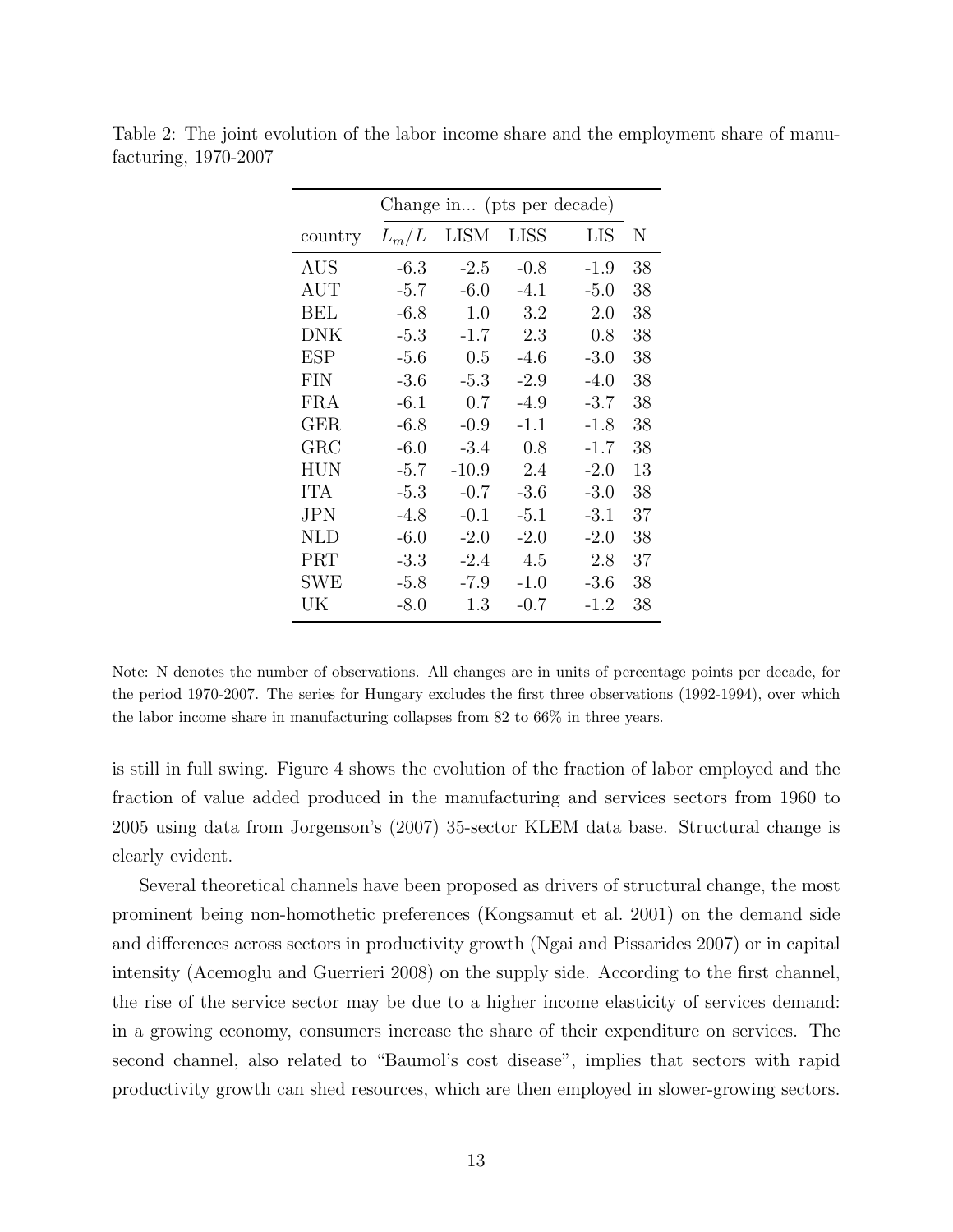

Figure 4: The structural transformation in the United States, 1960-2005

Source: Jorgenson's (2007) 35-sector KLEM data base.

The third channel is similar in spirit, but the difference lies in the cross-sectoral variation of the contribution of capital to output. Given the patterns of capital intensity and sectorspecific technological change, the second channel requires manufacturing and services output to be gross complements in consumption, while the third requires the opposite.<sup>15</sup> All these channels can generate structural change in terms of both inputs and outputs. However, as discussed above, none of them can generate the observed movements in factor income shares.

Cross-sectoral differences in the substitutability of capital and labor also have implications for structural change. (We analyze this in detail in the companion paper Alvarez-Cuadrado, Long and Poschke (2015).) Notably, they affect the "shape" of structural change: the extent of capital versus labor reallocation. This occurs because with differences in the elasticity of substitution, the sector with higher substitutability (the "flexible sector") moves towards using the factor that becomes more abundant more intensively. Hence, if for example effective labor becomes more abundant, as can occur if growth in the labor force together with labor-augmenting productivity growth outpace capital-augmenting productivity growth and capital accumulation combined, then the more flexible sector tends to become more labor-intensive.

 $15$ It is clear from the figures above that the capital income share in services exceeded that in manufacturing throughout the sample. With competitive factor markets, this implies a larger elasticity of output with respect to capital in services. Productivity growth since World War II, in turn, was larger in manufacturing.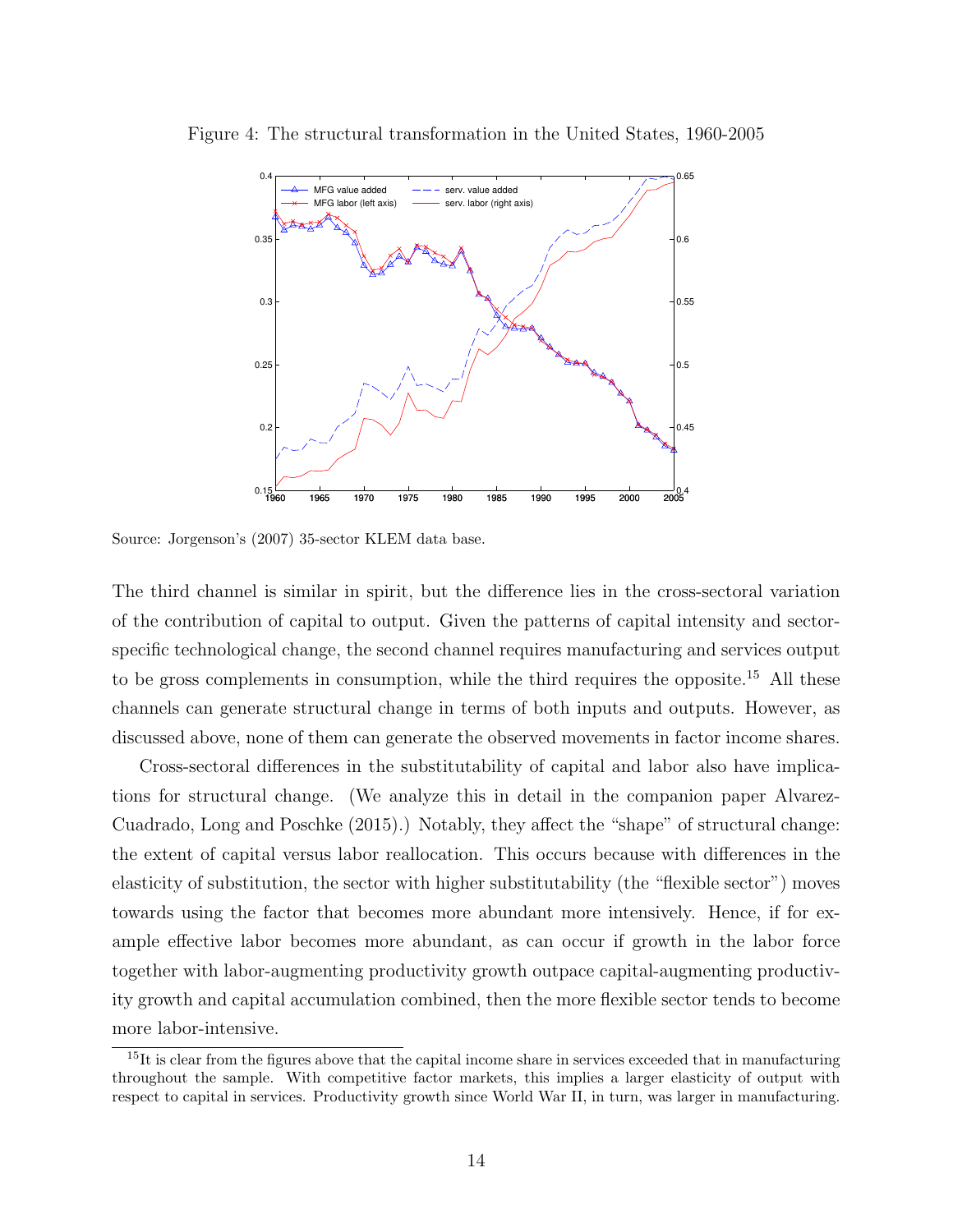# 3 Theoretical framework: A model with unequal sectoral substitution possibilities

The preceding section documented trends in factor income shares, and showed that changes in factor income shares within sectors, in particular within manufacturing, are key for understanding the decline in the aggregate labor income share. From (2), it is clear that differences in the evolution of sectoral factor income shares can come from differences in (the bias of) productivity growth, differences in factor allocation (differences in the growth of sectoral capital-labor ratios), or differences in the elasticity of substitution between capital and labor. Differences in their level can be due to differences in the capital-intensity of sectors, parameterized by  $\alpha_i$ . All of these factors would also lead to structural change across sectors (Ngai and Pissarides 2007, Acemoglu and Guerrieri 2008, Alvarez-Cuadrado et al. 2015). In addition, non-homothetic demand can also lead to structural change (Kongsamut et al. 2001) and thus to changes in the aggregate labor income share, as just illustrated.

We therefore conduct a joint quantitative analysis of the effect of cross-sectoral differences in capital-labor substitutability and of these additional factors (sectoral differences in productivity growth and in capital intensity, non-homothetic preferences) capable of driving joint changes in the labor income share and structural change. In the next Section, we then calibrate the model to the recent U.S. experience. Since our period of analysis is restricted by the availability of data on properly adjusted sectoral factor income shares from 1960 onwards, we conduct our analysis in an environment with two sectors, manufacturing and services, and abstract from agriculture, which already accounted for only 6% of employment and an even smaller fraction of value added in 1960.<sup>16</sup>

With quantitative results in hand, we can then conduct counterfactual exercises to determine the relative importance of these different factors for changes in the labor income share. As an added benefit, we can also quantify their importance for structural change.

### 3.1 Model setup

We model a closed economy in continuous time. It is populated by a representative infinitelylived household with instantaneous preferences given  $by<sup>17</sup>$ 

$$
v = \ln(u(c_m, c_s))
$$
 where  $u(c_m, c_s) = \left(\gamma c_m^{\frac{\varepsilon - 1}{\varepsilon}} + (1 - \gamma)(c_s + s)^{\frac{\varepsilon - 1}{\varepsilon}}\right)^{\frac{\varepsilon}{\varepsilon - 1}}.$ 

 $16$ In terms of sectoral reallocations, the contribution of agriculture over our sample period is similarly small, accounting for barely 10% of the reallocations of labor and 8% of the changes in sectoral composition of value added.

<sup>&</sup>lt;sup>17</sup>Here and in the following, we omit time subscripts when there is no risk of confusion.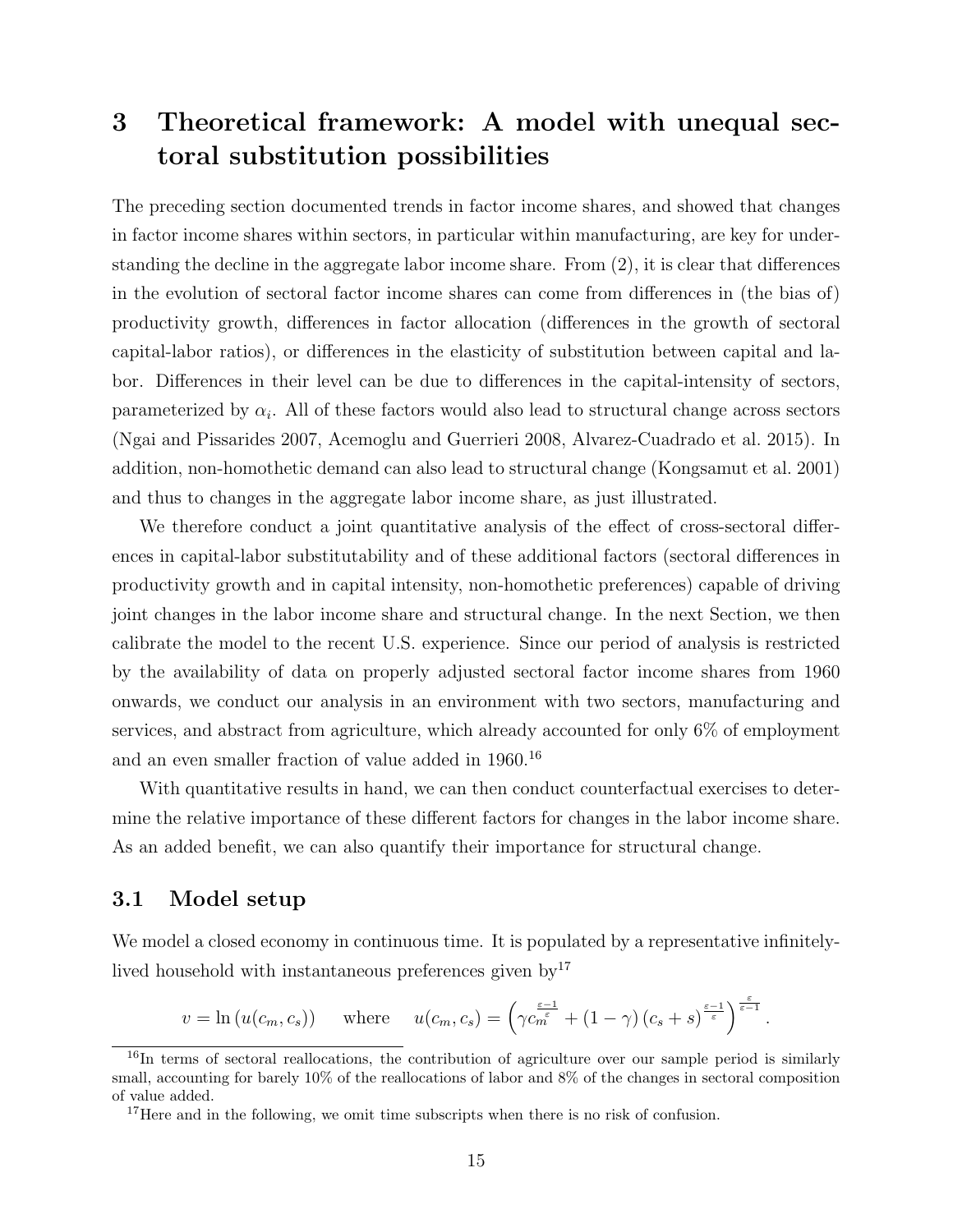The subscripts m and s denote manufactures and services, respectively, so  $c_i$  stands for per capita consumption of value-added produced in sector  $i, i \in \{m, s\}$ .  $\varepsilon$  is the elasticity of substitution between the two consumption goods. The term s introduces a non-homotheticity. The empirically relevant case is  $s > 0$ , which can be interpreted as households having an endowment of services. As a consequence, the income elasticity of demand for services is larger than that for manufactures. This introduces the possibility of demand-driven structural change, as in Kongsamut et al. (2001).

Sectoral outputs are produced according to general CES technologies.

$$
Y_m = \left[ \alpha_m (B_m K_m)^{\frac{\sigma_m - 1}{\sigma_m}} + (1 - \alpha_m) (A_m L_m)^{\frac{\sigma_m - 1}{\sigma_m}} \right]^{\frac{\sigma_m}{\sigma_m - 1}} \tag{5}
$$

$$
Y_s = \left[ \alpha_s (B_s K_s)^{\frac{\sigma_s - 1}{\sigma_s}} + (1 - \alpha_s) (A_s L_s)^{\frac{\sigma_s - 1}{\sigma_s}} \right]^{\frac{\sigma_s}{\sigma_s - 1}} \tag{6}
$$

This structure allows for a rich set of asymmetries. First, we allow for sector-specific elasticities of substitution and distributional parameters,  $\sigma_i$  and  $\alpha_i$  respectively. Second, we assume that sectoral labor- and capital-augmenting productivity,  $A_i$  and  $B_i$ , grow at constant exponential rates  $g(A_i)$  and  $g(B_i)$ , respectively, and allow both their initial levels and these growth rates to differ across sectors.<sup>18</sup> Third, non-homothetic preferences introduce an additional difference between the services and manufacturing sectors. Finally, we follow most of the literature on multi-sector models by assuming that capital is only produced in the manufacturing sector, so services are fully consumed. Therefore, using upper-case letters to denote aggregate variables,  $Y_s = C_s$  and  $Y_m = C_m + \dot{K} + \delta K$ , where a dot above a variable stands for its change and  $\delta > 0$  is the constant rate of depreciation of the capital stock.

Factors are fully utilized which, normalizing the labor endowment to one, implies

$$
\frac{L_s}{L} + \frac{L_m}{L} \equiv l_m + l_s = 1\tag{7}
$$

$$
l_{m}k_{m} + l_{s}k_{s} = l_{m}k_{m} + (1 - l_{m})k_{s} = k, \qquad \text{where } k_{i} \equiv \frac{K_{i}}{L_{i}}.
$$
 (8)

In the following, we will use lower-case variables to denote per capita quantities, except for  $k_i$ , which stands for the capital-labor ratio in sector i.

### 3.2 Model solution

We choose manufactures to be the numeraire and denote the price of services by  $p_s$ . Since markets are competitive, production efficiency requires equating marginal revenue products

<sup>18</sup>Diamond, McFadden and Rodriguez (1978) show that in the presence of biased technical change, data on output, inputs, and input prices are not sufficient for the identification of the elasticity of substitution. In addition, functional restrictions on the rate of technical change are required. A constant exponential growth rate, as assumed here, is the standard identification restriction.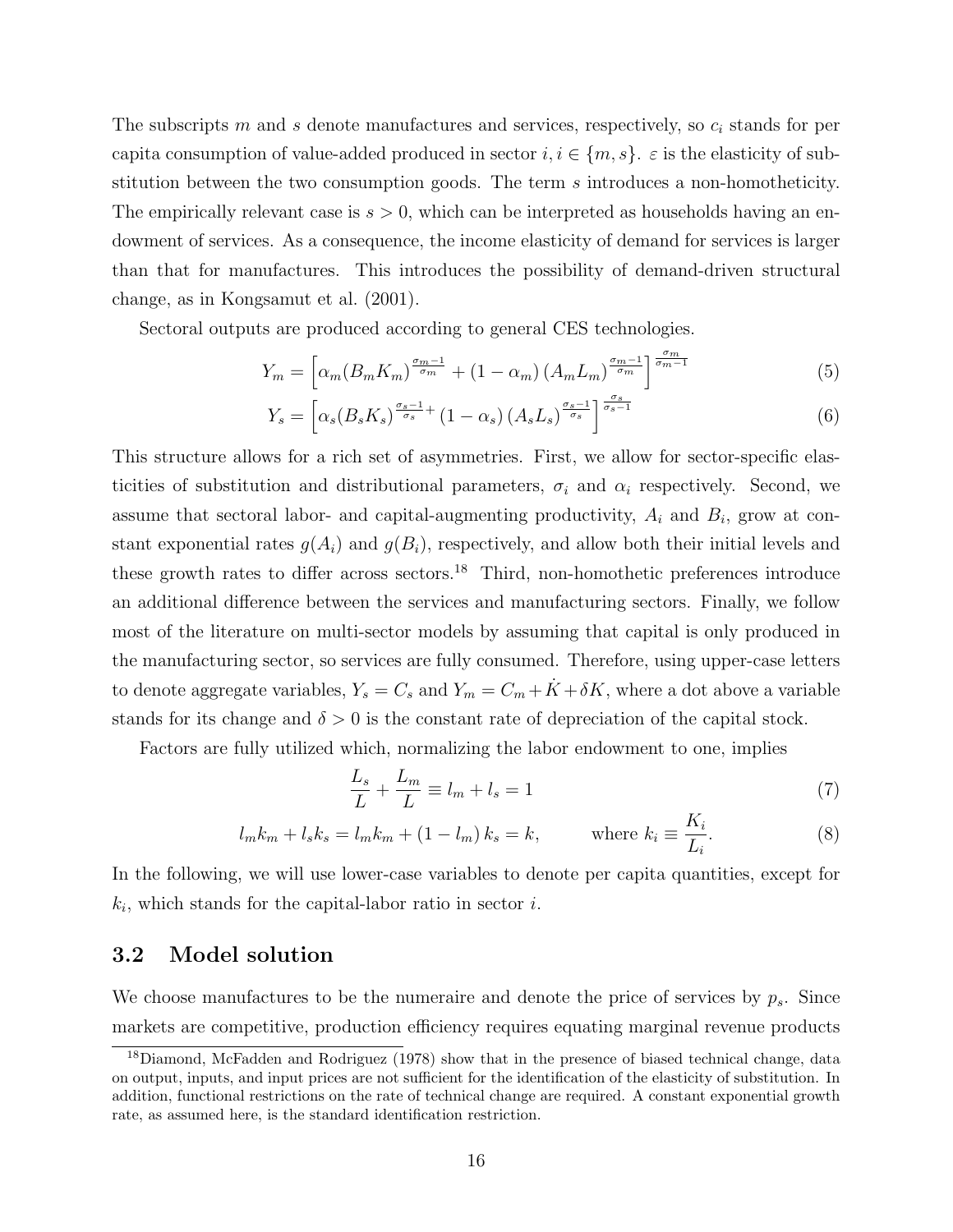across sectors, so

$$
\alpha_m B_m^{\frac{\sigma_m - 1}{\sigma_m}} \left( \frac{Y_m}{K_m} \right)^{\frac{1}{\sigma_m}} = p_s \alpha_s B_s^{\frac{\sigma_s - 1}{\sigma_s}} \left( \frac{Y_s}{K_s} \right)^{\frac{1}{\sigma_s}} = R \tag{9}
$$

$$
(1 - \alpha_m) A_m^{\frac{\sigma_m - 1}{\sigma_m}} \left( \frac{Y_m}{L_m} \right)^{\frac{1}{\sigma_m}} = p_s (1 - \alpha_s) A_s^{\frac{\sigma_s - 1}{\sigma_s}} \left( \frac{Y_s}{L_s} \right)^{\frac{1}{\sigma_s}} = w.
$$
 (10)

As a consequence, the following relationship between the sectoral capital-labor ratios emerges.

$$
k_s = \left(\frac{1-\alpha_m}{1-\alpha_s} \frac{\alpha_s}{\alpha_m} \left(\frac{A_m}{B_m}\right)^{\frac{\sigma_m-1}{\sigma_m}}\right)^{\sigma_s} \left(\frac{A_s}{B_s}\right)^{1-\sigma_s} k_m^{\frac{\sigma_s}{\sigma_m}} \equiv \varrho k_m^{\frac{\sigma_s}{\sigma_m}}.\tag{11}
$$

Using this notation, (9) implies that the relative price of services is given by

$$
p_s = \frac{\alpha_m}{\alpha_s} \frac{B_m^{\frac{\sigma_m - 1}{\sigma_m}}}{B_s^{\frac{\sigma_{s-1}}{\sigma_s}}} \frac{\left[ \alpha_m B_m^{\frac{\sigma_{m-1}}{\sigma_m}} + (1 - \alpha_m)(A_m/k_m)^{\frac{\sigma_{m-1}}{\sigma_m}} \right]^{\frac{1}{\sigma_{m-1}}}}{\left[ \alpha_s B_s^{\frac{\sigma_{s-1}}{\sigma_s}} + (1 - \alpha_s)(A_s/(\varrho k_m^{\sigma_s/\sigma_m}))^{\frac{\sigma_{s-1}}{\sigma_s}} \right]^{\frac{1}{\sigma_{s-1}}}}.
$$
(12)

Household optimization in turn requires equating the marginal rate of substitution between the two consumption goods to their relative price in every period, implying relative demands given by

$$
\frac{v_s}{v_m} = \frac{(1-\gamma)}{\gamma} \left(\frac{c_s+s}{c_m}\right)^{-\frac{1}{\varepsilon}} = p_s.
$$
\n(13)

Given a solution to the dynamic problem and state variables  $k, A_m, A_s, B_m, B_s$ , equations (11), (12) and (13) pin down  $p_s$ ,  $k_m$  and  $l_m$  at each point in time. Their counterparts for services,  $k_s$  and  $l_s$ , then follow from equations (26) and (27).

The solution to the household's dynamic problem, stated in terms of choosing  $c_m$ , implies the Euler equation

$$
-\hat{v}_m = \alpha_m B_m^{\frac{\sigma_{m-1}}{\sigma_m}} \left[ \alpha_m B_m^{\frac{\sigma_{m-1}}{\sigma_m}} + (1 - \alpha_m) A_m^{\frac{\sigma_{m-1}}{\sigma_m}} k_m^{\frac{1 - \sigma_m}{\sigma_m}} \right]^{\frac{1}{\sigma_{m-1}}} - (\delta + n + \rho), \tag{14}
$$

where  $\rho$  is the subjective discount factor and n is the rate of population growth. The law of motion of per capita capital is given by

$$
\dot{k} = \left[ \alpha_m \left( B_m k_m \right)^{\frac{\sigma_{m-1}}{\sigma_m}} + \left( 1 - \alpha_m \right) A_m^{\frac{\sigma_{m-1}}{\sigma_m}} \right]_{m}^{\frac{\sigma_m}{\sigma_m - 1}} l_m - c_m - \left( \delta + n \right) k. \tag{15}
$$

Combined with (27) and (31), this determines the law of motion of  $k_m$ .

An equilibrium in this economy consists of sequences of allocations  $\{c_m(t), c_s(t), k_m(t),\}$  $k_s(t), k(t), l_m(t), l_s(t)$ <sub>t=0</sub> and prices  $\{p_s(t), w(t), R(t)\}_{t=0}^{\infty}$  such that equations (9) to (15) hold and feasibility is satisfied.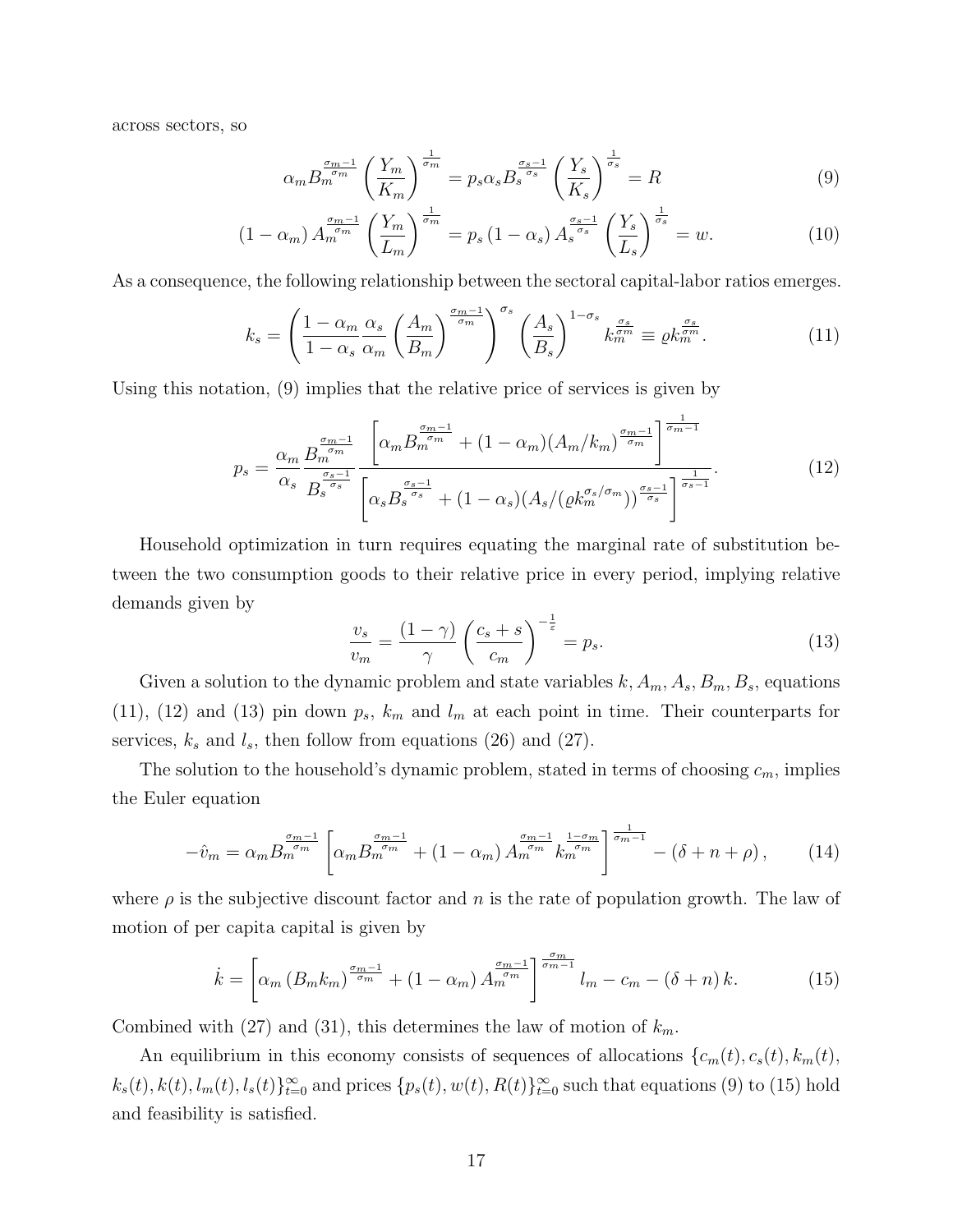For computational reasons, we solve a discrete-time version of this economy in the next Section. (See Appendix B.2 for details.) The discretized version of the dynamic problem can be represented as a system of three difference equations:

$$
l_{m,t} = h_1(c_{m,t}, k_{m,t}),
$$
\n(16)

$$
\frac{c_{t+1}}{c_t} = h_2(k_{m,t+1})\tag{17}
$$

$$
k_{m,t+1} = h_3(l_{m,t+1}, k_{m,t}, l_{m,t}, k_t, c_{m,t})
$$
\n(18)

where exogenous variables are omitted from the function arguments for the sake of clarity.  $h_1$  to  $h_3$  are complicated functions that are stated explicitly in equations (43), (44) and (45) in Appendix B.2.

Before proceeding to our quantitative results, three technical remarks are in order. First, since the marginal product of capital in manufacturing in the future depends on the labor allocation in that future period, the dynamic problem is not independent of the static problem.<sup>19</sup> Hence, we cannot separate the system of equations (16) to (18) into two blocks, but need to solve all three equations together.

Second, our model allows for capital-augmenting technical progress which, as is wellknown, is not consistent with balanced growth. In general, many multi-sector models are not consistent with balanced growth. This is true for Kongsamut et al.'s (2001) model of demand-driven structural change, except in a special case, and also for Acemoglu and Guerrieri's (2008) model of technology-driven structural change, except in the limit. This is no coincidence. In their chapter on structural change in the Handbook of Economic Growth, Herrendorf, Rogerson and Valentinyi (2014) state (p. 4): "It turns out that the conditions under which one can simultaneously generate balanced growth and structural transformation are rather strict, and that under these conditions the multi-sector model is not able to account for the broad set of empirical regularities that characterize structural transformation. ... we think that progress in building better models of structural transformation will come from focusing on the forces behind structural transformation without insisting on exact balanced growth." As the quantitative results below show, our model features approximate balanced growth.

Third, the absence of exact balanced growth requires the imposition of a different terminal condition for the dynamic system given in equations  $(16)$  to  $(18)$ . We proceed by a) choosing

<sup>&</sup>lt;sup>19</sup>This does not depend on whether we use the law of motion of k or  $k_m$  in the dynamic problem, or whether we use the continuous- or discrete-time version of the problem. Key is that the future marginal product of capital in manufacturing that appears in the Euler equation (14) depends on the future labor allocation.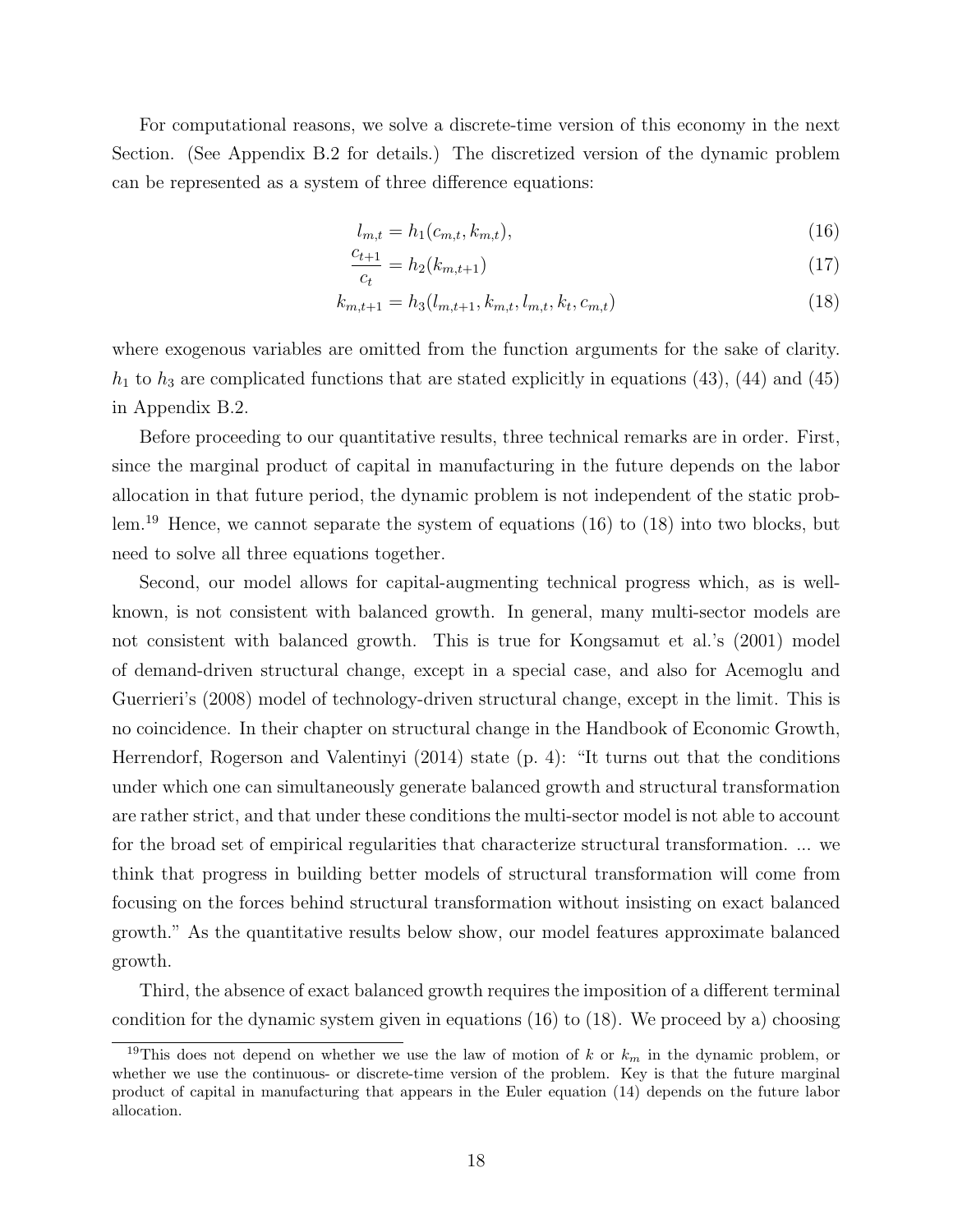a finite time horizon  $T(100 \text{ years in the results shown below}),$  b) imposing that consumption growth is constant at the end of that horizon:  $c_{T+1}/c_T = c_T/c_{T-1}$  (this implies a solution to equation (16) for  $t = T$ , which in turn allows solving equations (17) and (18) for that period), and c) check that the specific horizon  $T$  that we chose does not affect results.

# 4 Quantitative analysis: Dissecting the U.S. experience

In this section, we describe the calibration of the model and present a set of counterfactual exercises decomposing model-predicted changes in sectoral labor income shares and in structural change into four components associated with the four fundamental drivers of sectoral differences in the model. These will show the relative contribution of the different fundamental forces to the observed declines in labor income shares.

### 4.1 Calibration

#### 4.1.1 Data

We calibrate the model to U.S. data over the period 1960-2005. The data we use to obtain factor income shares and allocations is from Jorgenson (2007) and has been discussed above. We convert capital services reported there into capital stock figures using the average longrun rental rate from the model. To calibrate preferences, we also require information on consumptions shares and the relative price, which we take from Herrendorf, Rogerson and Valentinyi (2013).

#### 4.1.2 Preferences

Herrendorf, Rogerson and Valentinyi (2013, Figures 9 and 10) show that despite an increase in the relative price of services, the ratio  $c_s/c_m$  has not fallen, but increased slightly over the last 65 years. With  $s \geq 0$ , Leontief preferences between manufacturing and services ( $\varepsilon = 0$ ) provide the best approximation to this trend. This is, of course, in line with Herrendorf, Rogerson and Valentinyi's (2013) estimates.<sup>20</sup>

Given  $\varepsilon = 0$ , equation (13) allows us to calibrate s using the growth rates of quantities and prices of manufacturing and services consumption, in value added terms, over the 1960

<sup>&</sup>lt;sup>20</sup>In Appendix C, we show that results are very similar when calibrating the model with a larger  $\varepsilon$  of 0.5; the route taken by Buera and Kaboski (2009) to avoid Leontief preferences.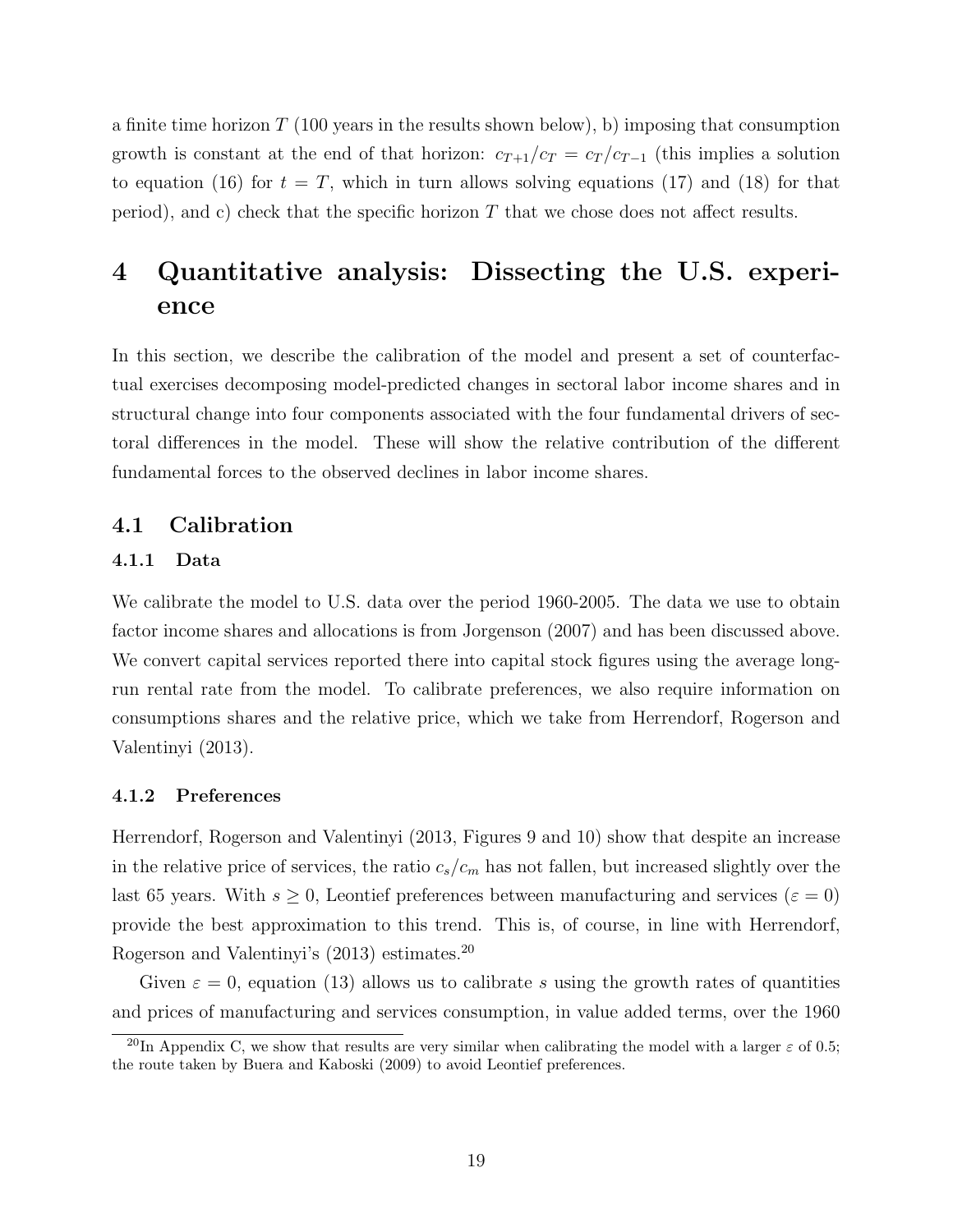to 2005 period. This results in a value for s of around 20% of first period services consumption. We then obtain a value of  $\gamma$  from the relative weight of manufacturing and services consumption in the initial period. Since the ratio of manufacturing to services consumption does not change much, this value is not very sensitive to the time period we use for calibrating it.

#### 4.1.3 Technology

For reference, each sector's CES production function is given by

$$
Y_{it} = \left[ (1 - \alpha_i)(A_{it} N_{it})^{\frac{\sigma_i - 1}{\sigma_i}} + \alpha_i (B_{it} K_{it})^{\frac{\sigma_i - 1}{\sigma_i}} \right]^{\frac{\sigma_i}{\sigma_i - 1}},\tag{19}
$$

where  $\alpha_i, \sigma_i, A_{i0}, B_{i0}$ , and the growth rates of  $A_{it}$  and  $B_{it}$  are all allowed to differ across sectors. In general, changing  $\sigma$  in (19), as we do for counterfactuals below, does not only change the substitution elasticity (see e.g. Klump et al. 2007). We therefore work with a normalized version of the CES recommended by León-Ledesma et al. (2010):

$$
Y_{it} = \bar{Y}_i \left[ \overline{1 - \theta_i} \left( \frac{A_{it} N_{it}}{\bar{A}_i \bar{N}_i} \right)^{\frac{\sigma_i - 1}{\sigma_i}} + \bar{\theta}_i \left( \frac{B_{it} K_{it}}{\bar{B}_i \bar{K}_i} \right)^{\frac{\sigma_i - 1}{\sigma_i}} \right]^{\frac{\sigma_i}{\sigma_i - 1}}.
$$
 (20)

Here, variables with a bar denote the geometric sample average of the underlying series, and  $\bar{\theta}_i$  and  $\bar{1} - \theta_i$  refer to the average sectoral capital and labor income shares, respectively. In terms of the production function above, using this normalization involves setting  $\alpha_i$  to  $\bar{\theta}_i$  and  $1 - \alpha_i$  to  $\overline{1 - \theta_i}$  (the two terms sum approximately to one even with geometric averages of the income shares). Since  $\alpha_i$ ,  $A_{it}$  and  $B_{it}$  in (19) cannot be identified separately, choosing the value of  $\alpha_i$  in this way is a normalization. Herrendorf, Herrington and Valentinyi (2013) use the same normalization when estimating sectoral production functions.<sup>21</sup> The normalization chosen matters for exercises where the substitution elasticity is changed. The one we use implies that for all  $\sigma_i$ , isoquants are tangential at the average capital-labor ratio in the data, and output at that capital-labor ratio does not change with  $\sigma_i$ . With this normalization, changing  $\sigma_i$  (for example when computing a counterfactual to evaluate the effect of differences in  $\sigma$  across sectors) thus does not affect sectoral output at the sample average.

It is clear that even once the distributional parameter is fixed in this way, levels of  $A_{it}$ and  $B_{it}$  are not identified independently of the units of  $Y_{it}$ . We therefore normalize  $B_{i0}$  to 1 in each sector. We also set the predetermined initial capital-labor ratio in manufacturing

 $^{21}$ On normalization of CES production functions, see León-Ledesma et al. (2010) and Cantore and Levine (2012). Temple (2012) discusses the interpretation of the normalized production function in detail.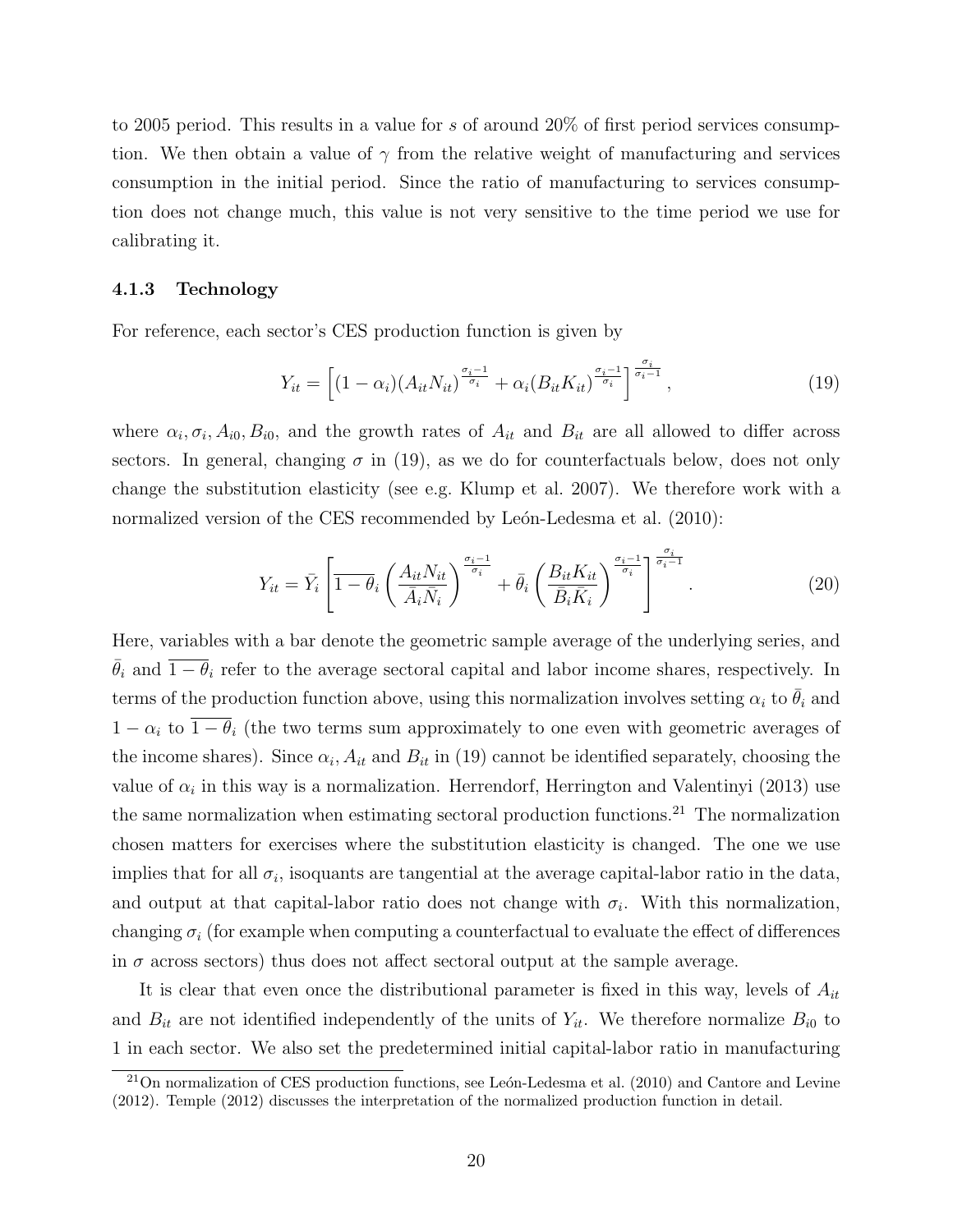from the data.<sup>22</sup> We set the depreciation rate  $\delta$  to 5% per year and the discount factor  $\beta$ (the discrete time counterpart of  $\rho$ ) to 0.94.

At this point, eight parameters remain to be calibrated: the two elasticities of substitution between capital and labor,  $\sigma_m$  and  $\sigma_s$ , four growth rates of  $A_m$ ,  $A_s$ ,  $B_m$ ,  $B_s$ , and initial levels  $A_{m0}$  and  $A_{s0}$ . We set their values to match eight data moments, all computed for the period 1960 to 2005: the change in the capital income share to labor income share ratio in each sector, the average labor income share in each sector, the change in the fraction of labor and capital (respectively) employed in manufacturing, the average fraction of labor employed in manufacturing, and the aggregate growth rate of output per worker, measured in units of the aggregate consumption good. All these data moments are computed from Jorgenson's  $(2007)$  data.<sup>23</sup>

We choose these targets because of their information content regarding the model parameters. While all eight remaining parameters affect the values of all targets, some relationships are particularly strong. Thus, given  $\sigma_i$ ,  $A_{m0}$  and  $A_{s0}$  strongly affect the average factor income shares in the two sectors.<sup>24</sup> The productivity growth bias or relative growth rates of  $A_i$  and  $B_i$ ,  $g(A_i/B_i)$ , drive the change in relative income shares in a sector. The relative growth rate of  $A_m$  and  $A_s$ ,  $g(A_m/A_s)$ , contribute strongly to the pace of structural change. The growth rate of  $A_m$  then determines overall output growth. The substitution elasticities drive the shape of structural change (strength of labor versus capital reallocation).<sup>25</sup>

## 4.2 Calibration results

Calibration results are shown in Table 3. The model can reproduce both the differential pattern in changes in the labor income share shown in Figure 2 and the amount and shape of structural change observed in the data. It also matches average levels of the labor income

<sup>&</sup>lt;sup>22</sup>One way to understand the need to impose initial conditions on the sectoral allocations is to contrast our solution method with that of a two sector model with a well-defined steady state. In this latter case, the initial conditions for sectoral allocations are determined in such a way that the system eventually converges to its steady state. In our case, in the absence of a steady state, we pin down the initial values of the sectoral allocations from the data. Thereafter, these allocations are endogenously determined. This is also the approach followed by Acemoglu and Guerrieri (2008).

<sup>&</sup>lt;sup>23</sup>To avoid excessive influence of the first and last observation, we compute the growth rates between averages for the first and last 5 years.

<sup>&</sup>lt;sup>24</sup>This is intuitive once you consider that an alternative normalization consisted in setting  $A_{i1}$  to 1 in each sector and calibrating  $\alpha_i$  to match the average labor income share in sector i. Moreover, it is important to realize that with CES production functions, setting  $\hat{\theta}_i$  to equal observed factor income shares does not on its own imply that the model will match these shares. For this to occur, it is necessary to set  $A_{i1}$  appropriately, given the chosen normalization of the distributional parameter.

<sup>&</sup>lt;sup>25</sup>The Jacobian of model moments with respect to parameters, evaluated at our selected parameter values, has full rank.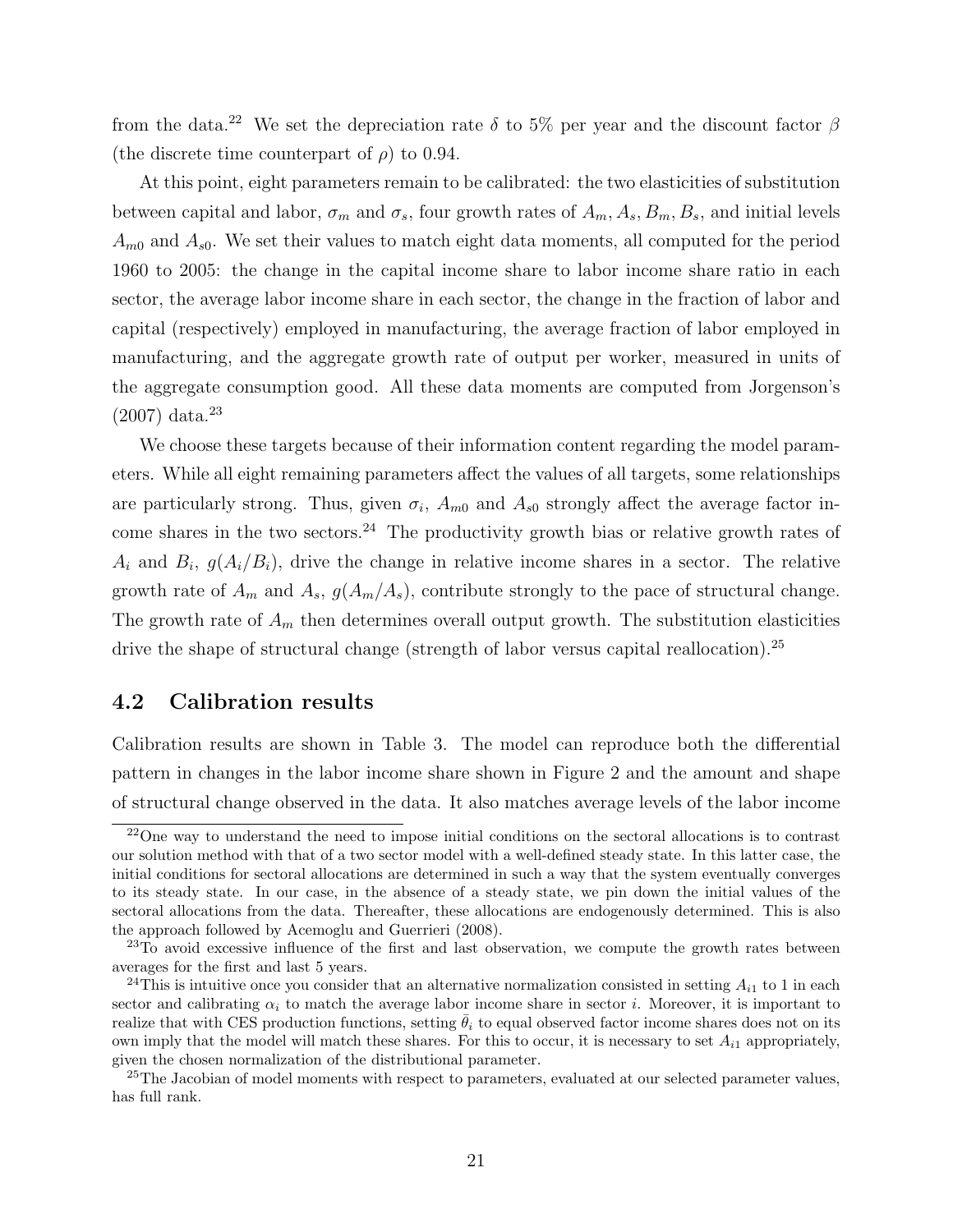shares and the labor allocation well, and fits aggregate output growth exactly. It does not fit the average labor income share in services exactly, as there is a tension between doing so and fitting the average labor allocation. In addition, the model replicates very closely the average and changes in the capital and output allocations, which were not targeted in the calibration. As a consequence, it also replicates the level and changes of the aggregate labor income share rather closely.

| Panel A: Targets and model moments |                     |                   |                 |                |  |  |  |  |
|------------------------------------|---------------------|-------------------|-----------------|----------------|--|--|--|--|
|                                    | Data                |                   | Model           |                |  |  |  |  |
|                                    | Manufacturing       | Services          | Manufacturing   | Services       |  |  |  |  |
| <i>calibration targets:</i>        |                     |                   |                 |                |  |  |  |  |
| $LIS_i(\%)$                        | 66.7                | 63.8              | 66.4            | 65.1           |  |  |  |  |
| $g(KIS_i/LIS_i)$ (% p.a.)          | 0.6                 | 0.3               | 0.6             | 0.3            |  |  |  |  |
| $d(L_m/L)$                         | $-22.4$             |                   | $-23.9$         |                |  |  |  |  |
| $d(K_m/K)$                         | $-21.3$             |                   | $-20.7$         |                |  |  |  |  |
| $\overline{L_m/L}$                 | 34.2                |                   | 34.5            |                |  |  |  |  |
| $g(Y/L)$ (% p.a.)                  | 1.8                 |                   | 1.8             |                |  |  |  |  |
| not targeted:                      |                     |                   |                 |                |  |  |  |  |
| $\overline{LIS}$ (aggregate, %)    | 64.8                |                   | 65.6            |                |  |  |  |  |
| $g(KIS/LIS)$ (agg., % p.a.)        | 0.5                 |                   | 0.4             |                |  |  |  |  |
| $K_m/K$                            | 33.2                |                   | 33.3            |                |  |  |  |  |
| $\overline{Y_m/Y}$                 | 35.1                |                   | 34.1            |                |  |  |  |  |
| $d(Y_m/Y)$                         | $-24.5$             |                   | $-22.9$         |                |  |  |  |  |
|                                    | Panel B: Parameters |                   |                 |                |  |  |  |  |
| $sector-specific:$                 | Manufacturing       | Services          | <i>general:</i> |                |  |  |  |  |
| $g(A_i)$ (% p.a.)                  | 7.8                 | 1.1               | $\delta$        | 0.05           |  |  |  |  |
| $q(B_i)$ (% p.a.)                  | $-1.6$              | $\beta$<br>$-5.9$ |                 | 0.94           |  |  |  |  |
| $\sigma_i$                         | 0.776               | 0.571             | $\varepsilon$   | $\overline{0}$ |  |  |  |  |
| $A_{i1}$                           | 0.604               | 0.709             | $\gamma$        | 0.314          |  |  |  |  |
| $\bar{\theta}_i$ (normalization)   | 0.333               | 0.362             |                 |                |  |  |  |  |

Table 3: Calibration: Targets and model moments and parameters.

Note: The data period used is 1960 to 2005. Bars indicate the average of a variable, which is computed as the geometric mean over the sample period. Absolute changes are percentage point changes over the entire period. Growth rates are computed using averages of the first and last 5 years. For readability, annual percentage changes are given for output growth and the growth in relative income shares.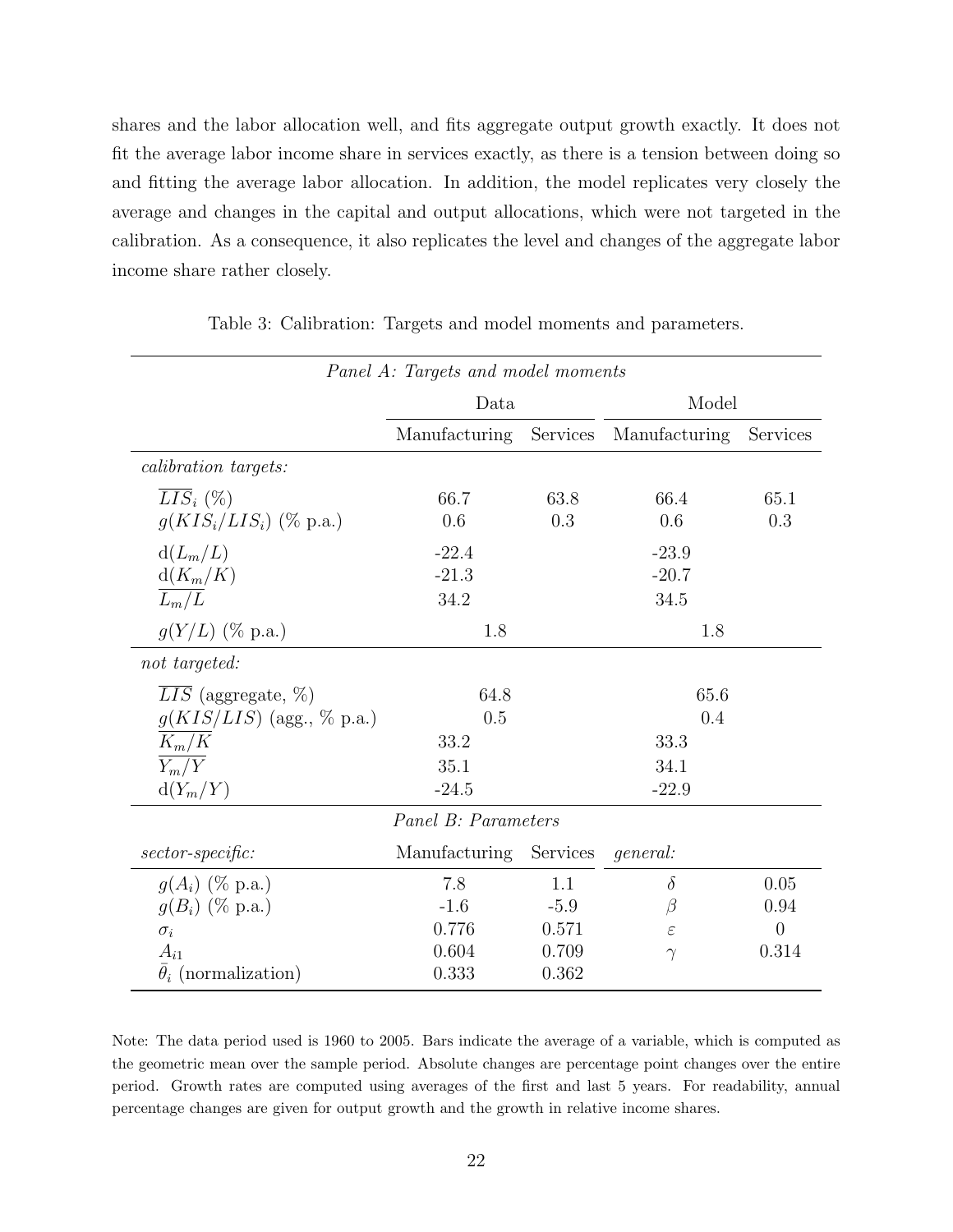Calibrated parameters are shown in Panel B of Table 3. Key parameters coming from the calibration are those for the sectoral substitution elasticities and the growth rates. The calibration yields substitution elasticities below but close to unity in manufacturing, and substantially below unity in services. Cross-sector differences in the rates of technological change are large. Our results suggest positive labor-augmenting technical change and negative capital-augmenting technical change. Both growth rates are larger in the manufacturing sector. There is a large bias of technical change,  $g(A_i/B_i)$ , in both sectors. As discussed below, to understand the implications of non-unitary substitution elasticities for factor income shares and structural change, it is not sufficient to know the growth rates; differences in the elasticities are also key.

Next, we briefly compare our calibrated parameter values to estimates from the literature. Estimates of substitution elasticities below 1 are in line with previous estimates at the aggregate level compiled in León-Ledesma et al. (2010). For the sectoral level, we are only aware of estimates from Herrendorf, Herrington and Valentinyi (2013). Like us, they obtain estimates of the elasticities below unity, and also estimate manufacturing to be the more flexible sector. Their estimate for  $\sigma_m$  is 0.8, very close to ours. Their estimate for services is 0.75, slightly higher than ours. Calibrating all parameters jointly, instead of estimating sector by sector, thus makes a difference.<sup>26</sup>

To compare our results to the broader literature estimating the elasticity of substitution at the aggregate level, we can compute an analogous object in the model economy. It is given by

$$
\sigma = \gamma_0 \varepsilon + \gamma_1 \sigma_s + \gamma_2 \sigma_m + \frac{(\lambda - \kappa)}{\left(\hat{w} - \hat{R}\right)} \left(\hat{Y}_m - n - \hat{c}_m \left(1 + \frac{s}{c_s}\right)\right),\tag{21}
$$

where

$$
\gamma_0 \equiv (\epsilon_m - \epsilon_s) (\lambda - \kappa) \left( 1 + \frac{s}{c_s} \right)
$$
  
\n
$$
\gamma_1 \equiv \lambda \epsilon_s + \kappa (1 - \epsilon_s)
$$
  
\n
$$
\gamma_2 \equiv (1 - \lambda) \epsilon_m + (1 - \kappa) (1 - \epsilon_m).
$$

(See Appendix B.3 for a derivation of these expressions.) The aggregate elasticity of substitution between capital and labor is a weighted average of production elasticities of substitution in the two sectors and the elasticity of substitution in consumption between manufacturing

<sup>&</sup>lt;sup>26</sup>When inserting their estimates in our model, the model predicts too much change in the labor income share in manufacturing, and too little (in fact, positive) change in services. The latter is due to the higher substitution elasticities in services estimated by Herrendorf, Herrington and Valentinyi (2013). The model also predicts almost no change in the share of capital employed in manufacturing.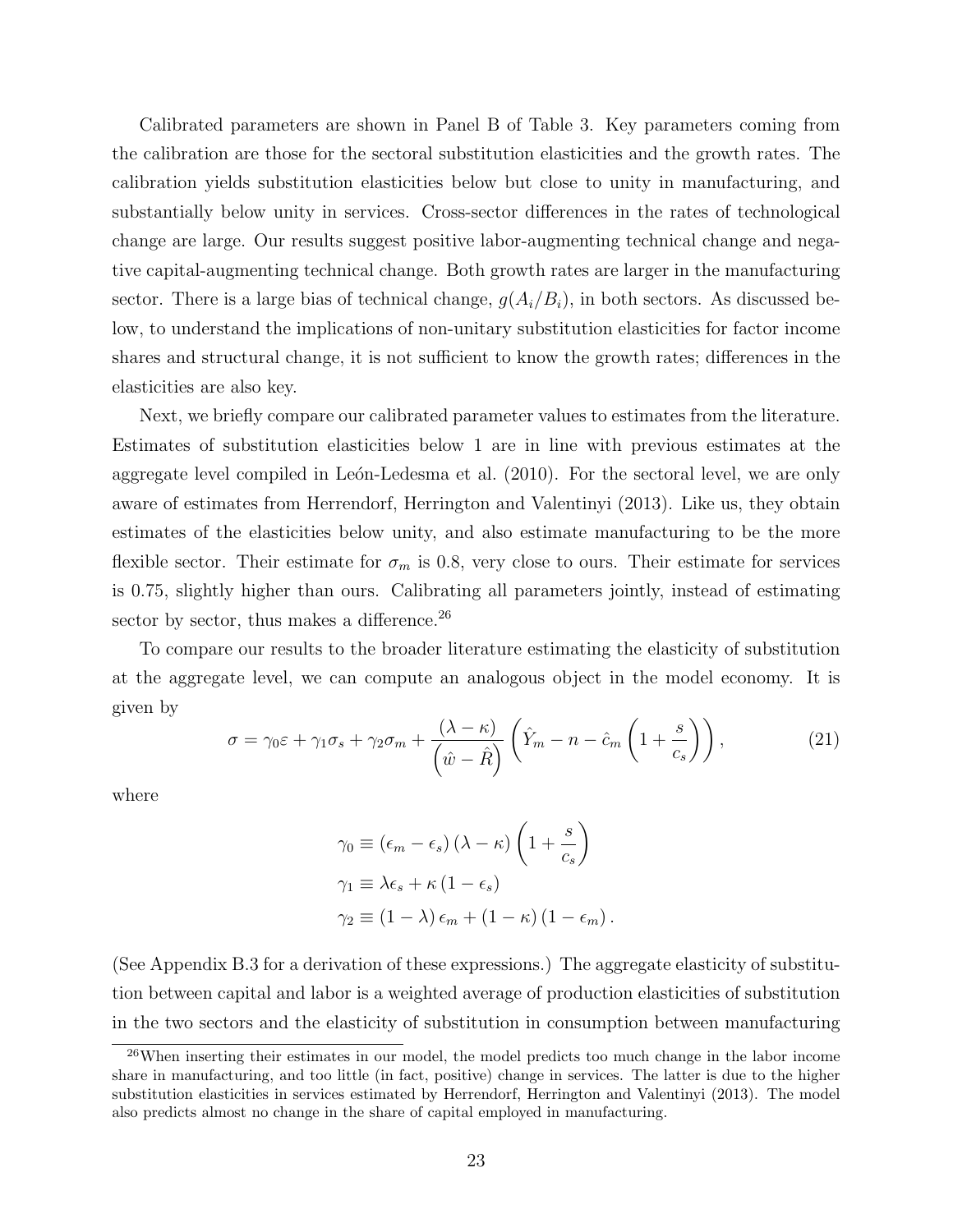and services output. The final term in (21) is due to the modeling assumption that investment goods are only produced in the manufacturing sector. As the weights in (21) depend on the allocation of inputs, the aggregate elasticity is time-varying. In our benchmark economy, it declines from 0.67 to 0.64 as the weight of manufacturing, the more flexible sector, declines. The sample average is 0.65. Hence, it is close to but slightly below estimates in the literature. For instance, León-Ledesma et al. (2010, Table 1) report many estimates between 0.5 and 0.8. Herrendorf, Herrington and Valentinyi (2013) find a value of 0.85.

Our calibrated parameters for technical change may at first sight appear unusual. In the next subsection, we discuss why these values are required to match target moments. For now, it is important to note two points. First, while the finding of negative capitalaugmenting technical change is surprising at first sight, such estimates are not uncommon in the literature. For instance, both Antras (2004) and Herrendorf, Herrington and Valentinyi  $(2013)$  obtain negative estimates for  $g(B)$ . These authors attribute their findings to potential mismeasurement. Negative  $g(B)$  could be induced if the data used either understate increases in labor quality (Antras) or understate depreciation of capital (Herrendorf et al.).

Second, the numbers for technical change reported in Table 3 refer to sectoral production functions. We can also compute measures of aggregate technical change, using the aggregate elasticity of substitution just computed. We do so in three steps. First, using the aggregate version of equation (2) combined with model data on aggregate factor income shares, capital deepening, and the aggregate elasticity of substitution yields a measure of the aggregate bias of technical progress.<sup>27</sup> Second, following Diamond, McFadden and Rodriguez (1978), define aggregate technical progress as growth in output per worker net of the effect of capital deepening,  $T = g(Y/L) - KIS g(K/L)$ . Denoting growth in the level of aggregate labor- (capital-) augmenting technology by  $g(A)$   $(g(B))$ , this can be decomposed as  $T = KIS g(B) + LIS g(A)$ . Third, insert the measure of the bias in this expression to obtain measures of  $g(A)$  and  $g(B)$  in the benchmark economy. Doing so, we find average annual values of  $g(A)$  of 2.1% and of  $g(B)$  of -0.6%. The former is very close to estimates in Antras (2004), Herrendorf, Herrington and Valentinyi (2013) and León-Ledesma et al. (2015). Average  $g(B)$  in our model economy is slightly more negative than estimated by Herrendorf, Herrington and Valentinyi (2013), but substantially less so than found by Antras  $(2004)$ . (León-Ledesma et al.  $(2015)$  find values just slightly above zero.)

<sup>&</sup>lt;sup>27</sup>Note that this exercise implies assuming that the aggregate model data is generated by an aggregate production function with a constant elasticity of substitution. This of course runs counter to the two-sector model we use. The numbers we give here therefore purely serve to illustrate what an econometrician who used our model data and made this assumption would conclude.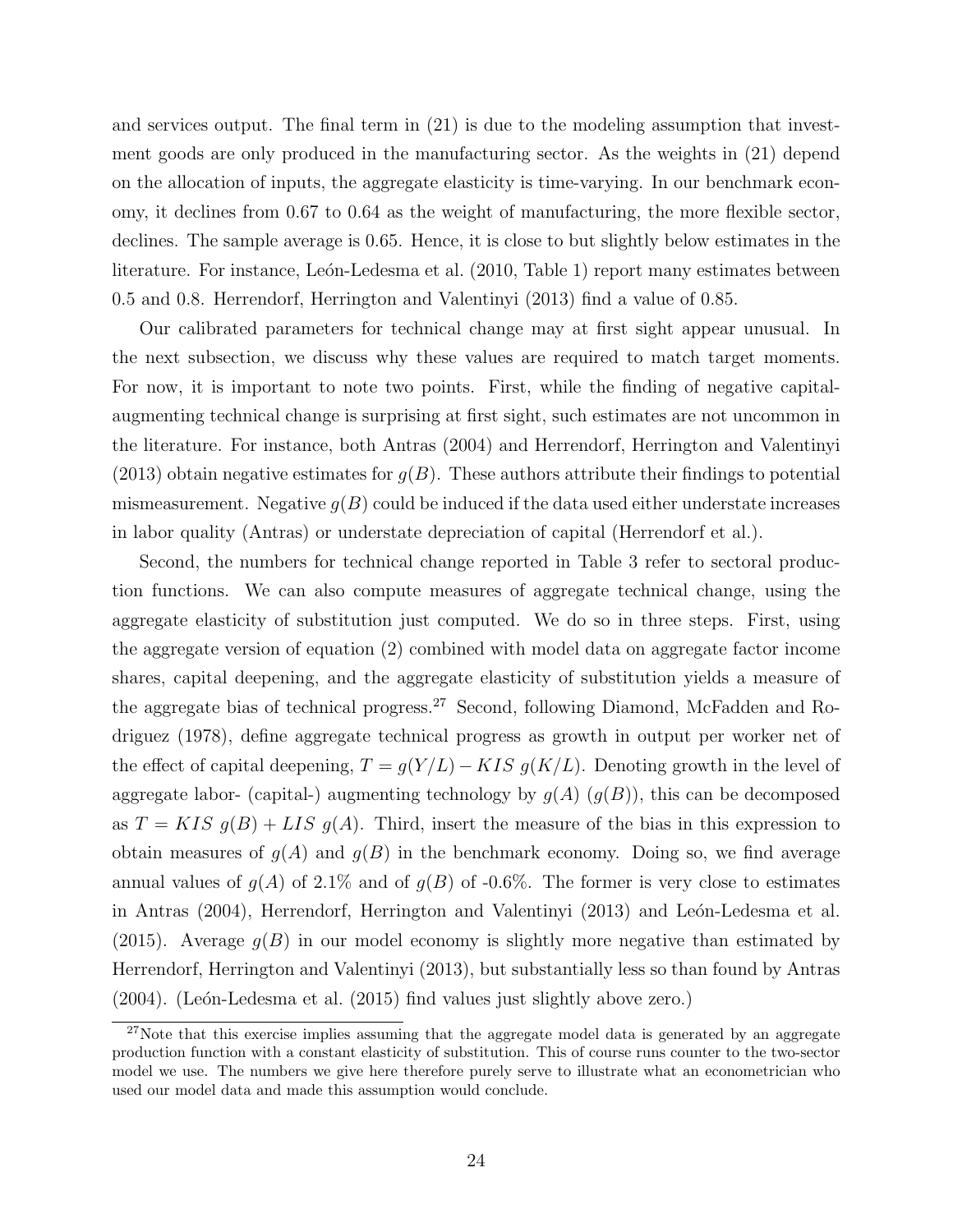Overall, measures of aggregate technical change are less extreme than sectoral ones. (This is a pattern also visible in Herrendorf, Herrington and Valentinyi's (2013) estimation results.) This arises for two reasons. First, aggregate growth rates combine changes in the two sectors. Second, they are in units of final output, whereas sectoral growth rates are in units of sectoral output.

#### 4.2.1 Understanding calibration results

To understand what drives the calibration results for the sectoral elasticities of substitution  $\sigma_i$ and for the sectoral rates of technical change, it is useful to consider how the model can match observed patterns in sectoral factor income shares and the shape of structural change. The key observations here are that in the data, the labor income share declines in both sectors, and more so in manufacturing, and that structural change looks similar, whether expressed in terms of the allocation of employment or that of capital. Given limited importance of non-homotheticity and  $\alpha$  differences (see the decomposition below), the amount and shape of structural change and the relative evolution of the labor income shares in the model depend on the substitution elasticities and on relative productivity growth in the two sectors.

Consider first the evolution of factor income shares. This is determined by equation (2), which is reproduced here for convenience:

$$
\frac{KIS_{it}}{LIS_{it}} = \frac{\alpha_i}{1 - \alpha_i} \left( \frac{B_{it}K_{it}}{A_{it}L_{it}} \right)^{\frac{\sigma_i - 1}{\sigma_i}}
$$

From here it is clear that if  $\sigma_i$  < 1 and capital per worker grows in both sectors, A needs to grow faster than B in both sectors for the labor income share to decline in both of them. The decline in the labor income share thus is driven by the increasing scarcity of effective capital relative to effective labor.<sup>28</sup> The larger  $\sigma_i$ , the larger  $g(A_i/B_i)$  needs to be to induce a given change in the labor income share. In line with this,  $g(A_m/B_m) > g(A_s/B_s)$  in our calibration, given that  $\sigma_m > \sigma_s$ .

What would happen if  $\sigma_i$  and  $g(A_i/B_i)$  in the two sectors were more similar? To answer this question, we reduce  $\sigma_m$  and  $g(A_m/B_m)$  in such a way as to keep the change in the labor income share and the growth of output per worker in manufacturing unaffected. Given a background of increasing scarcity of effective capital relative to effective labor, as required to

<sup>&</sup>lt;sup>28</sup>Similar reasoning explains why we find negative  $q(B)$ . In our setting, with both sectors exhibiting substitution elasticities below unity, negative  $g(B)$  is necessary for matching the observed declining labor income shares, combined with the observed level of output growth. The reason is that given observed growth in capital intensity in both sectors, a substantial difference between  $g(A)$  and  $g(B)$  is required in both sectors. At the same time, these growth rates need to take levels consistent with output growth of 1.8%. It turns out that these requirements are only met with  $q(B) < 0$ .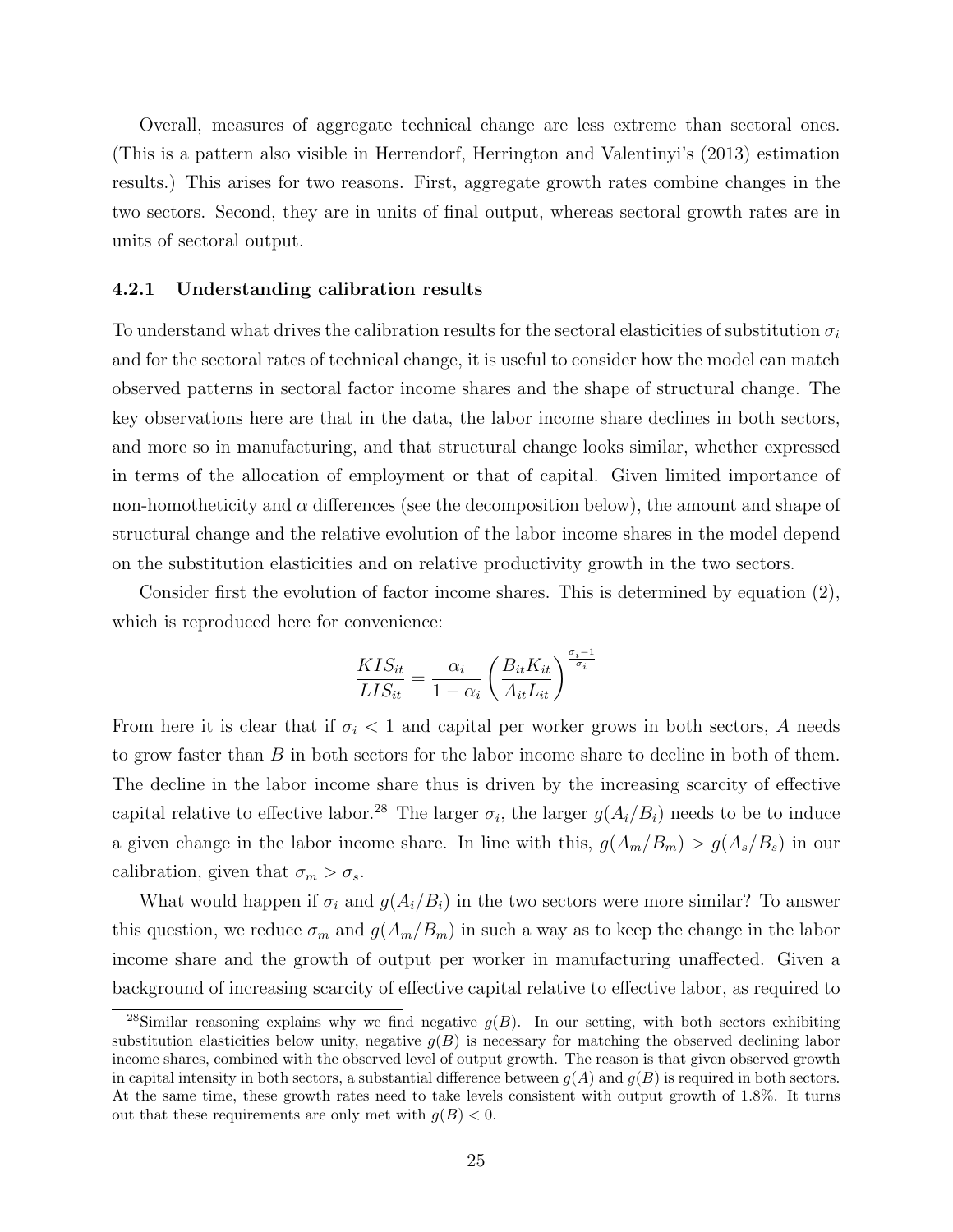match the evolution of factor income shares, reducing  $\sigma_m$  makes manufacturing less flexible and thus pushes firms in the sector to retain more capital. At the same time, a smaller difference between  $g(A_m)$  and  $g(B_m)$  reduces the speed at which capital becomes more scarce, and thus pushes firms in the other direction. Quantitatively, the first channel dominates, making manufacturing progressively more capital-intensive. This leads to a worse fit in terms of the shape of structural change, with too little change in the fraction of capital used in manufacturing. With our calibrated parameters, in contrast, these forces are balanced in the right way.<sup>29</sup> This example shows how information on structural change helps identify parameters of the model. By extension, it is relevant to our results on the drivers of changes in factor income shares given below.

#### 4.2.2 The benchmark time path

Figure 5 compares the time path of our simulated economy with the data. The top right panel shows output per capita, which grows at an average and almost-constant rate of 1.8% per year. The interest rate (top left panel) is also almost constant: after an initial transition of 18 years, during which it increases by 1.3 percentage points, it becomes almost constant, falling only 0.11 percentage points over the remaining 28 years of our simulated data. The economy thus exhibits "approximate balanced growth".<sup>30</sup>

The two bottom panels show structural change and the change in factor income shares. The left panel shows that the labor income share declines in both sectors, but more sharply in manufacturing, driven by the larger discrepancy between the growth rates of  $A$  and  $B$  in that sector. Since this is a calibration target, the model reproduces the observed declines in the labor income share well and also matches their average level rather well. The aggregate labor income share declines from 68.2% to 63.8% in the model, compared to a fall from 68.4% to 63.0% in the data. While this moment was not targeted directly, it is clearly closely related to three of our calibration targets.

The right panel depicts structural change generated in the model. It shows that the calibrated model fits the data both in terms of the amount of structural change generated and in terms of its composition: the reallocation of labor and capital look strikingly similar

<sup>&</sup>lt;sup>29</sup>A rising capital income share is also qualitatively consistent with  $\sigma > 1$  and rising  $BK/(AL)$ , as in Karabarbounis and Neiman (2014). In our calibration, we also searched the region with  $\sigma_i > 1$  but could not find parameter combinations with a good fit to the data. In this region, it turns out to be much harder than in the benchmark to fit both the average labor income share in services and the average labor allocation. Parameterizations with a reasonable  $LIS<sub>s</sub>$  feature far too little structural change, in terms of labor, capital and value added.

 $30$ The initial capital stock appears to be too high. This is similar to Acemoglu and Guerrieri (2008), who find a small decline in the interest rate in the first years, followed by stabilization.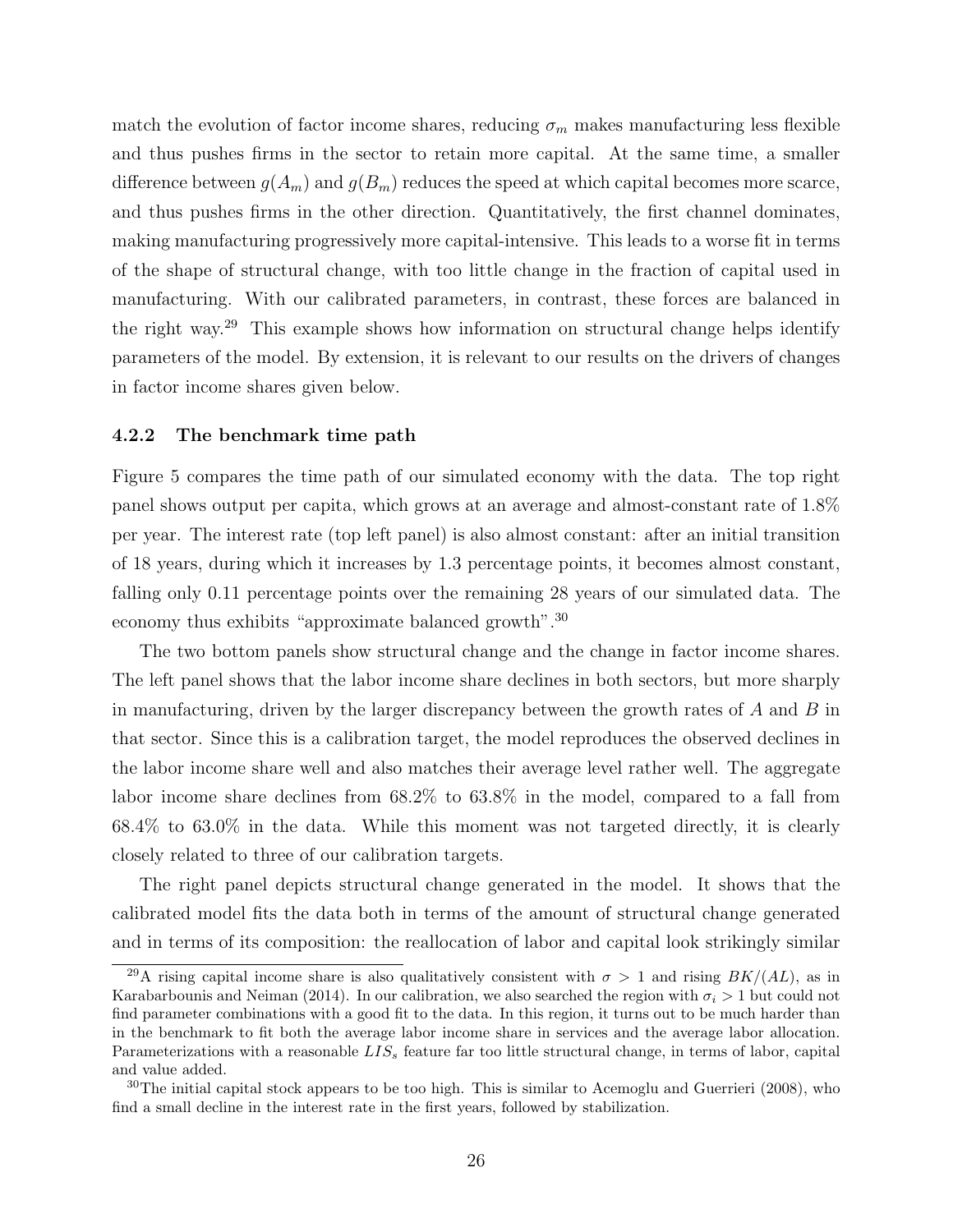both in the model and in the data, apart from some medium-run fluctuations which the model is not designed to capture. The model also fits the data well in terms of the level and change of the share of output in manufacturing; it falls by 22.9 percentage points, versus 24.5 in the data. $31$ 





(b) Factor income shares and structural change in the benchmark economy

Notes: Parameters are given in Table 3. Data is smoothed using an HP-Filter with smoothing parameter 6.25.

<sup>31</sup>Note that this was not targeted. Since the output share depends not only on the input shares but also on productivity and prices, it is not obvious that it should fit so well.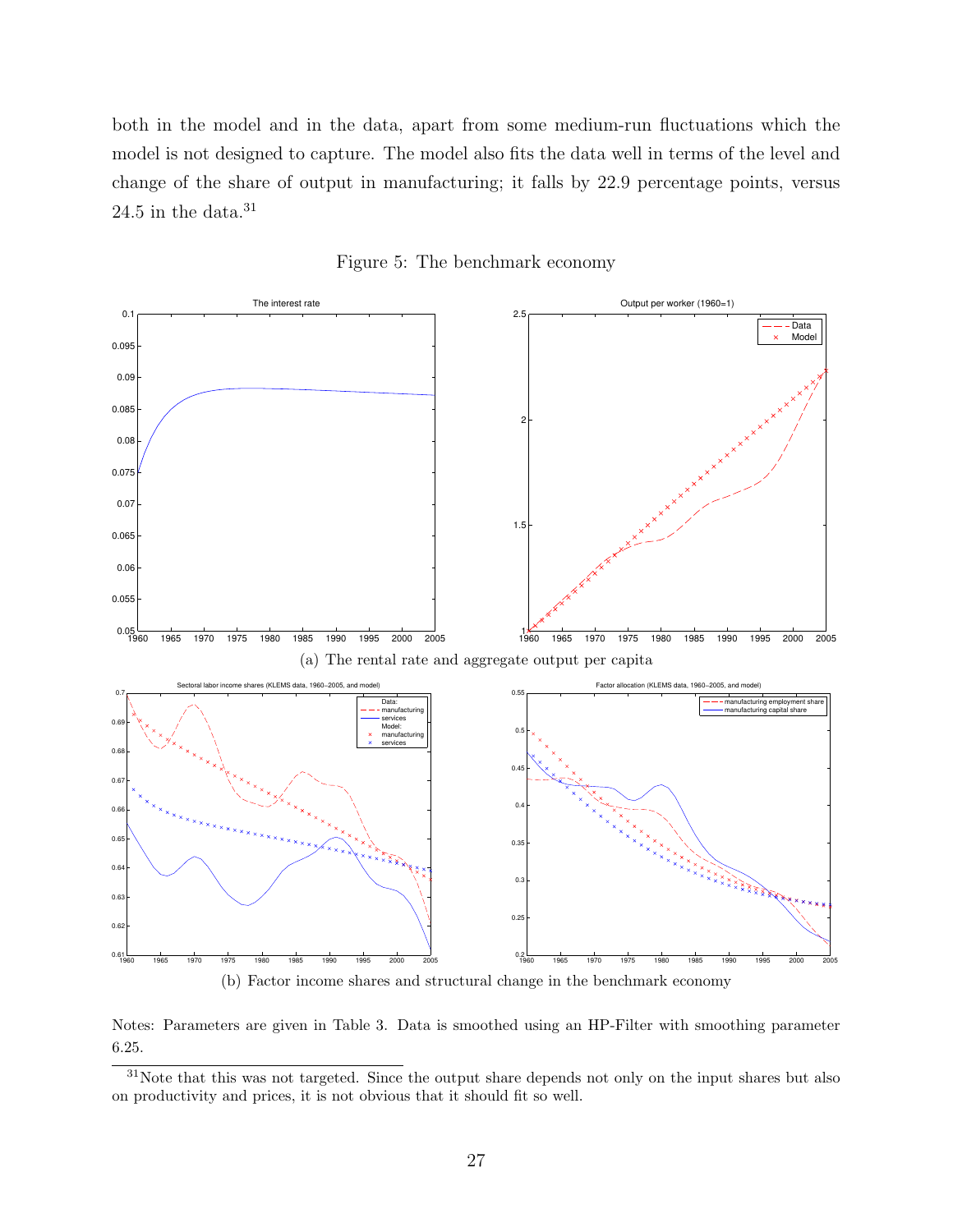Overall, we take the fact that, despite some differences in the data used, our calibration results are close but not identical to findings in the related literature as a vindication of our approach. The literature on the estimation of CES production functions argues that using more than a single equation in estimation alleviates identification difficulties. It turns out that the effect on identified parameter values coming from the additional restrictions imposed by our approach compared to for instance the estimation in Herrendorf, Herrington and Valentinyi (2013) is moderate. The main benefit of using a full dynamic model comes into play in the decomposition exercise, to which we turn next.

### 4.3 Decomposition

In the following, we assess the relative importance of different drivers on changes in labor income shares. To do so, we explore how results change once we separately disable each one of the four fundamental drivers in the model.

To eliminate the non-homotheticity, we set s to zero. To eliminate differences in capital intensity, we set  $\bar{\theta}_m$  and  $\bar{\theta}_s$  to the average of the two, keeping  $A_{m0}$  and  $A_{s0}$  as in the benchmark. To eliminate differences across sectors in the bias of productivity growth, we set  $g(A_i) - g(B_i)$  in each sector to its average value in the two sectors, while keeping the average of  $g(A_i)$  and  $g(B_i)$  in each sector unchanged. To eliminate differences across sectors in the level of productivity growth, we set  $g(A_m) = g(A_s)$  and  $g(B_m) = g(B_s)$  and choose growth rates such that aggregate output growth and the mean difference between  $g(A_i)$  and  $g(B_i)$  remain unchanged. Finally, to eliminate differences in  $\sigma_i$ , we set  $\sigma$  in both sectors to the average, 0.673.

Decomposition results are reported in Table 4. The table shows the effect of these changes both on changes in sectoral and aggregate labor income shares and on structural change. All changes worsen the fit of the model, though only slightly for setting s to zero.

It is clear that two channels, non-homothetic preferences and differences in capital intensity, hardly matter. Setting s to zero hardly affects structural change, and therefore hardly affects labor income shares. The reason for this is that with low s, the importance of this channel is minor in any case. Eliminating differences in  $\alpha$  only affects the difference between sectoral factor income shares, but not their changes.

Differences in  $\sigma$  and in growth rates clearly have effects of a different calibre. Line 5 of the table reports results for an economy where the bias of technical change,  $g(A_i) - g(B_i)$ , is the same in both sectors. It is clear from equation (2) that this bias is a key contributor to changes in factor income shares. In the benchmark calibration, the bias in manufacturing exceeds that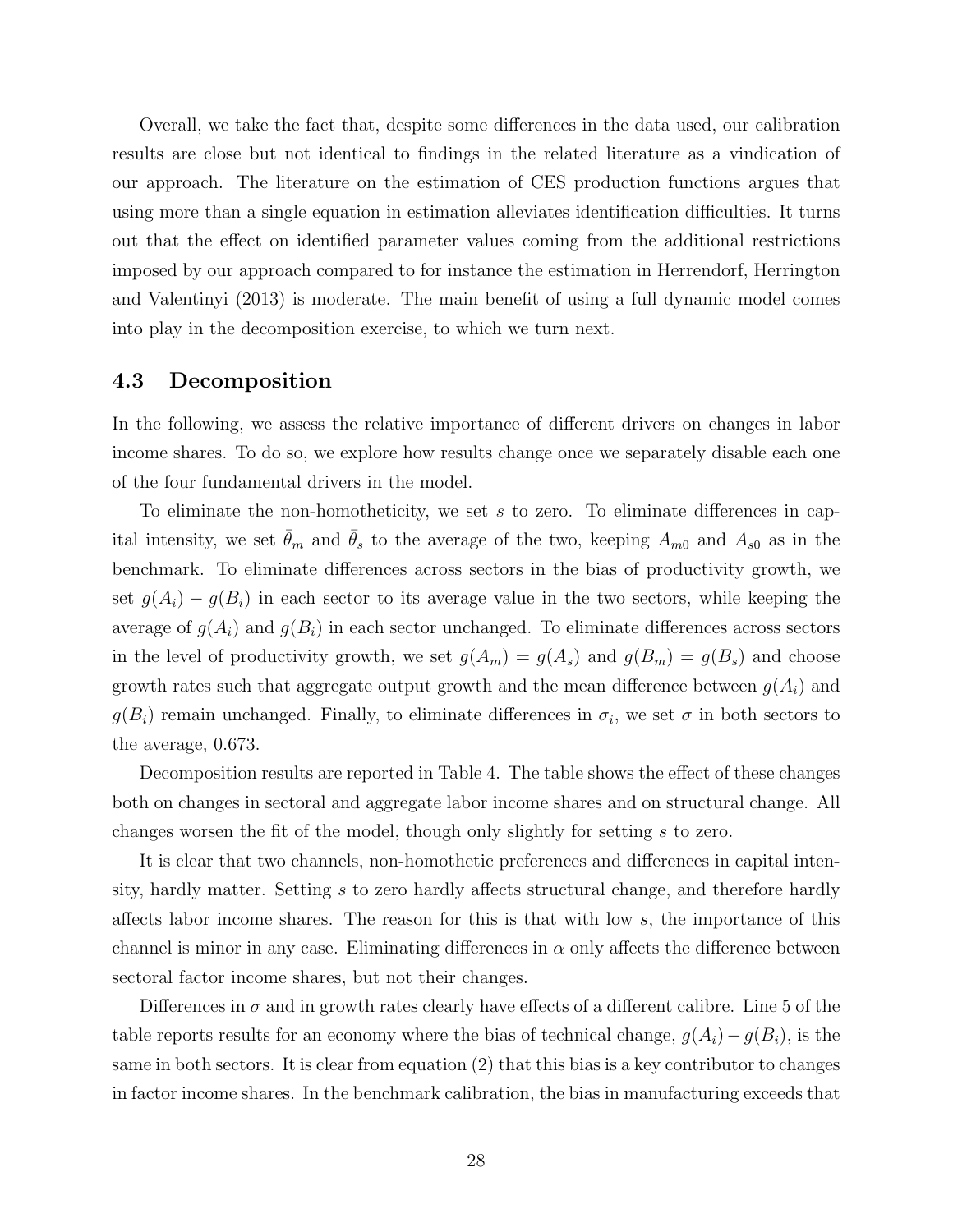Table 4: Counterfactuals

|    |                     | $dLIS_{m}$ |         | $dLIS_s$ dLIS (aggregate) | $d(L_m/L)$ | $d(K_m/K)$ | $d(Y_m/Y)$ |
|----|---------------------|------------|---------|---------------------------|------------|------------|------------|
|    | data                | $-5.7$     | $-2.5$  | $-5.4$                    | $-22.4$    | $-21.3$    | $-24.5$    |
|    | benchmark           | $-6.0$     | $-3.1$  | $-4.4$                    | $-23.9$    | $-20.7$    | $-22.9$    |
| 3. | $s=0$               | $-6.1$     | $-3.2$  | $-4.5$                    | $-23.3$    | $-20.2$    | $-22.3$    |
| 4. | common $\theta$     | $-6.1$     | $-3.1$  | $-6.0$                    | $-25.4$    | $-22.7$    | $-24.5$    |
| b. | common growth bias  | $-4.3$     | $-10.8$ | $-9.2$                    | $-17.0$    | $-22.0$    | $-19.3$    |
| 6. | common $g(A), g(B)$ | $-16.0$    | $-31.9$ | $-22.9$                   | 10.5       | $-4.8$     | 2.2        |
|    | common $\sigma$     | $-8.9$     | $-2.5$  | $-4.1$                    | $-22.9$    | $-16.3$    | $-20.8$    |

Notes: LIS stands for "labor income share" and d for the absolute change between the first and last years of the sample. All changes are in percentage points. Except for the parameters that are equated, all parameters as in the benchmark. Line 4:  $\bar{\theta}_i$  in both sectors is set to the average of  $\bar{\theta}_m$  and  $\bar{\theta}_s$  in Table 3, keeping  $A_{m1}$ and  $A_{s1}$  unchanged. Line 5:  $g(A_i) - g(B_i)$  is set to 0.0817, its average value in the calibration, for both sectors, keeping the average of  $g(A_i)$  and  $g(B_i)$  in each sector unchanged. Then, the levels of all four growth rates are shifted by the same amount to ensure that the growth rate of y is the same as in the benchmark economy. This implies  $g(A_m) = 0.0707$ ,  $g(B_m) = -0.0110$ ,  $g(A_s) = 0.0156$  and  $g(B_s) = -0.0661$ . Line 6:  $g(A_m) = g(A_s) = 0.0385$  and  $g(B_m) = g(B_s) = -0.0435$ . This value implies that the growth rate of y is the same as in the benchmark economy, and the average distance between  $g(A_i)$  and  $g(B_i)$  is preserved. Line 7:  $\sigma_m = \sigma_s = 0.673$ . This is the average of  $\sigma_m$  and  $\sigma_s$ .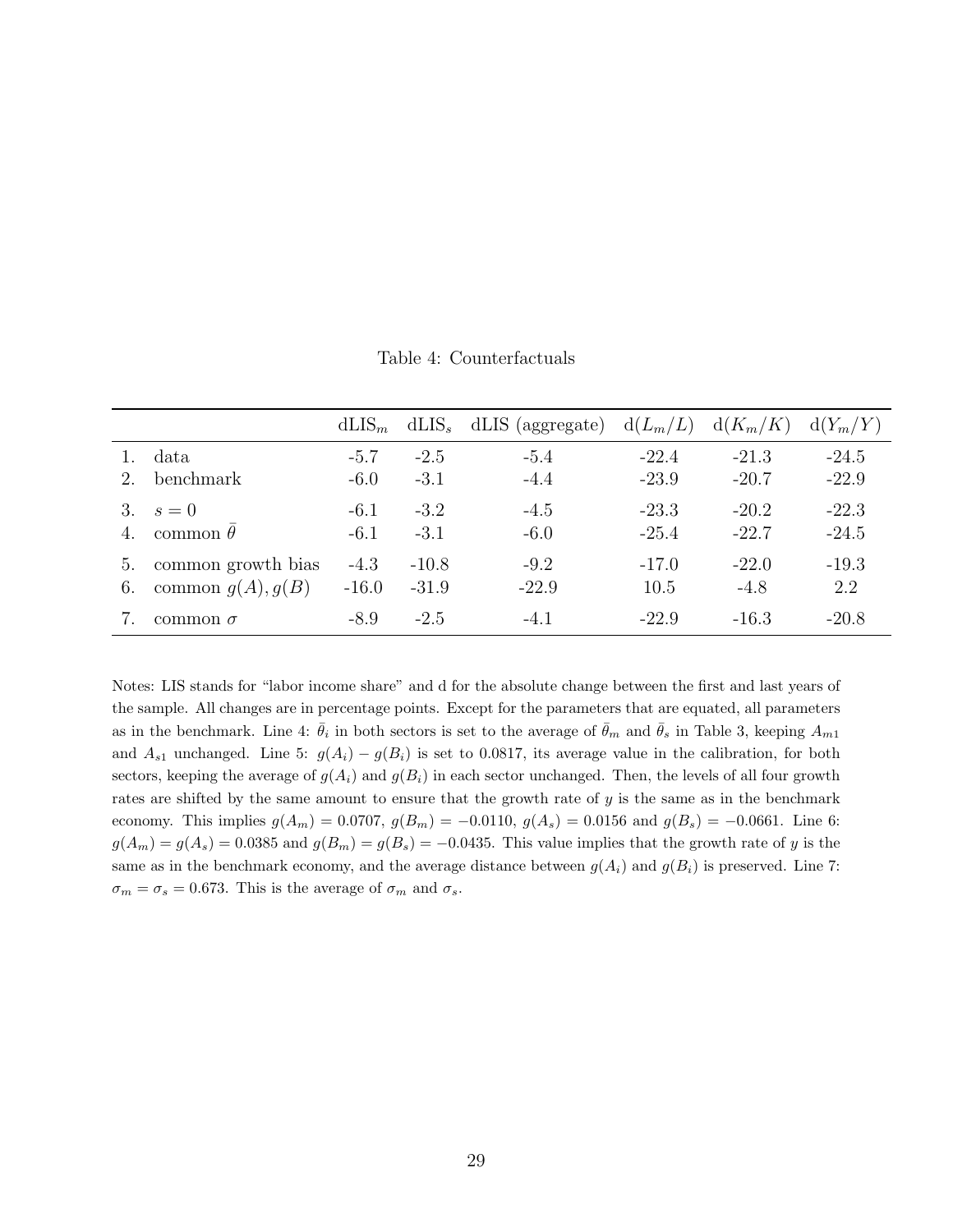in services by slightly more than 2 percentage points. Since the capital income share increases in the bias, equating the bias in the two sectors, i.e. reducing it in manufacturing and raising it in services, then implies that the change in the capital income share in manufacturing is reduced, while that in services is amplified. This occurs to a point where the change in income shares in services exceeds that in manufacturing, exactly as predicted by equation (2) for the case of equal bias and different  $\sigma_i$ . Given the increasing importance of services, this change also implies a larger decline in the aggregate labor income share.

Structural change is also affected by the change in the bias of technical change. In general, two forces determine the evolution of manufacturing capital intensity. First, in the benchmark economy, effective labor becomes relatively more abundant, and thus relatively cheaper, over time. Since the elasticity of substitution in manufacturing exceeds that in services, producers in manufacturing are better placed to take advantage of this price. As a consequence, labor intensity in manufacturing tends to increase. Second, for a given elasticity of substitution, increasing the bias of technical change towards labor in any sector requires increasing the capital intensity of production in that sector, given that capital and labor are gross complements. Hence, the stronger bias of technical change in manufacturing tends to increase capital intensity in that sector. This effect counteracts the first force. In the benchmark economy, the interaction of both forces leads to a minor increase in manufacturing capital intensity over our sample period. Equating the bias of technical change across sectors in the counterfactual implies disabling the second channel. As a result, manufacturing becomes less capital-intensive in this counterfactual.

Line 6 reports results for a counterfactual economy where not only the bias, but all growth rates are equated across sectors. The effects on changes in the labor income share are qualitatively similar to those of changing only the bias, but they are magnified. The equalization of growth rates across sectors, however, leads to a reduction in capital accumulation (which in the benchmark is boosted by strong productivity growth in manufacturing). With  $\sigma$  < 1 in both sectors, this raises the capital income share, and more so in the sector that is further away from Cobb-Douglas (services). Eliminating growth rate differences also essentially stops structural change. The slowdown of capital accumulation implies that compared to the previous line, labor becomes more abundant in the economy. As a result, the more flexible sector, manufacturing, becomes more labor-intensive. Since overall there is hardly any structural change in this case, this means that the share of labor employed in manufacturing increases, while its share of capital declines.

The difference in  $\sigma$  also has a substantial effect both on changes in factor income shares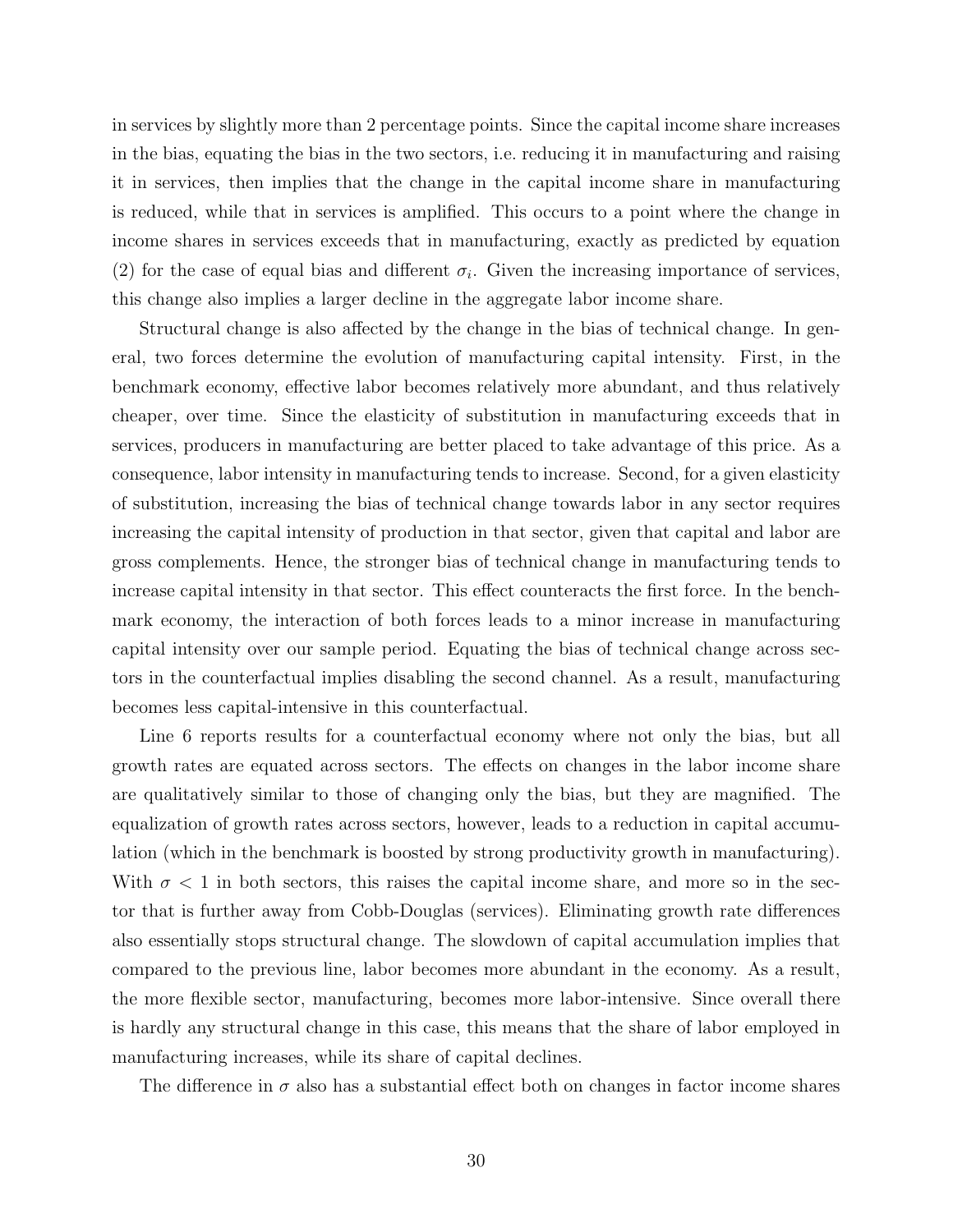and on the shape of structural change. In the benchmark, services are further away from Cobb-Douglas, implying that for a given bias in productivity growth, the labor income share in services changes more. (Recall that this is why the benchmark calibration features a larger bias in manufacturing.) Eliminating the difference in  $\sigma$  implies making the manufacturing sector less flexible, so that its labor income share declines even more. Services, in contrast, become more flexible, leading to a smaller decline in the labor income share in that sector.

Finally, while differences in the elasticity of substitution are not the main driver of structural change, they are key for getting the shape of structural change right. Without  $\sigma$ differences, manufacturing, with its larger difference between  $g(A)$  and  $g(B)$  and its larger  $g(A)$ , shifts towards more capital-intensive production. Combined with an overall movement out of manufacturing, this implies that manufacturing sheds capital substantially more slowly than it sheds labor – differently from the data.

Observed movements in labor income shares and in sectoral allocations thus depend crucially on growth rate differences across sectors, and on differences in substitution possibilities. First, matching changing sectoral factor shares in a model with competitive labor markets requires non-unitary substitution elasticities. Second, matching different rates of change in these shares across sectors requires either differences in the bias of productivity growth or differences in substitution elasticities. Finally, lines 5 and 7 of Table 4 indicate that just one difference is not enough: matching the faster decline in the labor income share in manufacturing requires either a common bias and a higher  $\sigma$  in services (supposing that  $\sigma$  < 1 in both sectors), or a common  $\sigma$  and a larger bias in manufacturing. In both cases, the shape of structural change would be different from the data: given that overall, effective labor becomes more abundant relative to effective capital, the relative capital-intensity of manufacturing would increase in both cases.<sup>32</sup> This contrasts with the data, where it is virtually constant. Hence, the joint analysis of the evolution of sectoral factor income shares and structural change leads us to the conclusion that sectoral differences both in factor substitutability and in factor-specific rates of technical change are required to match observed trends.

Returning to the trends in the data, our results suggest that declines in sectoral labor income shares have been driven by effective labor becoming more abundant relative to effective capital in a world where the two inputs are gross complements. This feeds through from sectors to the aggregate labor income share. The decline in the manufacturing labor

 $32$ In the first case, services – here hypothetically the more flexible sector – would increase intensity of use of the factor that becomes more abundant: labor. In the second case, as labor becomes more abundant in manufacturing more quickly than in services, manufacturing would increase its capital intensity.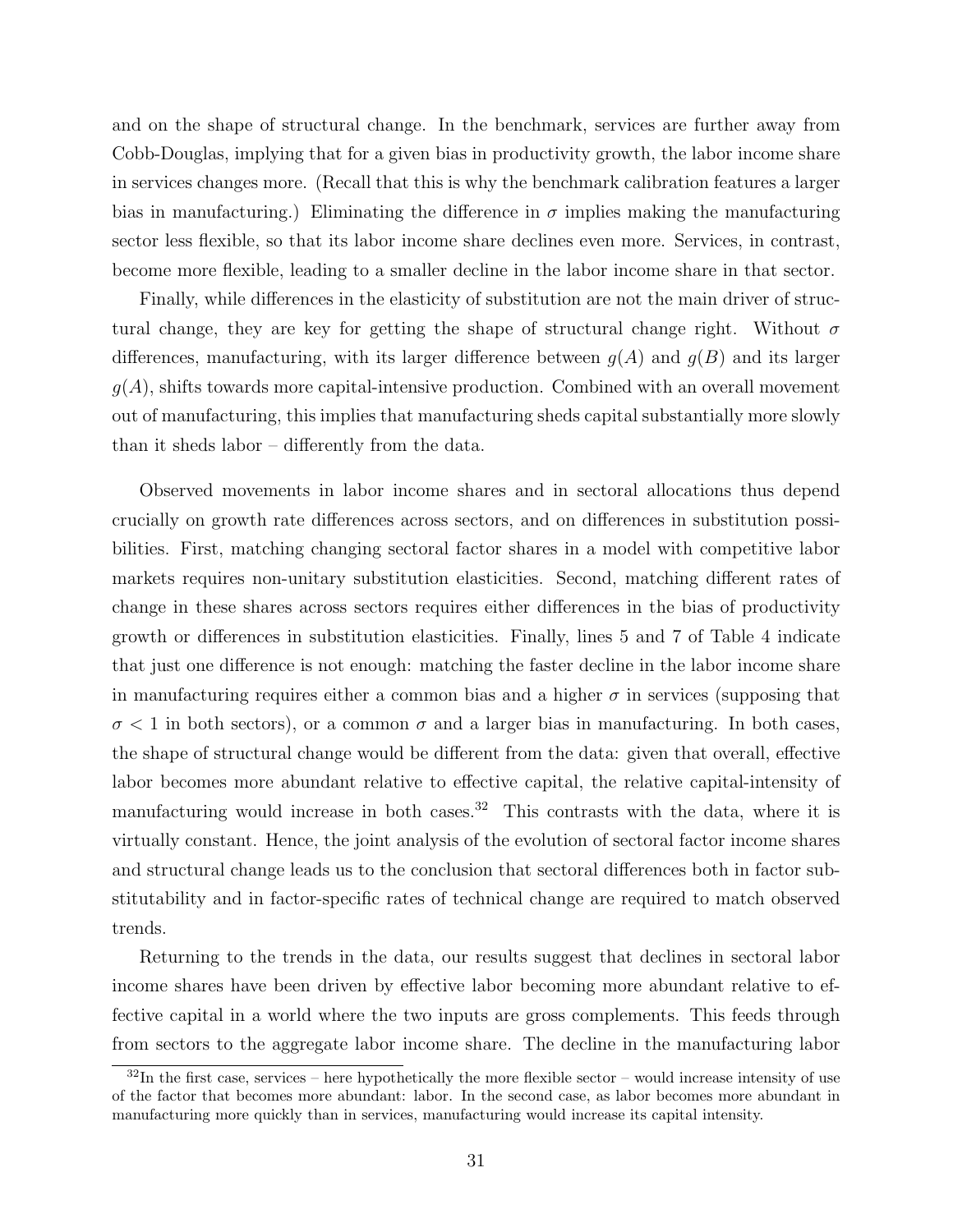income share is particularly severe because the gap between labor- and capital-augmenting technical progress has been larger in that sector.

# 5 Conclusion

In this paper, we trace the decline in the aggregate labor income share, which has occurred in several developed countries, to developments at the sectoral level. In line with this, we establish a connection between this decline and another important development that has been taking place over the last half century: large reallocations of resources and production from manufacturing to services.

We show that to account for both developments, a simple dynamic two-sector model needs to feature cross-sectoral differences both in capital-labor substitutability and in the "bias" of productivity growth, i.e. in labor- versus capital-augmenting technical change. Overall, the key driver of the decline in the labor income share is the speed of labor-augmenting technical change, which outweighs economy-wide growth in effective capital. When capital and labor are complements in production, this increase in the relative abundance of effective labor reduces the labor income share.

This mechanism also affects structural change, in an intuitive way. (See Alvarez-Cuadrado et al. (2015) for more detail.) As the relative abundance of inputs of production changes with the process of economic growth, so does their relative price. In the presence of sectoral differences in the elasticity of substitution, this induces a process of factor reallocation with relatively abundant factors moving towards relatively flexible sectors, i.e. sectors with a relatively high elasticity of substitution. While our quantitative exercise clearly points to differences in productivity growth rates across sectors as the main driver of structural change, this new mechanism is required to match observed patterns of structural change in terms of capital and labor.

In this context, it is natural to wonder what kept the U.S. labor income share roughly constant for most of the last century. One possibility is that, as a result of structural change, sectoral changes canceled out in the aggregate. The careful estimates of sectoral labor income shares constructed by Valentinyi and Herrendorf (2008) show that in 1997, the labor income share in non-agriculture was 50% larger than that in agriculture, a difference of 21 percentage points. Caselli and Coleman II (2001) document a decrease in U.S. agricultural employment of 40 percentage points between 1880 and 1960. Over this period, the fraction of value added produced in agriculture declined by 21 percentage points. Combining these pieces of evidence, structural change out of agriculture by itself would generate an increase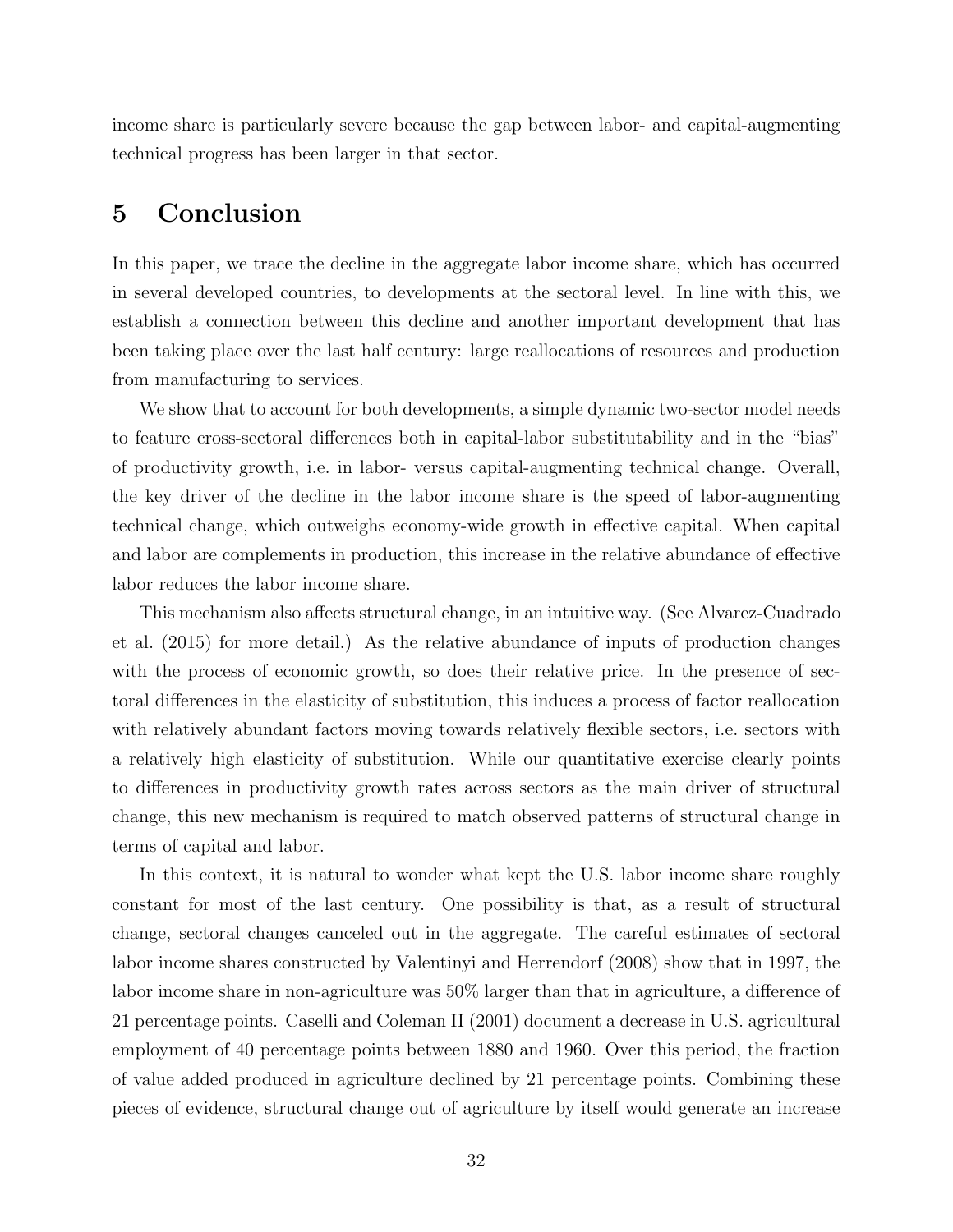in the aggregate labor income share of the order of 4.5 percentage points. This development would have counteracted a decline in the labor income share driven by manufacturing. In view of these calculations, it is possible that at the aggregate level, changes in the labor income shares in manufacturing and agriculture cancelled each other. This would be in line with Keynes's (1939) observation (cited in Elsby et al. 2013, p. 13) that the "remarkable constancy" of the aggregate labor share is "a bit of a miracle".

Another possibility, along the lines suggested by Acemoglu (2002), is that the mix of capital- and labor-augmenting technological change was different in the past, leading sectorlevel changes in income shares to balance at the aggregate level. At this stage, these are conjectures; they constitute interesting topics for future work.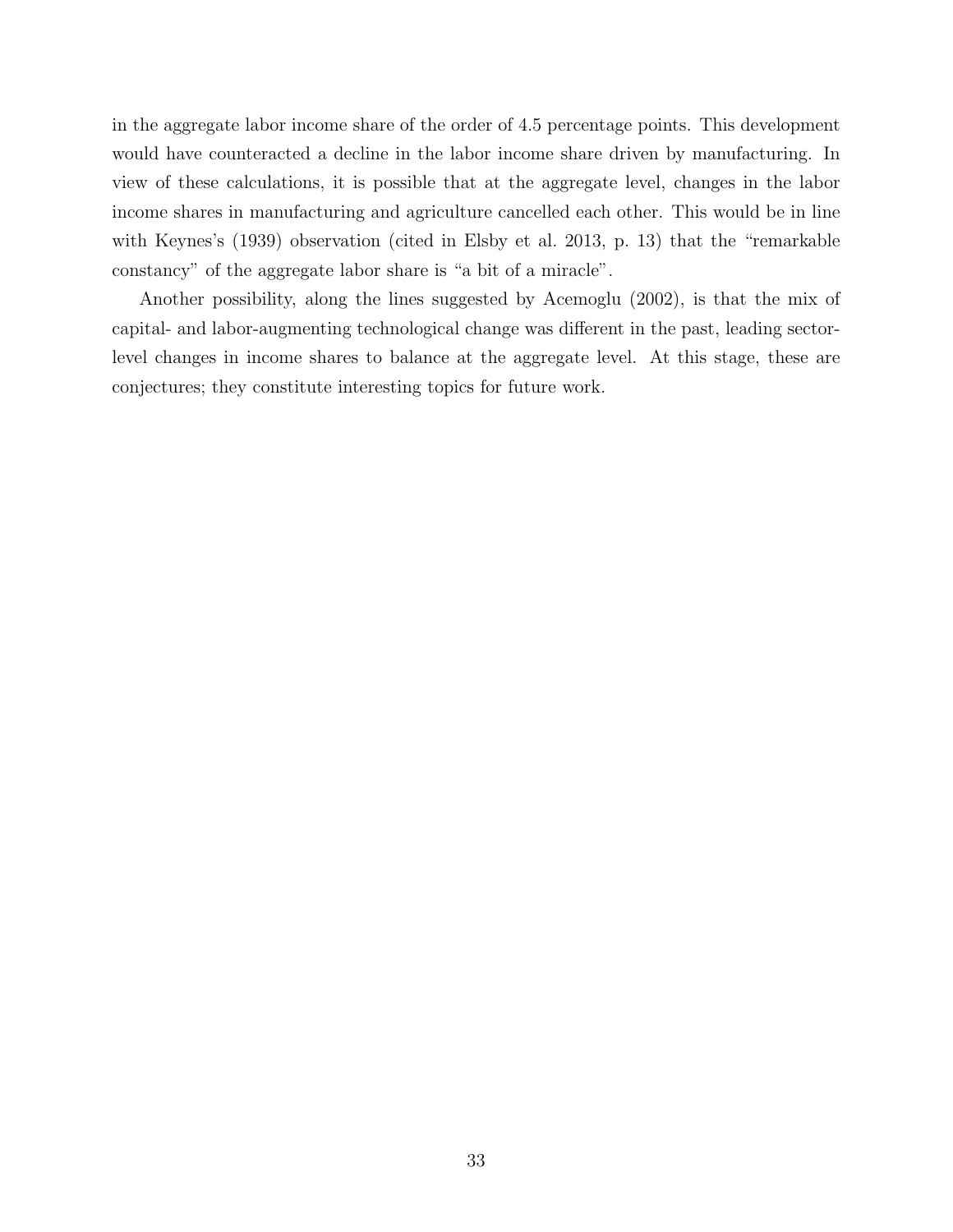# References

Acemoglu, D. (2002), 'Directed technical change', Review of Economic Studies 69(4).

- Acemoglu, D. and Guerrieri, V. (2008), 'Capital Deepening and Non-Balanced Economic Growth', Journal of Political Economy 116(3), 467–498.
- Alvarez-Cuadrado, F., Long, N. and Poschke, M. (2015), 'Capital-Labor Substitution, Structural Change and Growth', mimeo, McGill University .
- Antras, P. (2004), 'Is the US aggregate production function Cobb-Douglas? New estimates of the elasticity of substitution', *Contributions to Macroeconomics*  $4(1)$ , 1–34.
- Blanchard, O. (1997), 'The Medium Run', *Brookings Papers on Economic Activity* 2(4), 89– 158.
- Buera, F. J. and Kaboski, J. P. (2009), 'Can Traditional Theories of Structural Change Fit the Data?', Journal of the European Economic Association 7(2-3), 469–477.
- Buera, F. J. and Kaboski, J. P. (2012a), 'Scale and the Origins of Structural Change', Journal of Economic Theory  $147(2)$ , 684-712.
- Buera, F. J. and Kaboski, J. P. (2012b), 'The Rise of the Service Economy', American Economic Review 102(6), 2540–69.
- Caballero, R. J. and Hammour, M. L. (1998), 'Jobless Growth: Appropriability, Factor Substitution, and Unemployment', *Carnegie-Rochester Conference on Public Policy* 48, 51– 94.
- Cantore, C. and Levine, P. (2012), 'Getting normalization right: dealing with "dimensional constants" in macroeconomics', Journal of Economic Dynamics and Control 36, 1931– 1949.
- Caselli, F. and Coleman II, W. J. (2001), 'The U.S. structural transformation and regional convergence: A reinterpretation', Journal of Political Economy 109(3).
- Choi, S. and Ríos-Rull, J. V. (2009), 'Understanding the Dynamics of Labor Share: The Role of Noncompetitive Factor Prices', Annals of Economics and Statistics 95/96, 251–78.
- Diamond, P. A., McFadden, D. and Rodriguez, M. (1978), Measurement of the Elasticity of Substitution and Bias of Technical Change, in 'Production Economics', Vol. 2, North-Holland, Amsterdam, pp. 125–147.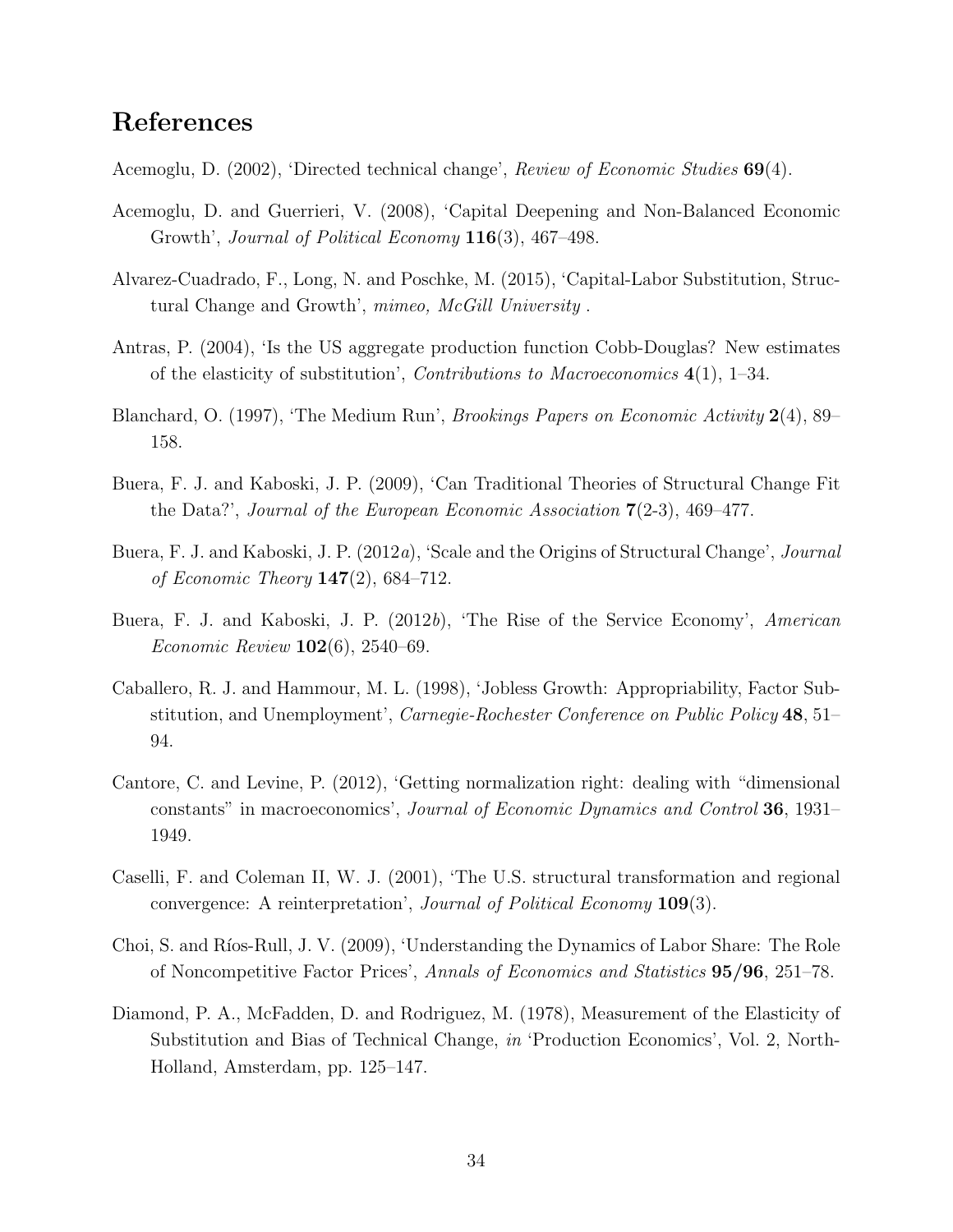- Elsby, M. W. L., Hobijn, B. and Sahin, A. (2013), 'The Decline of the U.S. Labor Share', Brookings Papers on Economic Activity .
- Herrendorf, B., Herrington, C. and Valentinyi, A. (2013), 'Sectoral technology and structural transformation', mimeo, ASU .
- Herrendorf, B., Rogerson, R. and Valentinyi, A. (2013), 'Two Perspectives on Preferences and Structural Transformation', American Economic Review 103(7), 2752–2789.
- Herrendorf, B., Rogerson, R. and Valentinyi, A. (2014), 'Growth and Structural Transformation', Handbook of Economic Growth 2B, 855–941.
- Hicks, J. R. (1932), The Theory of Wages, Macmillan, London.
- Jorgenson, D. W. (1990), Productivity and Economic Growth, in 'Fifty Years of Economic Measurement: The Jubilee Conference on Research in Income and Wealth', University of Chicago Press, Chicago, IL.
- Jorgenson, D. W. (2007), '35 Sector KLEM'. http://hdl.handle.net/1902.1/10684.
- Jorgenson, D. W., Gollop, F. M. and Fraumeni, B. M. (1987), Productivity and U.S. Economic Growth, Harvard University Press, Cambridge, MA.
- Jorgenson, D. W. and Stiroh, K. J. (2000), 'Raising the Speed Limit: U.S. Economic Growth in the Information Age', Brookings Papers on Economic Activity 1, 125–211.
- Karabarbounis, L. and Neiman, B. (2014), 'The Global Decline of the Labor Share', Quarterly Journal of Economics  $129(1)$ , 61–103.
- Keynes, J. M. (1939), 'Relative Movements of Real Wages and Output', Economic Journal 49, 34–51.
- Klump, R., McAdam, P. and Willman, A. (2007), 'Factor Substitution and Factor-Augmenting Technical Progress in the United States: A Normalized Supply-Side System Approach', *The Review of Economics and Statistics* **89**(1), 183–192.
- Kongsamut, P., Rebelo, S. T. and Xie, D. (2001), 'Beyond Balanced Growth', Review of *Economic Studies*  $68(4)$ ,  $869-882$ .
- Krusell, P., Ohanian, L. E., Ríos-Rull, J.-V. and Violante, G. L. (2000), 'Capital-Skill Complementarity and Inequality: A Macroeconomic Analysis', Econometrica 68(5), 1029– 1053.
- Kuznets, S. (1966), Modern economic growth: rate, structure, and spread, Yale University Press, New Haven, CT.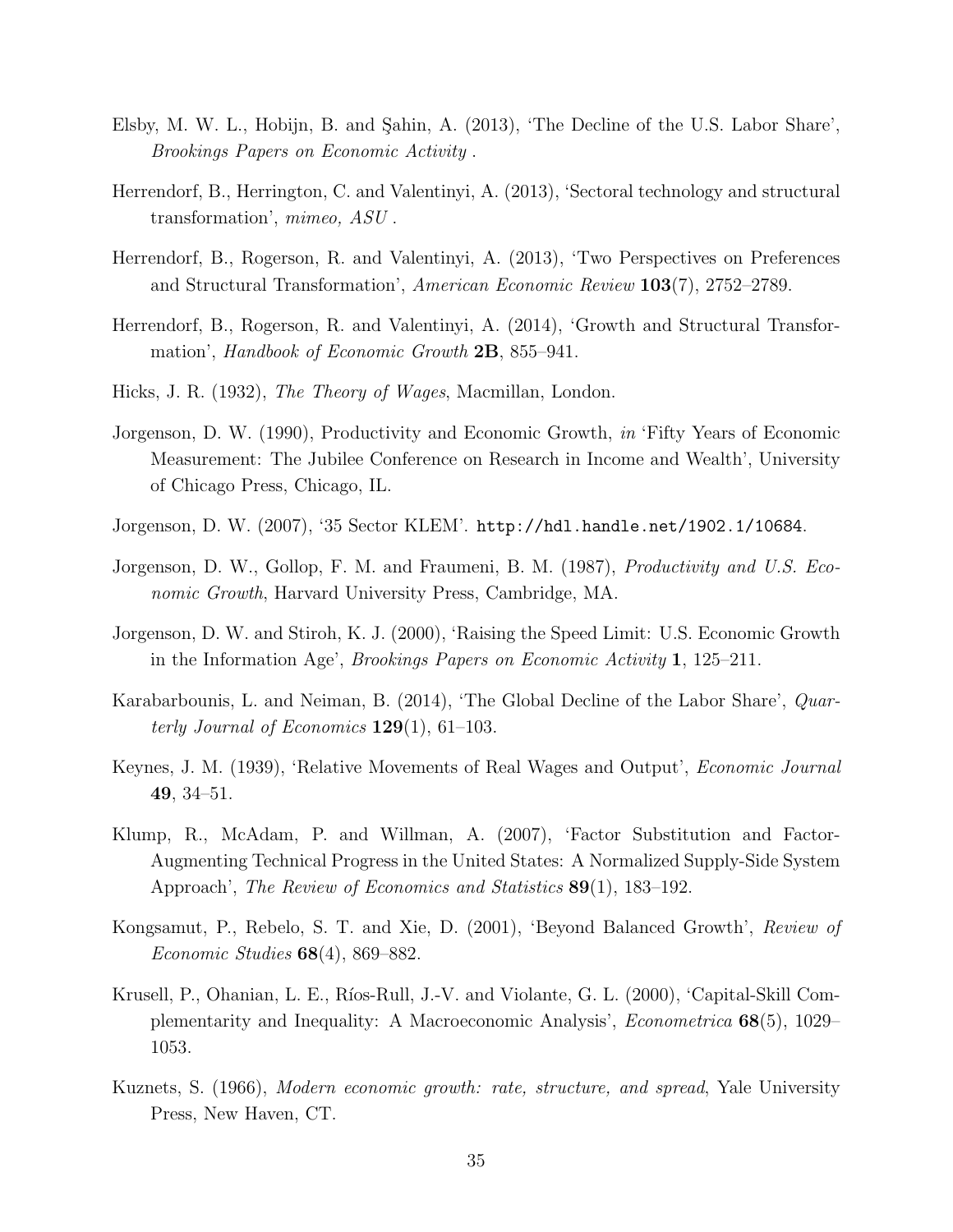- León-Ledesma, M. A., McAdam, P. and Willman, A. (2010), 'Identifying the Elasticity of Substitution with Biased Technical Change', The American Economic Review 100(4), 1330–1357.
- León-Ledesma, M. A., McAdam, P. and Willman, A. (2015), 'Production technology estimates and balanced growth', Oxford Bulletin of Economics and Statistics  $77(1)$ , 40–65.
- Ngai, L. R. and Pissarides, C. (2007), 'Structural Change in a Multi-Sector Model of Growth', American Economic Review 97(1), 429–443.
- Oberfield, E. and Raval, D. (2014), 'Micro data and macro technology', NBER Working Paper 20452.
- Piketty, T. (2014), Capital in the Twenty-First Century, Belknap Press.
- Swiecki, T. (2014), 'Determinants of Structural Change', mimeo, University of British Columbia .
- Temple, J. (2012), 'The calibration of CES production functions', Journal of Macroeconomics 34, 294–303.
- Valentinyi, Akos. and Herrendorf, B. (2008), 'Measuring factor income shares at the sectoral ´ level', Review of Economic Dynamics  $11(4)$ , 820 – 835.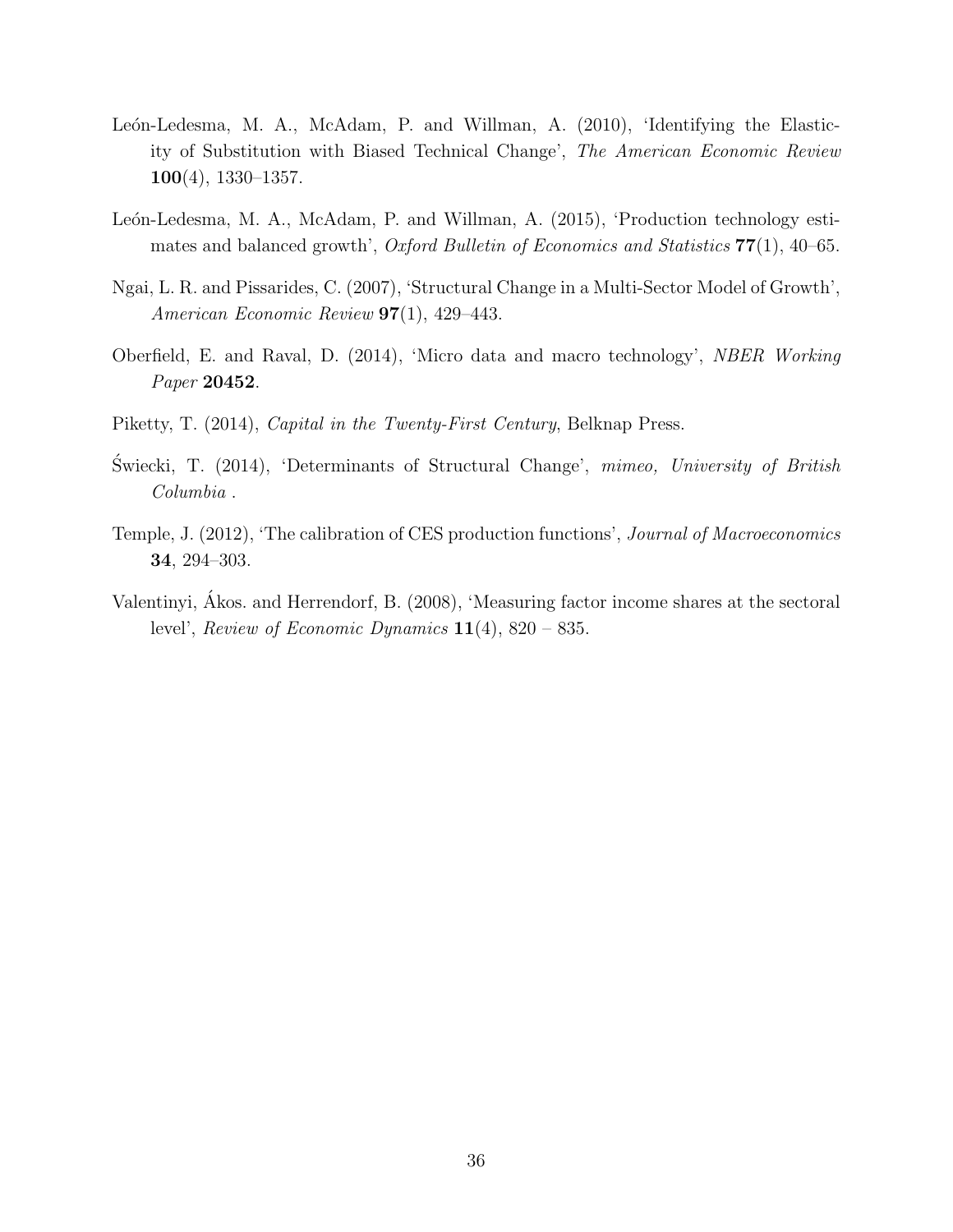# Appendix

# A Data

## A.1 Computation of labor income shares

This section closely follows Valentinyi and Herrendorf (2008). Let the number of commodities be M and the number of industries be I. Index commodities by m and industries by i. From the 35-sector KLEM data, we compute the following objects:

- The "use matrix" **B**: this is an  $M \times I$  matrix with representative element  $(m, i)$  that states how much output of commodity  $m$  is required to produce 1\$ of output of industry i.
- The "make matrix" W: this is an  $I \times M$  matrix with representative element  $(i, m)$ that states for industry  $i$  which share of commodity  $m$  it produces.
- The final expenditure vector y: this length-I column vector states the amount of output of each industry i that serves as final expenditure.

In our setting, we have no commodity level information and have to assume that each industry produces a single commodity. Therefore,  $M = I$ .

The final expenditure vector y can be computed by subtracting each industry's output that is used as an intermediate input in another industry from the total value of its output. The use matrix B be can be computed by dividing the value of intermediate inputs from industry  $M$  used in industry  $I$  by the value of gross output in industry  $I$ . When each industry produces a single, unique commodity, the make matrix **W** simply is the  $I \times I$  identity matrix.

Let the column vector of sectoral shares of labor income in the value of gross output be  $\alpha_l$  and the column vector of the sectoral shares of capital income in the value of gross output be  $\alpha_k$ . Let the  $I \times 1$  sector identification vector with elements  $\mathbb{1}_{i=j}$  for a sector j be  $\mathbb{1}_j$  and let  $y_j \equiv y'1_j$ . Following Valentinyi and Herrendorf (2008), we then obtain the share of labor income in value added in sector  $i$  as

$$
\frac{\alpha'_l \mathbf{W} (\mathbf{I} - \mathbf{B} \mathbf{W})^{-1} \mathbf{y}_j}{(\alpha'_l + \alpha'_k)(\mathbf{I} - \mathbf{B} \mathbf{W})^{-1} \mathbf{y}_j},\tag{22}
$$

## A.2 Sector classification.

U.S. data: Using data from Jorgenson's (2007) 35-sector data base, we construct sectors as follows: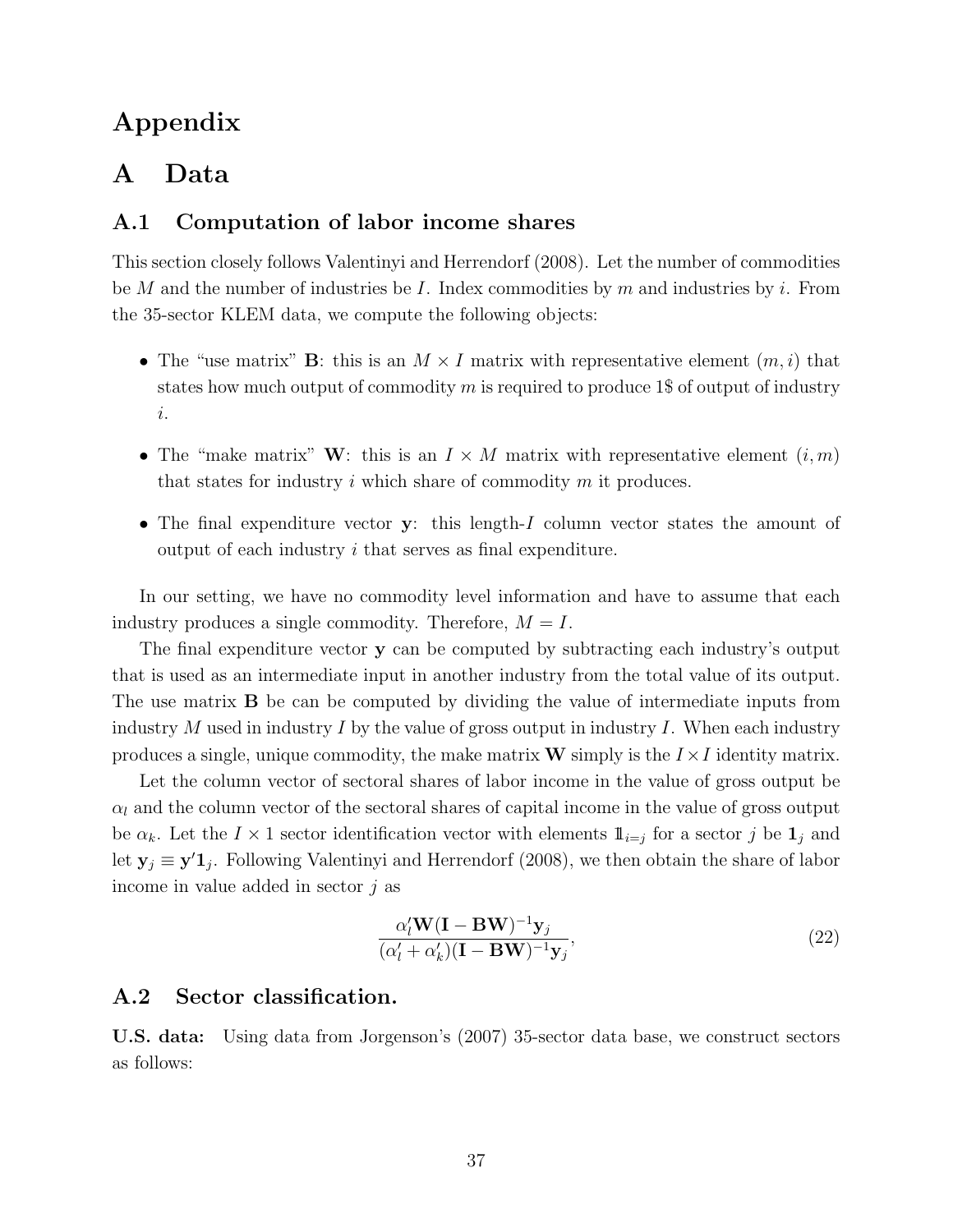- Manufacturing: Sectors 7-27: Food and kindred products, Tobacco, Textile mill products, Apparel, Lumber and wood, Furniture and fixtures, Paper and allied, Printing, publishing and allied, Chemicals, Petroleum and coal products, Rubber and misc plastics, Leather, Stone, clay, glass, Primary metal, Fabricated metal, Non-electrical machinery, Electrical machinery, Motor vehicles, Transportation equipment & ordnance, Instruments, Misc. manufacturing
- Services: Transportation, Communications, Electric utilities, Gas utilities, Trade, Finance Insurance and Real Estate, Other Services

Results from Section 2 are not sensitive to excluding Utilities from Services or to including Mining and Construction with Manufacturing, or Government in Services.

Cross-country data: Using EU-KLEMS data from http://www.euklems.net, we define manufacturing analogously to the U.S. data. Again, as there, we include utilities (sector E), wholesale and retail trade  $(G)$ , hotels and restaurants  $(H)$ , transport, storage and communication  $(I)$ , financial intermediation  $(J)$ , real estate etc.  $(K)$  in services. We exclude public administration and defence  $(L)$ , education  $(M)$ , health and social work  $(N)$ , other community services (O), private households (P).

## A.3 The measurement of industry factor income shares.

Jorgenson et al. (1987) contains a detailed description of measurement of industry-level factor income shares. The following are some key features. Labor compensation is measured as wage and salary income plus supplements, including employers' contribution to Social Security and unemployment compensation contributions by employers. Annual measures are computed using time actually worked. Earnings of the self-employed are split between capital and labor compensation assuming an after-tax rate of return that matches that of corporate businesses.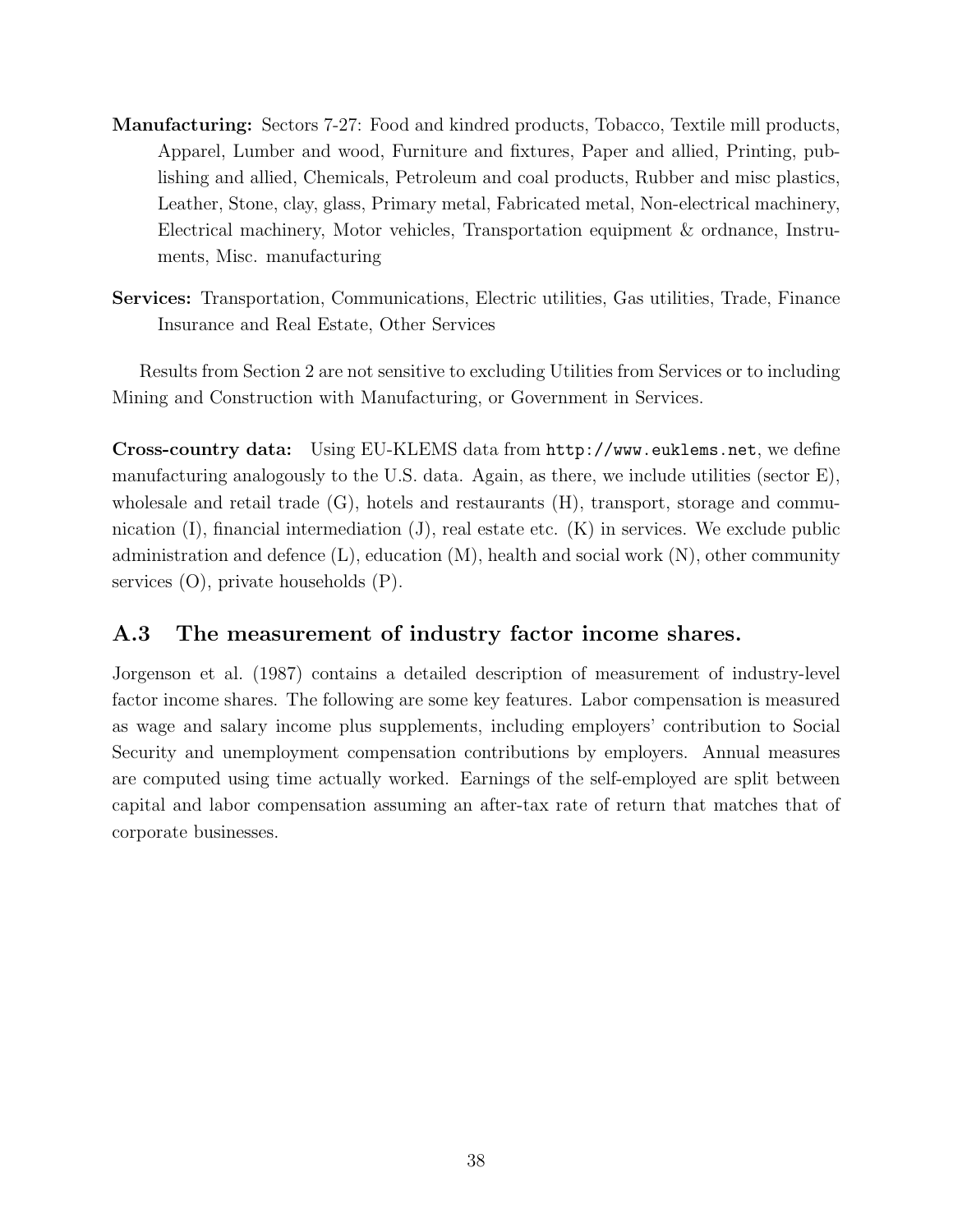## B Details on Section 3

## B.1 Details on the model solution

Time is continuous. We model a closed economy populated by a representative households with preferences given by,

$$
v = \ln(u(c_m, c_s)) \quad \text{where} \quad u(c_m, c_s) = \left(\gamma c_m^{\frac{\varepsilon - 1}{\varepsilon}} + (1 - \gamma) (c_s + s)^{\frac{\varepsilon - 1}{\varepsilon}}\right)^{\frac{\varepsilon}{\varepsilon - 1}} \tag{23}
$$

where the variables and parameters are described in the body of the paper and instantaneous utility is discounted at a rate  $\rho$ . Sectoral outputs are produced according to the general CES technologies

$$
Y_m = \left[ \alpha_m (B_m K_m)^{\frac{\sigma_m - 1}{\sigma_m}} + (1 - \alpha_m) (A_m L_m)^{\frac{\sigma_m - 1}{\sigma_m}} \right]^{\frac{\sigma_m}{\sigma_m - 1}} \tag{24}
$$

$$
Y_s = \left[ \alpha_s (B_s K_s)^{\frac{\sigma_s - 1}{\sigma_s}} + (1 - \alpha_s) (A_s L_s)^{\frac{\sigma_s - 1}{\sigma_s}} \right]^{\frac{\sigma_s}{\sigma_s - 1}}.
$$
\n(25)

Factors are fully utilized. Normalizing the labor endowment to one, this implies

$$
\frac{L_m}{L} + \frac{L_s}{L} \equiv l_m + l_s = 1\tag{26}
$$

$$
l_{m}k_{m} + l_{s}k_{s} = l_{m}k_{m} + (1 - l_{m})k_{s} = k, \qquad \text{where } k_{i} \equiv \frac{K_{i}}{L_{i}}.
$$
 (27)

We choose manufactures to be the numeraire and denote the price of services by  $p_s$ . Since markets are competitive, production efficiency requires equating marginal revenue products across sectors, so

$$
\alpha_m B_m^{\frac{\sigma_m - 1}{\sigma_m}} \left( \frac{Y_m}{K_m} \right)^{\frac{1}{\sigma_m}} = R = p_s \alpha_s B_s^{\frac{\sigma_s - 1}{\sigma_s}} \left( \frac{Y_s}{K_s} \right)^{\frac{1}{\sigma_s}} \tag{28}
$$

$$
(1 - \alpha_m) A_m^{\frac{\sigma_m - 1}{\sigma_m}} \left(\frac{Y_m}{L_m}\right)^{\frac{1}{\sigma_m}} = w = p_s (1 - \alpha_s) A_s^{\frac{\sigma_s - 1}{\sigma_s}} \left(\frac{Y_s}{L_s}\right)^{\frac{1}{\sigma_s}}.
$$
 (29)

As a consequence, the following relationship between the sectoral capital-labor ratios emerges.

$$
k_s = \left(\frac{1-\alpha_m}{1-\alpha_s} \frac{\alpha_s}{\alpha_m} \left(\frac{A_m}{B_m}\right)^{\frac{\sigma_m-1}{\sigma_m}}\right)^{\sigma_s} \left(\frac{A_s}{B_s}\right)^{1-\sigma_s} k_m^{\frac{\sigma_s}{\sigma_m}} \equiv \varrho k_m^{\frac{\sigma_s}{\sigma_m}},\tag{30}
$$

where  $\rho \equiv$  $\sqrt{1-\alpha_m}$  $1 - \alpha_s$  $\alpha_s$  $\alpha_m$  $\bigwedge A_m$  $B_m$  $\left\langle \frac{\sigma_m-1}{\sigma_m} \right\rangle^{\sigma_s}$   $\left(A_s\right)$  $B_s$  $\setminus^{1-\sigma_s}$ . Then, using (27), the economy-wide capital-labor ratio can be written as

> $k = l_m k_m + l_s k_s = l_m k_m + \left(1 - l_m\right) \varrho k_m^{\frac{\sigma_s}{\sigma_m}}$  $(31)$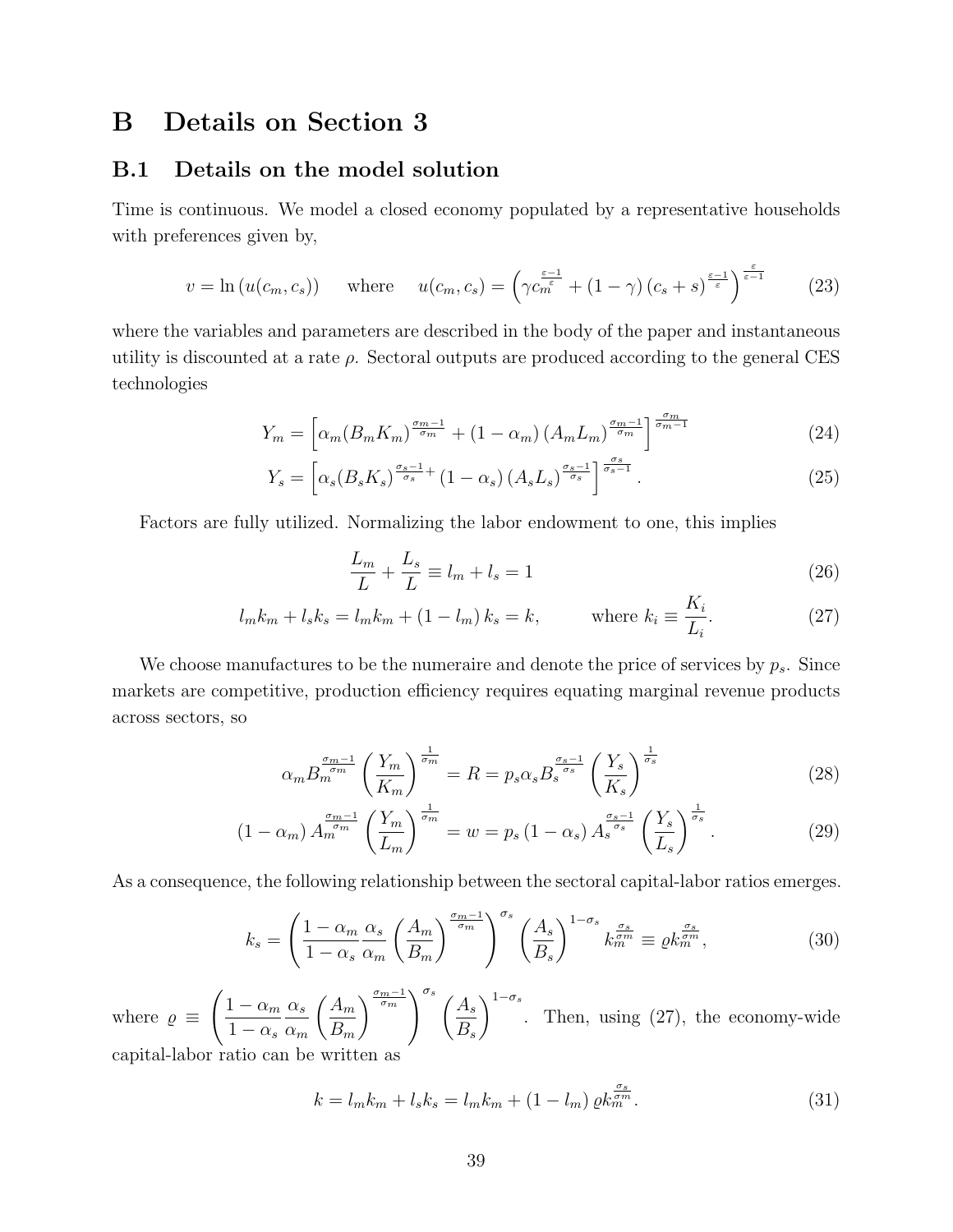Using this notation, the relative price is given by

$$
p_s = \frac{\alpha_m}{\alpha_s} \frac{B_m^{\frac{\sigma_m - 1}{\sigma_m}}}{B_s^{\frac{\sigma_{s-1}}{\sigma_s}}} \left[ \frac{\alpha_m B_m^{\frac{\sigma_m - 1}{\sigma_m}} + (1 - \alpha_m)(A_m/k_m)^{\frac{\sigma_m - 1}{\sigma_m}}}{\left[ \alpha_s B_s^{\frac{\sigma_s - 1}{\sigma_s}} + (1 - \alpha_s)(A_s/(\varrho k_m^{\frac{\sigma_s}{\sigma_m}}))^{\frac{\sigma_s - 1}{\sigma_s}} \right]^{\frac{1}{\sigma_s - 1}}} \right].
$$
\n(32)

On the household side, the representative agent equates the marginal rate of substitution between the two goods to their relative price, so

$$
\frac{v_s}{v_m} = \frac{1 - \gamma}{\gamma} \left(\frac{c_s + s}{c_m}\right)^{-\frac{1}{\varepsilon}} = p_s.
$$
\n(33)

since  $v_s =$  $u_s$ u  $=u^{\frac{1-\varepsilon}{\varepsilon}}(1-\gamma)(c_s+s)^{-\frac{1}{\varepsilon}}$ . Define the following variables.

$$
x_s \equiv \frac{p_s c_s}{c_m} \qquad \text{and} \qquad x_m \equiv \frac{c_m}{c_m} = 1. \tag{34}
$$

Then, total consumption expenditure  $c = p_s c_s + c_m$  relative to consumption expenditure on manufactures is given by

$$
X = x_s + x_m = \frac{p_s c_s + c_m}{c_m} \equiv \frac{c}{c_m}.
$$
\n(35)

Now we are in a position to determine the static allocation of resources across sectors. Combining (32), (34), and (35) we can express consumption of services as

$$
c_s = \frac{x_s c_m}{p_s} = x_s \frac{c}{X} \frac{\alpha_s}{\alpha_m} \frac{B_s^{\frac{\sigma_s - 1}{\sigma_s}}}{B_m^{\frac{\sigma_m - 1}{\sigma_m}}} \frac{\left[ \alpha_s B_s^{\frac{\sigma_s - 1}{\sigma_s}} + (1 - \alpha_s)(A_s / (\varrho k_m^{\frac{\sigma_s}{\sigma_m}}))^{\frac{\sigma_s - 1}{\sigma_s}} \right]^{\frac{1}{\sigma_s - 1}}}{\left[ \alpha_m B_m^{\frac{\sigma_m - 1}{\sigma_m}} + (1 - \alpha_m)(A_m / k_m)^{\frac{\sigma_m - 1}{\sigma_m}} \right]^{\frac{1}{\sigma_m - 1}}}.
$$
(36)

Since service output is fully consumed,  $c_s$  is also given by

$$
c_s = y_s = \left[ \alpha_s \left( B_s \varrho k_m^{\frac{\sigma_s}{\sigma_m}} \right)^{\frac{\sigma_s - 1}{\sigma_s}} + (1 - \alpha_s) A_s^{\frac{\sigma_s - 1}{\sigma_s}} \right]^{\frac{\sigma_s}{\sigma_s - 1}} l_s. \tag{37}
$$

Combining the previous two expressions, we can solve for  $l_m$  as a function of current values of the endogenous variables,  $k_m$  and  $c_m$ , given the exogenous levels of labor- and capitalaugmenting productivity.

$$
l_m = 1 - \frac{x_s}{X} c \frac{\alpha_s}{\alpha_m} \frac{B_s^{\frac{\sigma_s - 1}{\sigma_s}}}{B_m^{\frac{\sigma_{m-1}}{\sigma_m}}} \frac{\left[ \alpha_m \left( B_m k_m \right)^{\frac{\sigma_m - 1}{\sigma_m}} + (1 - \alpha_m) A_m^{\frac{\sigma_m - 1}{\sigma_m}} \right]^{\frac{1}{1 - \sigma_m}}}{\left[ \alpha_s B_s^{\frac{\sigma_s - 1}{\sigma_s}} \varrho k_m^{\frac{\sigma_s - 1}{\sigma_m}} + (1 - \alpha_s) A_s^{\frac{\sigma_s - 1}{\sigma_s}} \varrho^{\frac{1}{\sigma_s}} \right]}
$$
(38)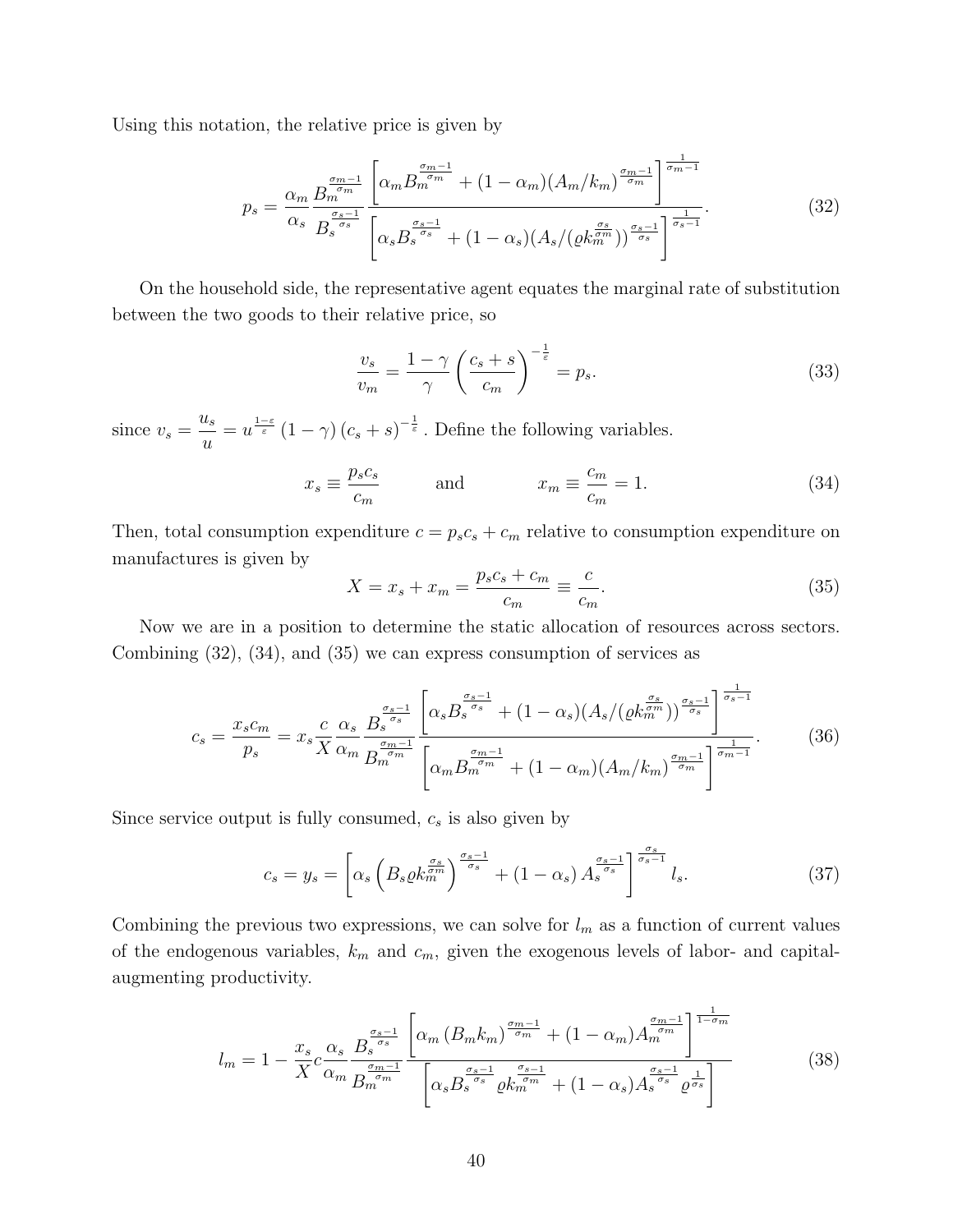This labor allocation together with the full employment condition for capital given by (31) determines the current sectoral allocation of resources.

Now we turn to the dynamic evolution of the economy. The Euler equation for this problem is given by

$$
-\hat{v}_m = \alpha_m B_m^{\frac{\sigma_m - 1}{\sigma_m}} \left[ \alpha_m B_m^{\frac{\sigma_m - 1}{\sigma_m}} + (1 - \alpha_m) A_m^{\frac{\sigma_m - 1}{\sigma_m}} k_m^{\frac{1 - \sigma_m}{\sigma_m}} \right]^{\frac{1}{\sigma_m - 1}} - (\delta + n + \rho). \tag{39}
$$

Since preferences are homogeneous of degree 1,

$$
u = u_m c_m + u_s (c_s + s) = u_m c_m + p_s u_m (c_s + s) = (c_m + p_s (c_s + s)) u_m = (c + p_s s) u_m, (40)
$$

where the second equality uses  $v_m = \frac{u_m}{u_m}$  $\frac{u_m}{u}$  and (33) and the last one uses (35). As a result,

$$
v_m = \frac{1}{c + p_s s}.\tag{41}
$$

The per capita capital stock evolves according to

$$
\dot{k} = \left[ \alpha_m \left( B_m k_m \right)^{\frac{\sigma_m - 1}{\sigma_m}} + \left( 1 - \alpha_m \right) A_m^{\frac{\sigma_m - 1}{\sigma_m}} \right]_{m}^{\frac{\sigma_m}{\sigma_m - 1}} l_m - c_m - (\delta + n)k. \tag{42}
$$

Combined with (31), this determines the law of motion of  $k_m$ .

## B.2 Discrete-time version of the model

The discrete time counterparts of (38), (39) and (42) are given by,

$$
l_{m,t} = 1 - \frac{x_{s,t}}{X_t} c_t \frac{\alpha_s}{\alpha_m} \frac{B_{s,t}^{\frac{\sigma_s - 1}{\sigma_s}}}{B_{m,t}^{\frac{\sigma_m - 1}{\sigma_m}}} \frac{\left[ \alpha_m \left( B_{m,t} k_{m,t} \right)^{\frac{\sigma_m - 1}{\sigma_m}} + (1 - \alpha_m) \left( A_{m,t} \right)^{\frac{\sigma_m - 1}{\sigma_m}} \right]^{\frac{1}{1 - \sigma_m}}}{\left[ \alpha_s B_{s,t}^{\frac{\sigma_s - 1}{\sigma_s}} \varrho_t k_{m,t}^{\frac{\sigma_s - 1}{\sigma_m}} + (1 - \alpha_s) A_{s,t}^{\frac{\sigma_s - 1}{\sigma_s}} \varrho_t^{\frac{1}{\sigma_s}} \right]}
$$
(43)

$$
c_{t+1} = (c_t + sp_t^s) \frac{\beta}{1+n} \left( \alpha_m B_{m,t+1}^{\frac{\sigma_m-1}{\sigma_m}} \left[ \alpha_m B_{m,t+1}^{\frac{\sigma_m-1}{\sigma_m}} + (1 - \alpha_m) A_{m,t+1}^{\frac{\sigma_m-1}{\sigma_m}} k_{m,t+1}^{\frac{1 - \sigma_m}{\sigma_m}} \right]_{\sigma_m-1}^{\frac{1}{\sigma_m-1}} + (1 - \delta) \right)
$$
  
- sp\_{t+1}^s (44)

$$
k_{m,t+1} = \frac{1}{(1+n) l_{m,t+1}} \left[ y_{m,t} - \frac{c_t}{X_t} + (1-\delta) \left( l_{m,t} k_{m,t} + (1-l_{m,t}) \varrho_t k_{m,t}^{\frac{\sigma_s}{\sigma_m}} \right) - (1+n) (1 - l_{m,t+1}) \varrho_{t+1} k_{m,t+1}^{\frac{\sigma_s}{\sigma_m}} \right],
$$
\n(45)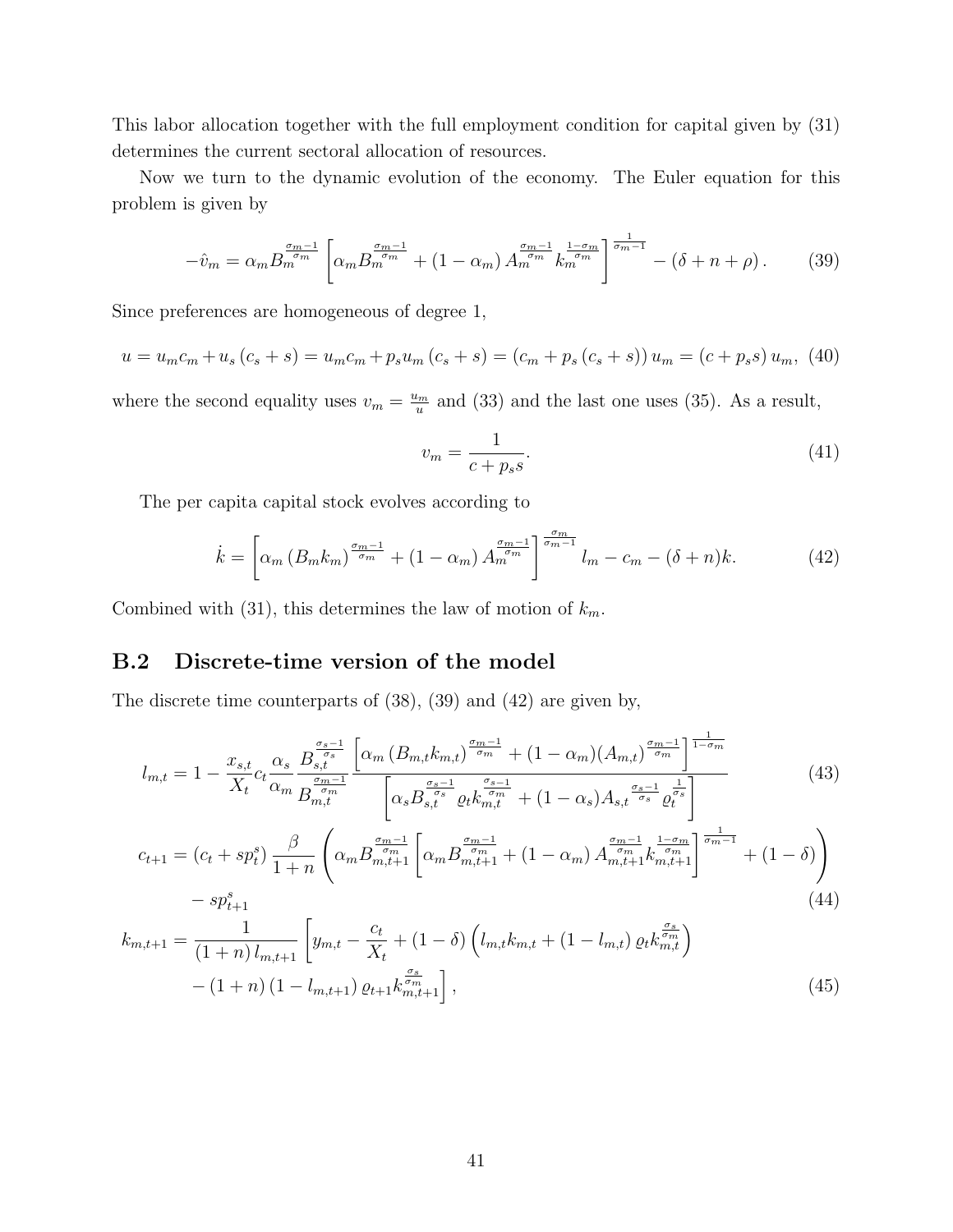where  $\beta = e^{-\rho}$  is the discrete time subjective discount factor and

$$
y_{m,t} = \left[\alpha_m (B_{m,t} k_{m,t})^{\frac{\sigma_{m-1}}{\sigma_m}} + (1 - \alpha_m) A_{m,t}^{\frac{\sigma_{m-1}}{\sigma_m}} \right]_{m,t}^{\frac{\sigma_{m}}{\sigma_{m-1}}} l_{m,t}
$$
  
\n
$$
p_{s,t} = \frac{\alpha_m}{\alpha_s} \frac{B_{m,t}^{\frac{\sigma_{m-1}}{\sigma_m}}}{B_{s,t}^{\frac{\sigma_{s-1}}{\sigma_s}}} \left[ \alpha_m B_{m,t}^{\frac{\sigma_{m-1}}{\sigma_m}} + (1 - \alpha_m) (A_{m,t}/k_{m,t})^{\frac{\sigma_{m-1}}{\sigma_m}} \right]^{\frac{1}{\sigma_{m-1}}}}
$$
  
\n
$$
x_{s,t} = \frac{\left(\frac{1-\gamma}{\gamma}\right)^{\varepsilon} p_{s,t}^{1-\varepsilon} - \frac{p_{s,t}s}{c_t}}{1 + \frac{p_{s,t}s}{c_t}}
$$
  
\n
$$
X_t = x_{s,t} + 1
$$

## B.3 The Aggregate Elasticity of Substitution

This proof follows Jones (1965) and Miyagiwa and Papageourgiou (2007). The dual relationship between sectoral prices and input prices and factor endowments and sectoral outputs are given by

$$
C_s(w, R) = p_s \tag{46}
$$

$$
C_m(w, R) = p_m \tag{47}
$$

$$
Y_s C_{sw} + Y_m C_{mw} = L \tag{48}
$$

$$
Y_s C_{sR} + Y_m C_{mR} = K \tag{49}
$$

where  $C_i(w, R)$  is the minimum unit cost function for sector  $i = s, m$ . It is linearly homogeneous.  $C_{ij}$  are its partial derivatives with respect to each factor price  $j = w, R$ . By Shepard's lemma,

$$
C_{iw} = L_i/Y_i \tag{50}
$$

$$
C_{iR} = K_i/Y_i \tag{51}
$$

are the unit factor demands.

Differentiating the previous expressions we reach the following relationships.

$$
(1 - \epsilon_s) \hat{w} + \epsilon_s \hat{R} = \hat{p}_s \tag{52}
$$

$$
(1 - \epsilon_m) \hat{w} + \epsilon_m \hat{R} = \hat{p}_m
$$
\n(53)

$$
\lambda \left( \hat{Y}_s + \hat{C}_{sw} \right) + (1 - \lambda) \left( \hat{Y}_m + \hat{C}_{mw} \right) = \hat{L}
$$
\n(54)

$$
\kappa \left( \hat{Y}_s + \hat{C}_{sR} \right) + (1 - \kappa) \left( \hat{Y}_m + \hat{C}_{mR} \right) = \hat{K},\tag{55}
$$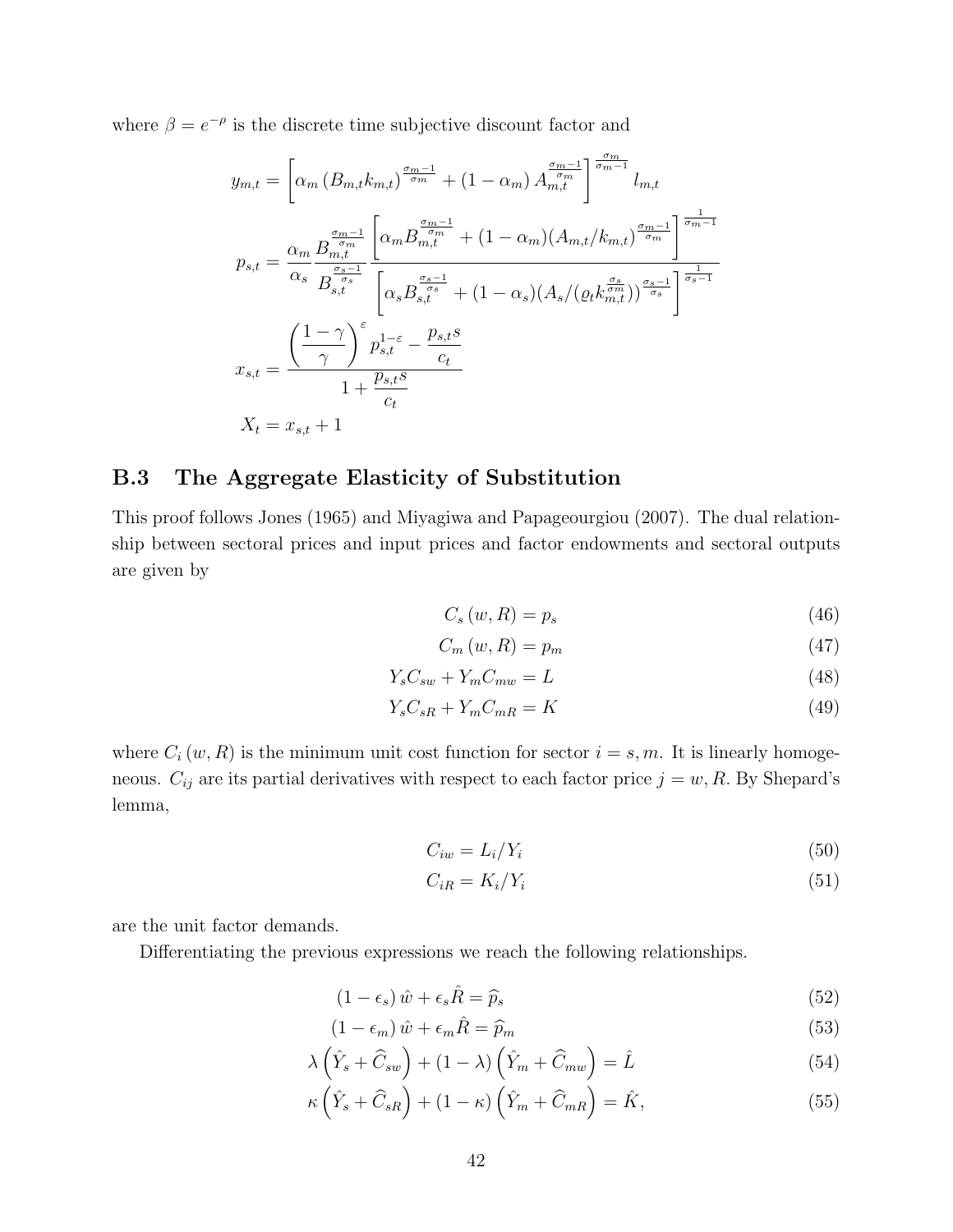where we use the fact that sectoral production functions are homogeneous of degree one.  $\epsilon_i$ denotes the capital income share in sector  $i = s, m$ , and  $\lambda \equiv L_s/L$  and  $\kappa \equiv K_s/K$  are the fractions of labor and capital used in the service sector, respectively.

Subtracting (52) from (53),

$$
(\epsilon_m - \epsilon_s) \left(\hat{w} - \hat{R}\right) = \hat{p}_s - \hat{p}_m. \tag{56}
$$

Rewriting the sector-specific elasticity of substitution  $\sigma_i$  as  $C_iC_{iwR}$  $C_{iw}C_{iR}$ and expressing the factor income shares as  $\epsilon_i =$  $rC_{iR}$  $C_i$ and  $1 - \epsilon_i = \frac{wC_{iw}}{G}$  $C_i$ , we reach the following rates of change of partial derivatives of the unit cost functions.<sup>33</sup>

$$
\widehat{C}_{iw} = \frac{C_{iww}dw + C_{iwR}dR}{C_{iw}} = \frac{-C_{iwR}\frac{R}{w}dw + C_{iwR}dR}{C_{iw}} =
$$

$$
-\frac{(C_{iwR}R\widehat{w} - C_{iwR}dR)}{C_{iw}} = -\frac{C_{iwR}R}{C_{iw}}\left(\widehat{w} - \widehat{R}\right) = -\frac{C_{i}C_{iwR}}{C_{iw}C_{iR}}\frac{RC_{iR}}{C_{i}}\left(\widehat{w} - \widehat{R}\right),
$$

where the second equality uses the fact that  $C_{iw}(w, R)$  is homogeneous of degree 0. As a result,

$$
\widehat{C}_{iw} = -\sigma_i \epsilon_i \left(\hat{w} - \hat{R}\right) \tag{57}
$$

$$
\widehat{C}_{iR} = \sigma_i (1 - \epsilon_i) \left( \hat{w} - \hat{R} \right)
$$
\n(58)

Replacing  $(57)$  and  $(58)$  in  $(54)$  and  $(55)$  and subtracting them we reach,

$$
(\lambda - \kappa) (\hat{Y}_s - \hat{Y}_m) = (\hat{L} - \hat{K}) + \Theta (\hat{w} - \hat{R})
$$
\n
$$
(59)
$$

where  $\Theta \equiv \lambda \sigma_s \epsilon_s + (1 - \lambda) \sigma_m \epsilon_m + \kappa \sigma_s (1 - \epsilon_s) + (1 - \kappa) \sigma_m (1 - \epsilon_m).$ 

Then we combine (33) and (56) to reach

$$
\frac{\dot{c}_s}{c_s + s} - \hat{c}_m = -\varepsilon \left( \epsilon_m - \epsilon_s \right) \left( \hat{w} - \hat{R} \right) \tag{60}
$$

Since the aggregate elasticity of substitution is defined as  $\sigma \equiv (\hat{L} - \hat{K})$  $\sqrt{\hat{w}-\hat{R}}$  we combine the fact that services are fully consumed, so  $Y_s = Lc_s$ , (42), (59) and (60) to reach,

<sup>33</sup>The standard definition of the elasticity of substitution between capital and labor is given by  $\sigma_i \equiv$  $d\ln(K_i/L_i)$  $\frac{d \ln \left( K_i/L_i \right)}{d \ln \left( w/R \right)} = \frac{d \ln \left( C_{iR}/C_{iw} \right)}{d \ln \left( w/R \right)}$  $\frac{d\ln(v_{th}/\sqrt{v_{tw}})}{d\ln(w/R)}$ , where the last expression uses (50) and (51). The numerator can be written as  $d\ln(C_{iR}/C_{iw}) = \frac{(C_{iRw}C_{iw} - C_{iww}C_{iR}) dw + (C_{iRR}C_{iw} - C_{iwR}C_{iR}) dR}{C_{iR}C_{iw}}$ . Since  $C_{ij}$  is homogeneous of degree zero,  $C_{iww} = -C_{iwR} \frac{R}{R}$  $\frac{R}{w}$  and  $C_{iRR} = -C_{iRw}\frac{w}{R}$  $\frac{\infty}{R}$ . Inserting these in the previous expression, we reach  $d\ln(C_{iR}/C_{iw}) = \frac{C_{iRw}}{C_{iR}C_{iw}}d\ln(w/R)$ , which leads to the definition in the text.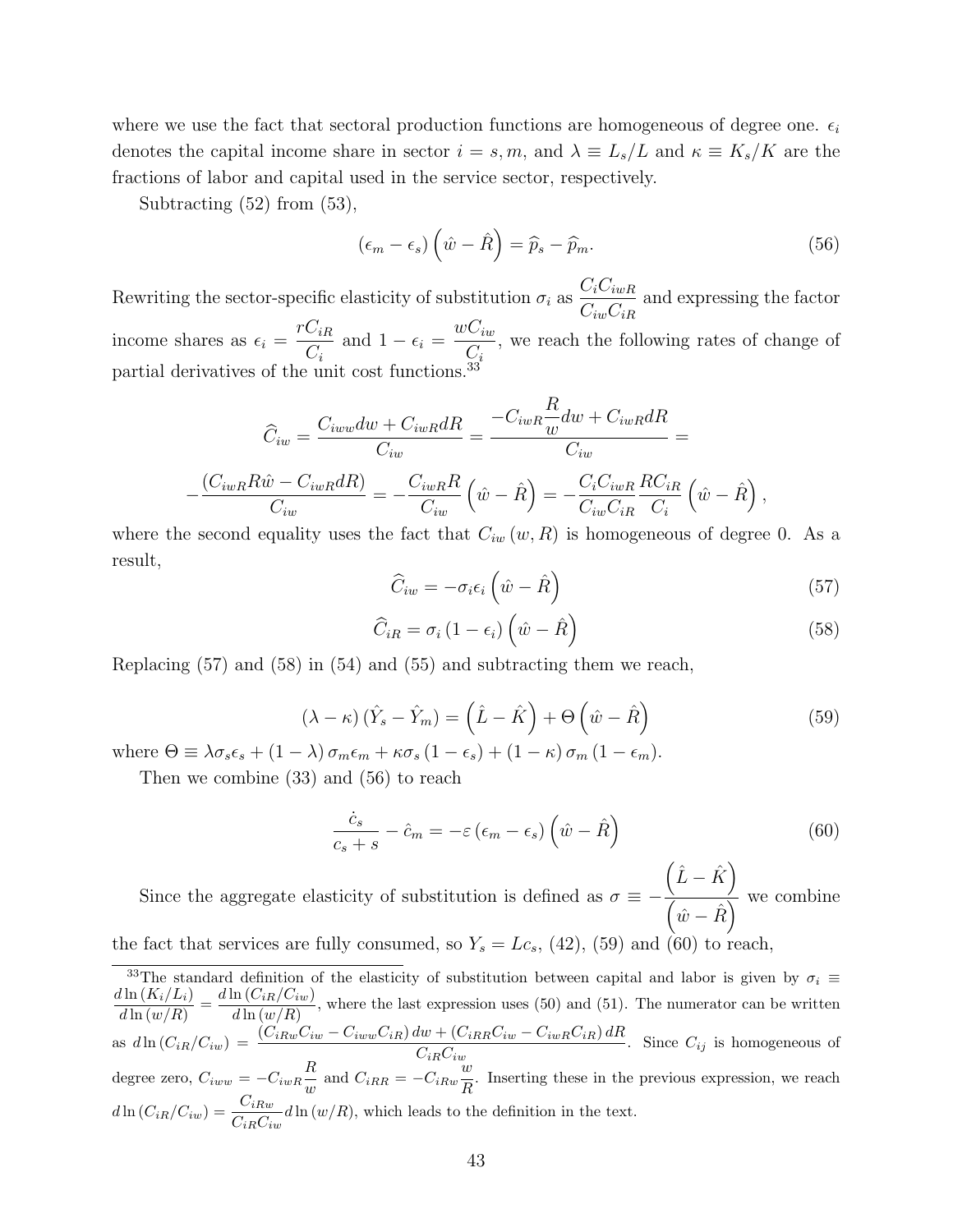$$
\sigma = \gamma_0 \varepsilon + \gamma_1 \sigma_s + \gamma_2 \sigma_m + \frac{(\lambda - \kappa)}{\left(\hat{w} - \hat{R}\right)} \left(\hat{Y}_m - n - \hat{c}_m \left(1 + \frac{s}{c_s}\right)\right) \tag{61}
$$

where,

$$
\gamma_0 \equiv (\epsilon_m - \epsilon_s) (\lambda - \kappa) \left( 1 + \frac{s}{c_s} \right)
$$
  

$$
\gamma_1 \equiv \lambda \epsilon_s + \kappa (1 - \epsilon_s)
$$
  

$$
\gamma_2 \equiv (1 - \lambda) \epsilon_m + (1 - \kappa) (1 - \epsilon_m)
$$

# C Robustness: Quantitative results with  $\varepsilon = 0.5$

We also compute results for an economy where preferences over manufacturing and services consumption are not Leontief. Just as Buera and Kaboski (2009), we consider a value of  $\varepsilon$  of 0.5. While far away from Leontief, this still implies that manufacturing and services output clearly are gross complements in consumption. We recalibrate the model in this setting, and conduct the same decomposition as above.

Table 5 shows calibration results. The calibration for higher  $\varepsilon$  clearly fits less well. While the model replicates changes in the factor income shares and structural change well, it proved impossible to get levels of factor income shares and the initial labor allocation to fit as closely as in our benchmark calibration. In particular, the average labor income share in services does not fit well. This also affects the fit of the aggregate labor income share. Note that changes in both the labor income share and in allocations do fit rather well, though. Parameters are overall similar; the manufacturing sector is more flexible, and growth rate patterns are as above, driven again by the same data patterns.

Broadly speaking, decomposition results are similar to those in the Leontief case. Nonhomotheticity of preferences hardly affects changes in labor income shares or structural change. Common  $\alpha$  here has some effect, though this is also due to the fact that in this calibration, the average labor income share in services is off by 8 percentage points. Differences in  $\sigma$  and in growth rates again prove to the be most important determinants of changes in labor income shares and structural change. Eliminating differences in growth rates essentially eliminates structural change in terms of value added; the value added share of manufacturing falls by only half a percentage point. There is still substantial factor reallocation because of  $\sigma$  differences, though: Since overall, growth rates are such that efficiency units of labor become more abundant relative to capital, the more flexible sector (manufacturing) substitutes towards that more abundant input. Without structural change on average, this implies that labor flows into manufacturing, while the fraction of capital used in the sector declines.

Eliminating differences in  $\sigma$  in this setting affects not only the shape but also the amount of structural change. As above, a larger difference between  $g(A)$  and  $g(B)$  in manufacturing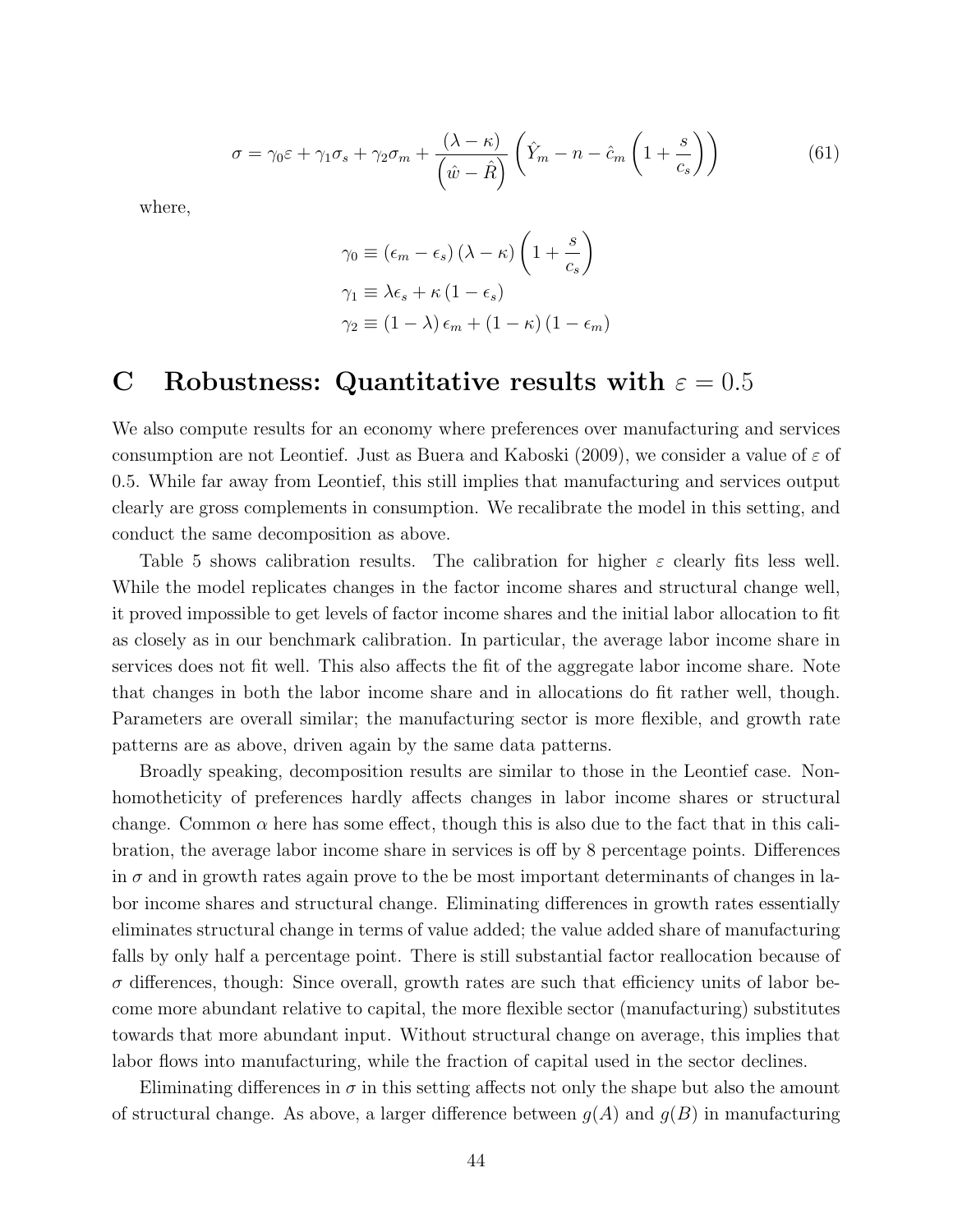| Panel A: Targets and model moments                  |                            |                 |                            |               |  |  |  |  |
|-----------------------------------------------------|----------------------------|-----------------|----------------------------|---------------|--|--|--|--|
|                                                     | Data                       |                 | Model                      |               |  |  |  |  |
|                                                     | Manufacturing              | Services        | Manufacturing              | Services      |  |  |  |  |
| <i>calibration targets:</i>                         |                            |                 |                            |               |  |  |  |  |
| $\overline{LIS}_i$ (%)<br>$g(KIS_i/LIS_i)$ (% p.a.) | 66.7<br>$0.6\%$            | 63.8<br>$0.3\%$ | 65.7<br>$0.60\%$           | 71.9<br>0.31% |  |  |  |  |
| $d(L_m/L)$<br>$d(K_m/K)$<br>$\overline{L_m/L}$      | $-22.4$<br>$-21.3$<br>34.2 |                 | $-22.6$<br>$-20.9$<br>36.5 |               |  |  |  |  |
| $g(Y/L)$ (% p.a.)                                   | 1.8%                       |                 | 1.78%                      |               |  |  |  |  |
| not targeted:                                       |                            |                 |                            |               |  |  |  |  |
| $\overline{LIS}$ (aggregate, %)                     | 64.8                       |                 | 69.5                       |               |  |  |  |  |
| $g(KIS/LIS)$ (agg., % p.a.)                         | 0.5                        |                 | 0.3                        |               |  |  |  |  |
| $K_m/K$                                             | 33.2                       |                 | 44.1                       |               |  |  |  |  |
| $\overline{Y_m/Y}$                                  | 35.1                       |                 | 38.6                       |               |  |  |  |  |
| $d(Y_m/Y)$                                          | $-24.5$                    |                 | $-21.9$                    |               |  |  |  |  |
|                                                     | Panel B: Parameters        |                 |                            |               |  |  |  |  |
| $sector-specific:$                                  | <b>Manufacturing</b>       | Services        | general:                   |               |  |  |  |  |
| $g(A_i)$ (% p.a.)                                   | 9.8                        | 0.8             | $\delta$                   | 0.05          |  |  |  |  |
| $q(B_i)$ (% p.a.)                                   | $-2.6$                     | $-6.9$          | $\beta$                    | 0.94          |  |  |  |  |
| $\sigma_i$                                          | 0.875                      | 0.534           |                            |               |  |  |  |  |
| $A_{i1}$                                            | 0.641                      | 1.143           |                            |               |  |  |  |  |
| $\bar{\theta}_i$ (normalization)                    | 0.333                      | 0.362           |                            |               |  |  |  |  |

Table 5: Calibration for  $\varepsilon = 0.5$ .

Note: The data period used is 1960 to 2005. Averages are geometric means over this period. Absolute changes are percentage point changes over the entire period. Growth rates are computed using averages of the first and last 5 years. For readability, annual percentage changes are given for output growth and the growth in relative income shares.

implies that if  $\sigma$  is equal, labor moves towards services more quickly than capital does. With structural change taking place at the same time, this results in a decline of the fraction of capital used in manufacturing that is slower than the decline of the fraction of labor employed in manufacturing. The changes in sectoral labor income shares are in line with this. Differences in growth rates tend to lead to a faster decline of the labor income share in manufacturing. The higher substitution elasticity in manufacturing counteracts this; eliminating